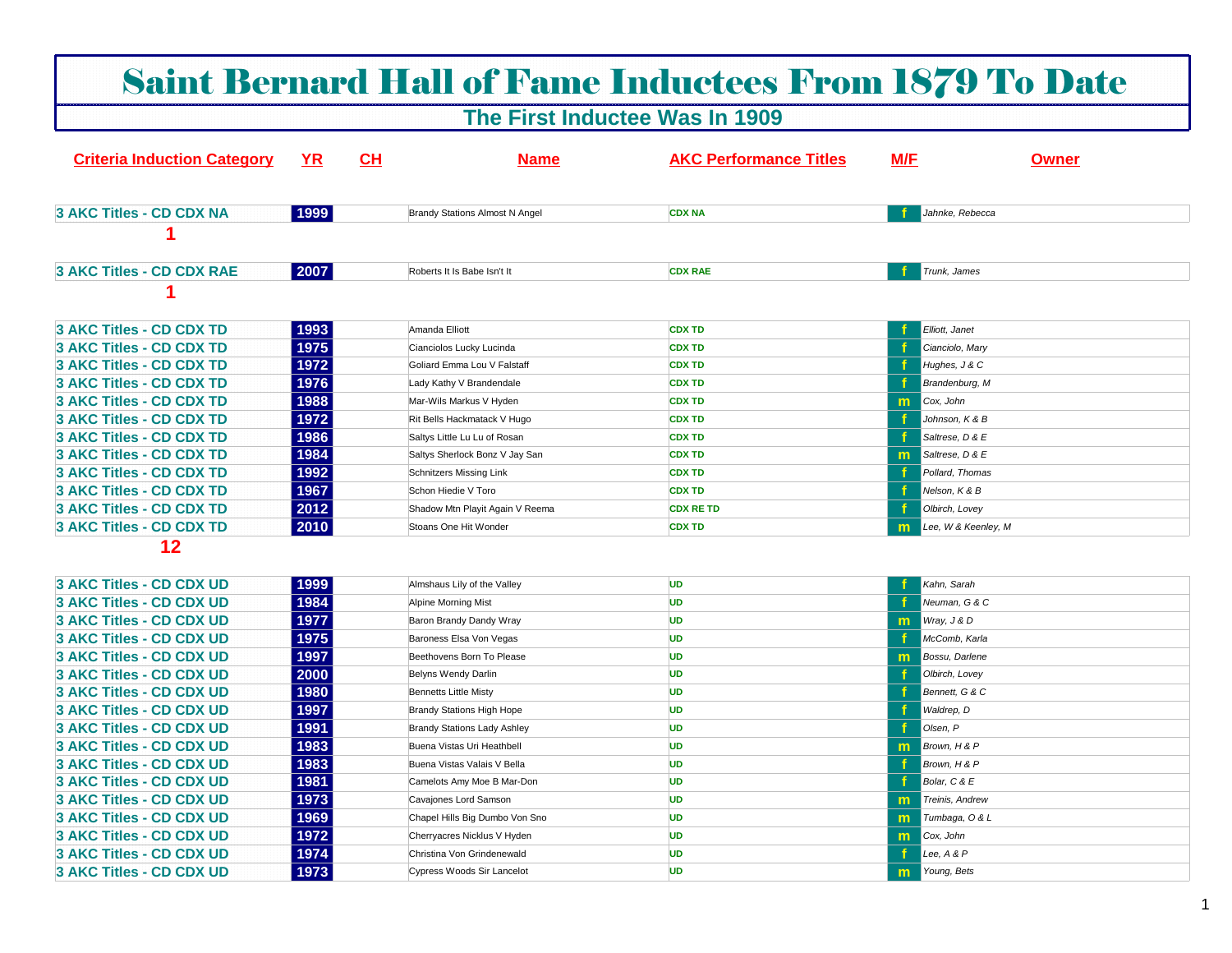| <b>Criteria Induction Category</b> | YR   | CL | <b>Name</b>                   | <b>AKC Performance Titles</b> | M/F | <u>Owner</u>         |
|------------------------------------|------|----|-------------------------------|-------------------------------|-----|----------------------|
| 3 AKC Titles - CD CDX UD           | 1984 |    | D'Aosta Robin of Ashleigh     | UD                            |     | Olsen, P             |
| <b>3 AKC Titles - CD CDX UD</b>    | 1994 |    | Dotties Friskey               | UD                            |     | Trunk, James         |
| <b>3 AKC Titles - CD CDX UD</b>    | 1983 |    | Dutchess Saint Catherine      | <b>UD</b>                     |     | Phillips, M          |
| <b>3 AKC Titles - CD CDX UD</b>    | 1990 |    | <b>Excaliburs Distinction</b> | UD                            |     | Roland, B & J        |
| 3 AKC Titles - CD CDX UD           | 1990 |    | Excaliburs Dream Weaver       | <b>UD</b>                     |     | Roland, B & J        |
| 3 AKC Titles - CD CDX UD           | 2017 |    | <b>WDCH</b> Excaliburs Muse   | <b>UD DD WPX</b>              |     | Roland, Barry        |
| <b>3 AKC Titles - CD CDX UD</b>    | 1961 |    | Fellow Boy Morris             | UD                            | m   | Morris, C            |
| <b>3 AKC Titles - CD CDX UD</b>    | 1975 |    | Frederick Von Hyden           | <b>UD</b>                     | m   | Cox, John            |
| <b>3 AKC Titles - CD CDX UD</b>    | 1977 |    | George Oliver Bernardi        | <b>UD</b>                     | m   | Douglas, P & R       |
| 3 AKC Titles - CD CDX UD           | 1984 |    | <b>Highpoints Mundys Muse</b> | UD                            |     | Brenneman, B         |
| <b>3 AKC Titles - CD CDX UD</b>    | 1968 |    | Kessopuloss Agustus Ceasar    | UD                            | m   | Kessopulos, M & M    |
| 3 AKC Titles - CD CDX UD           | 1986 |    | Kings Row Snowjob             | UD                            | m   | Urbina, J & L        |
| <b>3 AKC Titles - CD CDX UD</b>    | 1977 |    | Lovecrafts Nita Nicklus       | UD                            |     | Sanderson, J         |
| 3 AKC Titles - CD CDX UD           | 1972 |    | Ludwig Van Beethoven          | UD                            | m   | Wolf, S. Ken         |
| <b>3 AKC Titles - CD CDX UD</b>    | 1983 |    | Mar-Dons Hope V Jack A Moe    | UD                            | m   | Wendelburg, F        |
| <b>3 AKC Titles - CD CDX UD</b>    | 1988 |    | Mar-Dons Prince Hamlet        | UD                            | m   | Gwinner, D & M       |
| 3 AKC Titles - CD CDX UD           | 1979 |    | Markels Paddington Too        | UD                            | m   | Urbina, Jill         |
| 3 AKC Titles - CD CDX UD           | 1993 |    | Mik-Lins Love V Hawkeye       | UD                            | ?   | Boardman, Ann        |
| 3 AKC Titles - CD CDX UD           | 1978 |    | Miss Aggies Brandy Bernard    | <b>UD</b>                     |     | Meriwether, J & J    |
| <b>3 AKC Titles - CD CDX UD</b>    | 1976 |    | Miss Lightfoot                | UD                            |     | Harris, Robert       |
| <b>3 AKC Titles - CD CDX UD</b>    | 1974 |    | Mitzi Schariffe V Breier      | UD                            |     | Cappello, Frank      |
| 3 AKC Titles - CD CDX UD           | 1979 |    | Mountain Brooks Sultan        | UD                            | m   | McIntyre, J & B      |
| <b>3 AKC Titles - CD CDX UD</b>    | 1998 |    | Nerthus Chrissys Alpen Joy    | <b>UD</b>                     |     | Kowal, N & C         |
| <b>3 AKC Titles - CD CDX UD</b>    | 2002 |    | Nerthus Philys Chances R Good | <b>UD</b>                     | m   | Kowal, N & C         |
| 3 AKC Titles - CD CDX UD           | 1975 |    | Peanuts Mighty Titan          | UD                            | m   | Adam, James          |
| <b>3 AKC Titles - CD CDX UD</b>    | 2001 |    | <b>Roberts TBD</b>            | <b>UD</b>                     |     | Trunk, James         |
| 3 AKC Titles - CD CDX UD           | 1985 |    | Saints Kingdom Doppel Heart   | <b>UD</b>                     |     | Pollard, Thomas      |
| <b>3 AKC Titles - CD CDX UD</b>    | 1977 |    | Saltys Happy Harry            | <b>UD</b>                     | m   | Saltrese, D & E      |
| 3 AKC Titles - CD CDX UD           | 1977 |    | Samantha Proud Sugar Bear     | UD                            |     | Coulter, G & V       |
| <b>3 AKC Titles - CD CDX UD</b>    | 1964 |    | Sanctuary Woods Dream On      | <b>UD</b>                     |     | Harris, S & M        |
| 3 AKC Titles - CD CDX UD           | 1981 |    | Schnitzers Kunstwerk          | UD                            |     | Harris, Robert       |
| <b>3 AKC Titles - CD CDX UD</b>    | 2003 |    | Shanas Second Chance          | <b>UD</b>                     |     | Tooper, Eileen       |
| <b>3 AKC Titles - CD CDX UD</b>    | 1973 |    | Sir Gaylord Fabacker          | UD                            | m   | Maxwell, Carole      |
| 3 AKC Titles - CD CDX UD           | 1983 |    | St. Johannas Taurus           | <b>UD</b>                     | m   | Boardman, Ann        |
| 3 AKC Titles - CD CDX UD           | 1972 |    | Straw Barri Ginger            | UD                            |     | Belknap, Mike        |
| <b>3 AKC Titles - CD CDX UD</b>    | 1974 |    | Taylors April Daisy V Palos   | <b>UD</b>                     |     | Taylor, L & A        |
| <b>3 AKC Titles - CD CDX UD</b>    | 1963 |    | <b>Tinka Belle</b>            | UD                            |     | Montross, Mr. & Mrs. |
| 3 AKC Titles - CD CDX UD           | 1973 |    | <b>Trina Grace</b>            | <b>UD</b>                     |     | Stevens, Fran        |
| 3 AKC Titles - CD CDX UD           | 1974 |    | Twin Oaks Cinnamon Bear       | <b>UD</b>                     |     | Buxton, K & D        |
| 3 AKC Titles - CD CDX UD           | 1978 |    | Twin Oaks Honey Bear          | <b>UD</b>                     |     | Buxton, K & D        |

**3 AKC Titles - CD GN NAP**

**2011** Snowy Pines Tundra **CD GN RE OAP f** Popish, Teresa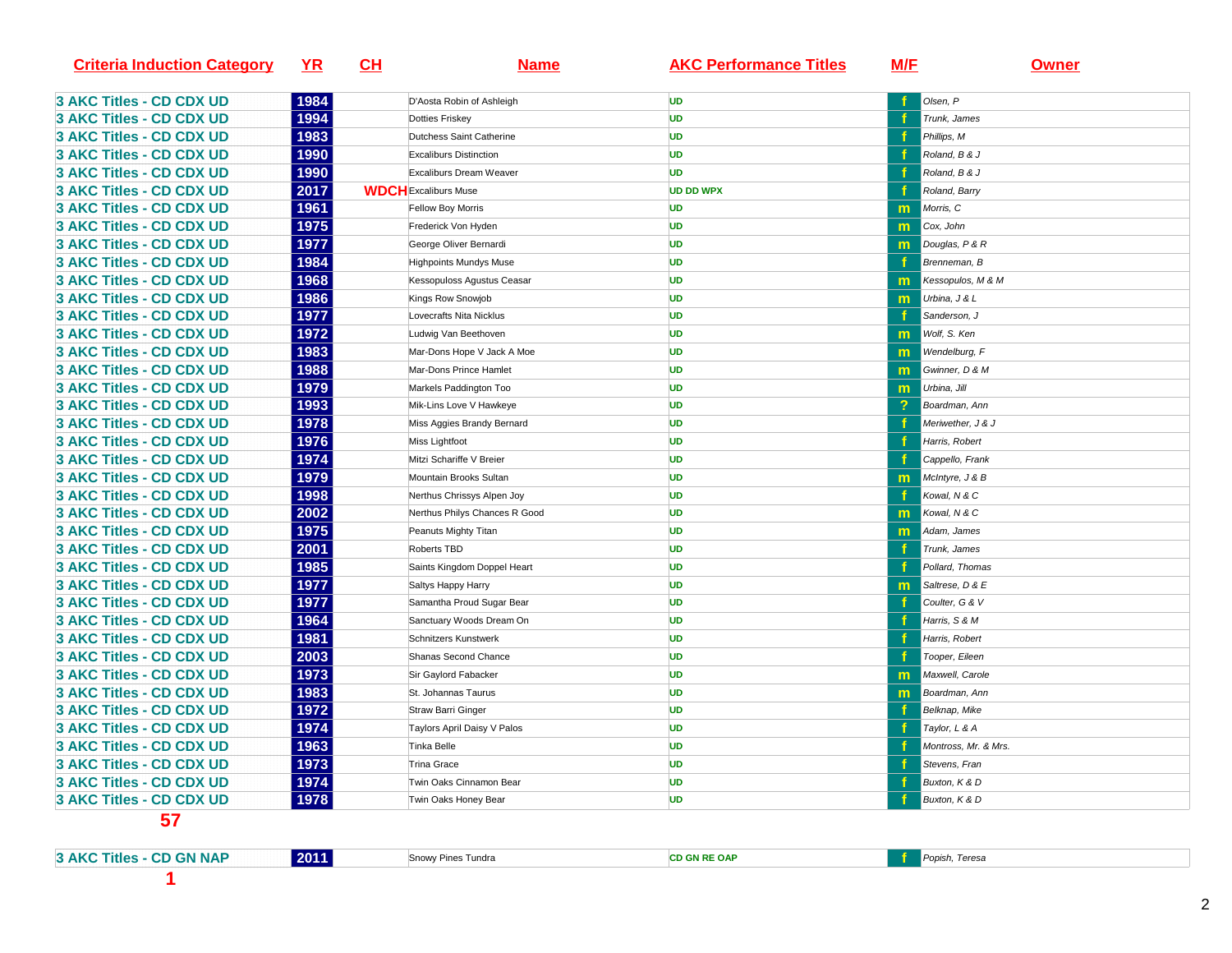| <b>Criteria Induction Category</b> | <u>YR</u> | <u>CH</u> | <b>Name</b>                                  | <b>AKC Performance Titles</b> | <b>M/F</b> | <b>Owner</b>                                   |
|------------------------------------|-----------|-----------|----------------------------------------------|-------------------------------|------------|------------------------------------------------|
|                                    |           |           |                                              |                               |            |                                                |
| 3 AKC Titles - CD PCD              | 2019      |           | <b>CH</b> Stillstreams You'Re So Fine        | <b>CH CD PCD</b>              |            | M Adams, M & Scott, K & Adams & Young          |
|                                    |           |           |                                              |                               |            |                                                |
| 3 AKC Titles - CD PCD NFP          | 2021      |           | Snowy Pines Athena                           | <b>CD PDC NFP</b>             |            | Popish, Teresa                                 |
|                                    |           |           |                                              |                               |            |                                                |
| 3 AKC Titles - CD RAE NFP          | 2011      |           | Shadow Mtn Quidditch V Vicdory               | <b>CD RAE NFP</b>             |            | Hayes, Jann & Prentice                         |
|                                    |           |           |                                              |                               |            |                                                |
| 3 AKC Titles - CD TD NA            | 2002      |           | <b>Echos Utmost</b>                          | <b>CD TD NA</b>               |            | Olbirch, Lovey                                 |
|                                    |           |           |                                              |                               |            |                                                |
| 3 AKC Titles - CD TD TDX           | 1996      |           | Saltys Gentle Ben                            | <b>CD TDX</b>                 | m.         | Saltrese, D & E                                |
|                                    |           |           |                                              |                               |            |                                                |
|                                    |           |           |                                              |                               |            |                                                |
| 3 AKC Titles - CH CD CDX           | 1984      |           | <b>CH</b> Belyns Friar V Doorman             | <b>CDX</b>                    | m          | Queener, E                                     |
| 3 AKC Titles - CH CD CDX           | 1994      |           | <b>CH</b> Belyns Sara O'Lynchcreek           | <b>CDX</b>                    |            | Robinson, Melody, Mahon, P                     |
| <b>3 AKC Titles - CH CD CDX</b>    | 1998      |           | <b>CH</b> Belyns Sentimental Journey         | <b>CDX</b>                    |            | Mahon, P/Olbrich, L                            |
| 3 AKC Titles - CH CD CDX           | 2010      |           | <b>CH</b> Benbarons Tinker of Yondo          | <b>CDX</b>                    |            | Roland, Barry                                  |
| 3 AKC Titles - CH CD CDX           | 1996      |           | <b>CH</b> Boomer Ray Redding                 | <b>CDX</b>                    | m          | Redding, John                                  |
| 3 AKC Titles - CH CD CDX           | 1969      |           | <b>CH</b> Brigdoon V Sherwood Forest         | <b>CDX</b>                    | m          | Spurvey, W & G                                 |
| 3 AKC Titles - CH CD CDX           | 1972      |           | <b>CH</b> Bruno Von Erick                    | <b>CDX</b>                    | m.         | <b>Pratt, R &amp; S</b>                        |
| 3 AKC Titles - CH CD CDX           | 1995      |           | <b>CH</b> Buena Vistas Bella V Joy           | <b>CDX</b>                    |            | Brown, H & P                                   |
| 3 AKC Titles - CH CD CDX           | 2000      |           | CH Buena Vistas Legacy V Bella               | <b>CDX</b>                    |            | Brown, H & P                                   |
| 3 AKC Titles - CH CD CDX           | 2000      |           | <b>CH</b> Buena Vistas Montana V Rene        | <b>CDX</b>                    | m          | Brown, H & P                                   |
| 3 AKC Titles - CH CD CDX           | 1995      |           | <b>CH</b> Buena Vistas Scannon               | <b>CDX</b>                    | m          | Brown, H & P                                   |
| <b>3 AKC Titles - CH CD CDX</b>    | 1991      |           | <b>CH</b> Cache Retreat Just A Joy           | <b>CDX</b>                    |            | Brown, H & P                                   |
| 3 AKC Titles - CH CD CDX           | 1995      |           | <b>CH</b> Chads Gloria O'Lynchcreek          | <b>CDX</b>                    |            | Porter, F                                      |
| 3 AKC Titles - CH CD CDX           | 1981      |           | <b>CH</b> Countrios Sweet Surrender          | <b>CDX</b>                    | m          | Murphy, Marilyn                                |
| 3 AKC Titles - CH CD CDX           | 1952      |           | <b>CH</b> Czar II                            | <b>CDX</b>                    | m          | Barbettini, F                                  |
| 3 AKC Titles - CH CD CDX           | 1970      |           | <b>CH</b> Dawns Snow Angel                   | <b>CDX</b>                    |            | Kratzer, Carol                                 |
| 3 AKC Titles - CH CD CDX           | 1991      |           | <b>CH</b> Doolittles Cagney Hantana          | <b>CDX</b>                    | m          | Williams, Greg                                 |
| 3 AKC Titles - CH CD CDX           | 1983      |           | <b>CH</b> Dustyacres Sweet Serenade          | <b>CDX</b>                    |            | Murphy, Marilyn                                |
| 3 AKC Titles - CH CD CDX           | 2008      |           | <b>CH/WDCH</b> Eastgates Remember The Knight | <b>CDX RE</b>                 | m          | Roland, Barry                                  |
| 3 AKC Titles - CH CD CDX           | 2008      |           | CH Echos Xtra Sweetie V Eddy                 | <b>CDX</b>                    |            | <b>COLLECT COLLECT COLLECT COLLECT COLLECT</b> |
| 3 AKC Titles - CH CD CDX           | 1994      |           | <b>CH</b> Excaliburs Friar V Eastgate        | <b>CDX</b>                    |            | $\mathbf{m}$ Roland, B & J                     |
| 3 AKC Titles - CH CD CDX           | 1981      |           | <b>CH</b> Excaliburs Lady Anastasia          | <b>CDX</b>                    |            | Roland, B & J                                  |
| 3 AKC Titles - CH CD CDX           |           |           | 2015 CH/WDCH Excaliburs Lady of The Lake     | <b>CDX RN</b>                 | f          | Roland, Barry                                  |
| 3 AKC Titles - CH CD CDX           | 1975      |           | <b>CH</b> Felicidads Tigger                  | <b>CDX</b>                    | f          | Collier, K & P                                 |
| 3 AKC Titles - CH CD CDX           | 1983      |           | <b>CH</b> Folly Barns Macho Muchacho         | <b>CDX</b>                    | m          | Jahnke, Rebecca                                |
| 3 AKC Titles - CH CD CDX           | 1977      |           | <b>CH</b> Good Samaritans Big Splash         | <b>CDX</b>                    | m          | Bedell, Donald                                 |
| 3 AKC Titles - CH CD CDX           | 1976      |           | <b>CH</b> Gordons Jackson V Astor            | <b>CDX</b>                    |            | <b>m</b> Gordon, J & K                         |
|                                    |           |           |                                              |                               |            |                                                |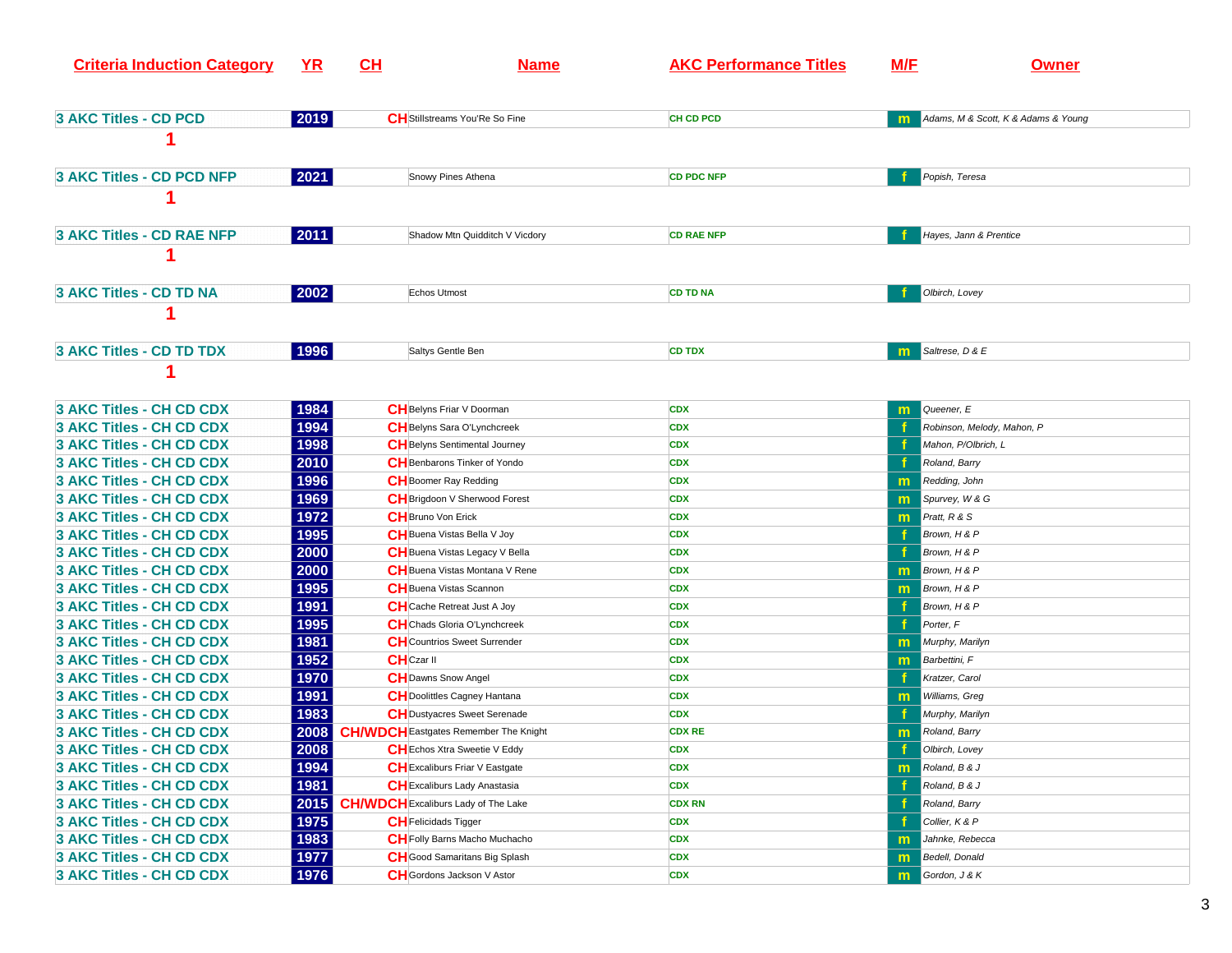| <b>Criteria Induction Category</b> | $YR$ | <u>CH</u>                                      | <u>Name</u>                                    | <b>AKC Performance Titles</b>   | M/F          | <b>Owner</b>                         |
|------------------------------------|------|------------------------------------------------|------------------------------------------------|---------------------------------|--------------|--------------------------------------|
| <b>3 AKC Titles - CH CD CDX</b>    | 1987 | <b>CH</b> Locust Runs Athena                   |                                                | <b>CDX</b>                      | $\mathbf{m}$ | Hodge, $T & R$                       |
| <b>3 AKC Titles - CH CD CDX</b>    | 1971 |                                                | <b>CH</b> Lost Valley Amanda Stoan             | <b>CDX</b>                      | $\mathbf{m}$ | Zielinski, S & J                     |
| <b>3 AKC Titles - CH CD CDX</b>    | 1948 | <b>CH</b> Manitou Barry VI                     |                                                | <b>CDX</b>                      | m            | Smith, E                             |
| <b>3 AKC Titles - CH CD CDX</b>    | 1939 | <b>CH</b> Mountain Scout                       |                                                | <b>CDX</b>                      | m            | Jarvis, Harold                       |
| <b>3 AKC Titles - CH CD CDX</b>    | 1994 |                                                | <b>CH</b> Mtn Shadows Chausr V Columbo         | <b>CDX</b>                      | m            | Olbirch, Lovey                       |
| <b>3 AKC Titles - CH CD CDX</b>    | 1990 |                                                | <b>CH</b> Nerthus White Lightning              | <b>CDX</b>                      |              | Koeppe, C & B                        |
| <b>3 AKC Titles - CH CD CDX</b>    | 1982 | <b>CH</b> Sabrina V Billy Jack                 |                                                | <b>CDX</b>                      |              | Humenik, R & M                       |
| <b>3 AKC Titles - CH CD CDX</b>    | 1947 |                                                | <b>CH</b> Saint Peter of Sunny Slopes          | <b>CDX</b>                      |              | Parker, Mrs. H                       |
| <b>3 AKC Titles - CH CD CDX</b>    | 1960 |                                                | <b>CH</b> Sanctuary Woods Gadabout             | <b>CDX</b>                      | m            | Wade, V                              |
| 3 AKC Titles - CH CD CDX           | 1984 | <b>CH</b> Schnitzers My Tai                    |                                                |                                 |              | Trinagle, G                          |
| <b>3 AKC Titles - CH CD CDX</b>    | 1975 | <b>CH</b> Siegfrieds Bella                     |                                                | <b>CDX</b>                      |              | Brown, H & P                         |
| <b>3 AKC Titles - CH CD CDX</b>    | 1970 | <b>CH</b> Sir John Falstaff                    |                                                | <b>CDX</b>                      | m            | Stearns, S & J                       |
| <b>3 AKC Titles - CH CD CDX</b>    | 1963 | <b>CH</b> Snowtops Kris Kringle                |                                                | <b>CDX</b>                      | m            | Ewing, $R & E$                       |
| <b>3 AKC Titles - CH CD CDX</b>    | 1996 | <b>CH</b> Stars Kross Kountry                  |                                                | <b>CDX</b>                      |              | Varner, Carol                        |
| <b>3 AKC Titles - CH CD CDX</b>    | 1970 | <b>CH</b> Stoans Beau Zeau                     |                                                | <b>CDX</b>                      | m            | Zielinski, S & J                     |
| <b>3 AKC Titles - CH CD CDX</b>    | 1994 | <b>CH/WDCH</b> Stoans Dudley Do-Right of Jay-U |                                                | <b>CDX</b>                      | m            | Greendale, Lia/Zielinski, S          |
| <b>3 AKC Titles - CH CD CDX</b>    | 2000 | <b>CH</b> Stoans Glysa of Adax                 |                                                | <b>CDX</b>                      |              | Griffin, L/Graves/Zielinski          |
| <b>3 AKC Titles - CH CD CDX</b>    | 2016 |                                                | CH Summerlyns U R My Keb v ShowMe              | <b>CDX PCD BN CGCA</b>          |              | Weishaar, Colette                    |
| <b>3 AKC Titles - CH CD CDX</b>    | 1968 | <b>CH</b> Thor Du Saint Gotthard               |                                                | <b>CDX</b>                      | m            | Rosenfeld, Dr. & C                   |
| 3 AKC Titles - CH CD CDX           | 2000 |                                                | <b>CH</b> Vicdorys Amber Ice V Stoan           | <b>CDX</b>                      |              | Graves, V & Jaeger, D                |
| <b>3 AKC Titles - CH CD CDX</b>    | 1988 | <b>CH</b> Vieledanke Red Ryder                 |                                                | <b>CDX</b>                      | m            | Peck, Barbara                        |
| <b>3 AKC Titles - CH CD CDX</b>    | 1957 | <b>CH</b> Wanrooys Kristie                     |                                                | <b>CDX</b>                      |              | Wanrooy, W                           |
| <b>3 AKC Titles - CH CD CDX</b>    | 2001 |                                                | <b>CH</b> XmaxKris Van 'T Hof Ten Eynder       | <b>See Performance Database</b> |              | Cox, John & Suzanne                  |
| 50                                 |      |                                                |                                                |                                 |              |                                      |
| 3 AKC Titles - CH CD GN            | 2011 | <b>GCH</b> Vicdorys Lump O'Coal                |                                                | <b>CD GN RE</b>                 |              | Cowen, Graves, Scott, Lowrie         |
|                                    |      |                                                |                                                |                                 |              |                                      |
| <b>3 AKC Titles - CH CD PCD</b>    | 2019 |                                                | <b>CH</b> Mistihil Pollyanna Rules             | <b>CH CD PCD</b>                |              | Hall, Cornelius & Allison            |
| 1                                  |      |                                                |                                                |                                 |              |                                      |
| 3 AKC Titles - CH CD TD            | 2002 |                                                | <b>CH</b> Story Books Future V Sand Creek      | <b>CD TD</b>                    | m            | Wheeler, Dan & Maureen               |
|                                    |      |                                                |                                                |                                 |              |                                      |
| <b>3 AKC Titles - CH GCH CD</b>    | 2010 | <b>GCH</b> Alta Vistas Billion Kilowatt        |                                                | <b>CD RN</b>                    |              | Brown, H&V & Tsagris W&S             |
| <b>3 AKC Titles - CH GCH CD</b>    | 2015 |                                                | <b>GCH</b> Country Haven Cleopatra V Kings Row | <b>CD RN CGCA</b>               |              | Brown, H & P                         |
| 3 AKC Titles - CH GCH CD           | 2019 |                                                | <b>GCH</b> Jeul Kreeks A Rockstar For Vicdory  | <b>CD BN</b>                    |              | Barkus K&B, Graves V, Scott, Kristen |
| 3 AKC Titles - CH GCH CD           | 2012 | <b>GCH</b> Kings Mill Young At Heart           |                                                | <b>CD RN</b>                    | m            | McNabb, Linda                        |
| 3 AKC Titles - CH GCH CD           | 2016 |                                                | <b>GCH</b> Kings Row Caesar V Country Haven    | <b>CD RN</b>                    | m            | Brown, Tom & Viola                   |
| <b>3 AKC Titles - CH GCH CD</b>    | 2013 | <b>GCH</b> Lasquites May of Denver             |                                                | <b>CD BN</b>                    |              | Smith, Mlynn & Cox, John             |
| 3 AKC Titles - CH GCH CD           | 2019 |                                                | <b>GCH</b> Lasquites Xavier V Horace           | <b>CD BN CGCA TKN</b>           | m            | Cox, John & Smith, Tikki             |
| 3 AKC Titles - CH GCH CD           | 2016 | <b>GCH</b> Mistihil Over The Moon              |                                                | <b>CD RN</b>                    |              | Stephens, Fran                       |
| 3 AKC Titles - CH GCH CD           | 2018 |                                                | <b>GCH</b> Mistihil Promises Promises Rules    | <b>CD BN RN</b>                 |              | Stephens, Fran                       |
|                                    |      |                                                |                                                |                                 |              |                                      |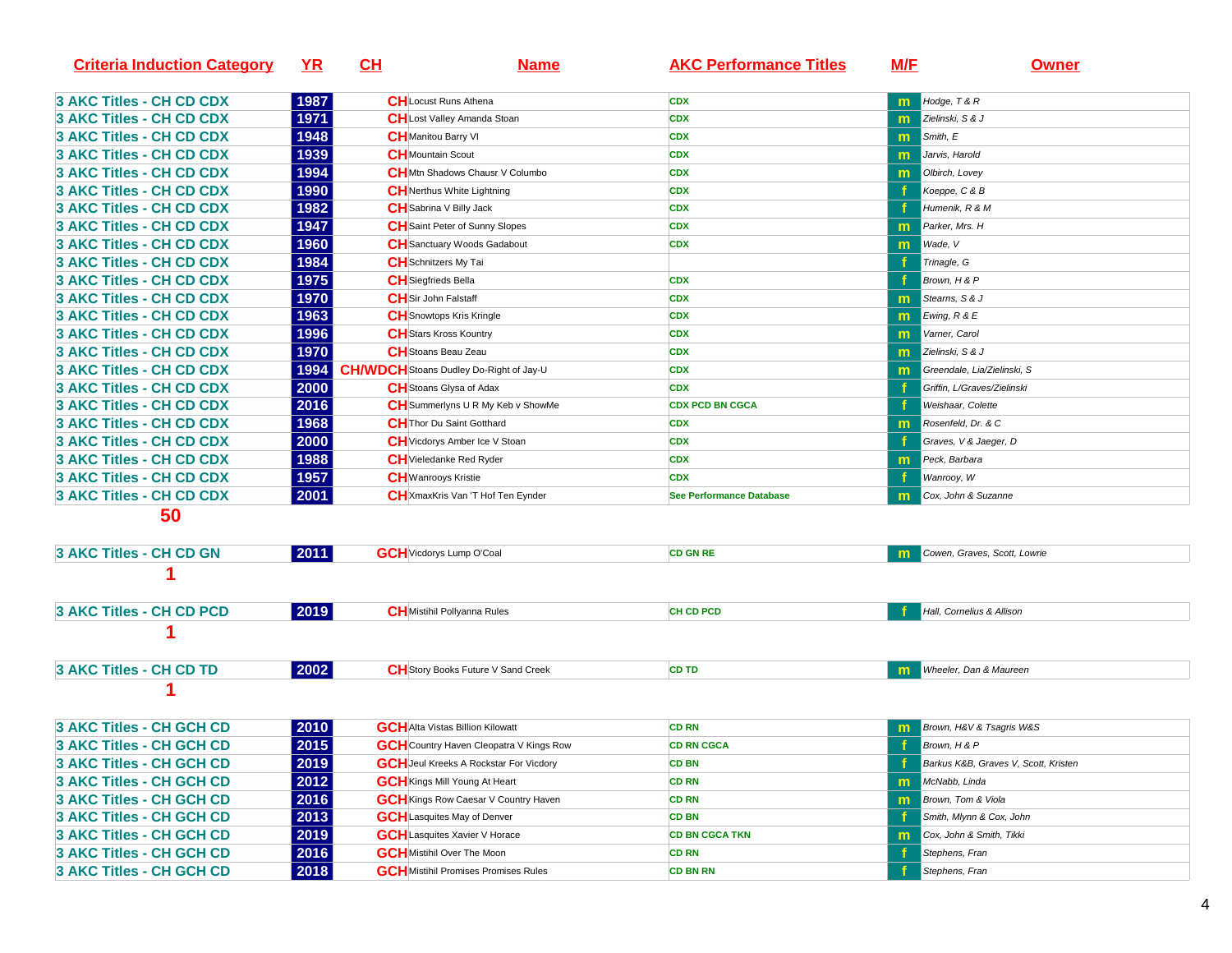| <b>Criteria Induction Category</b> | YR   | <u>CH</u><br><b>Name</b>                    | <b>AKC Performance Titles</b> | <u>M/F</u><br>Owner                     |
|------------------------------------|------|---------------------------------------------|-------------------------------|-----------------------------------------|
| 3 AKC Titles - CH GCH CD           | 2012 | <b>GCH</b> Mtn Home Linus Stoan V Lasquite  | CD                            | <b>m</b> Larson, Lyle & Marlys          |
| 3 AKC Titles - CH GCH CD_          | 2013 | <b>GCH</b> Shadow Mtn Playboy Atlarge Reema | <b>CD RN</b>                  | <b>To Bodeving, Paul &amp; Karen</b>    |
| 3 AKC Titles - CH GCH CD           | 2010 | <b>GCH</b> Vicdorys Julius Ceasar           | <b>CD RN</b>                  | <b>M</b> V Graves, D Jaeger & L Griffin |
| 3 AKC Titles - CH GCH CD           | 2015 | <b>GCH</b> Vicdorys Pretty In Pink Diamonds | <b>CD BN RA</b>               | V. Graves, D. Jaeger, N. & K. Scott     |
|                                    |      |                                             |                               |                                         |

| <b>3 AKC Titles - CH GCH GCHB</b> | 2017 | <b>GCHB</b> 3g's Thunder On The Mountain              |                                 | m            | Jones, Jennifer                          |
|-----------------------------------|------|-------------------------------------------------------|---------------------------------|--------------|------------------------------------------|
| 3 AKC Titles - CH GCH GCHB        | 2014 | <b>GCHB</b> Aksalas Peyton                            | <b>CGCA</b>                     | m            | Baker, Edward & Linda                    |
| 3 AKC Titles - CH GCH GCHB        | 2018 | <b>GCHB</b> Alpine Mountain Notoriousmaikai-Makai     |                                 |              | Creasaey, Jeff                           |
| <b>3 AKC Titles - CH GCH GCHB</b> | 2016 | <b>GCHS</b> Alpine Mtn Abigial                        |                                 |              | C. & M. Whiting                          |
| 3 AKC Titles - CH GCH GCHB        | 2021 | <b>GCHB</b> Alpine Mtn Tacoma V Wasatch               |                                 | m            | Whiting, Christopher                     |
| 3 AKC Titles - CH GCH GCHB        | 2012 | <b>GCHB</b> Barnyards Apache of Figowi                |                                 | $\mathsf{m}$ | Popela, Victoria                         |
| <b>3 AKC Titles - CH GCH GCHB</b> | 2013 | <b>GCHB</b> Belle Isles Cookie V Cretan               | CGC                             | $\mathsf{m}$ | Patterson Jr., R. & Little, John         |
| <b>3 AKC Titles - CH GCH GCHB</b> | 2017 | <b>GCHB</b> Berics Sweet Retreat                      |                                 | m            | Nosigila, N. & Gustavson, M.             |
| 3 AKC Titles - CH GCH GCHB        | 2022 | <b>GCHB</b> Brandau Ridge Big Easy                    | CGC                             | $\mathsf{m}$ | Brandau, P & Pagel, S & Burg, I          |
| 3 AKC Titles - CH GCH GCHB        | 2015 | <b>GCHB</b> Cache Retreat Bells Echo                  |                                 |              | Trail Jr., James & Jacqueline            |
| <b>3 AKC Titles - CH GCH GCHB</b> | 2013 | <b>GCHB</b> Cornerstones O Henry                      |                                 | $\mathbf{m}$ | <b>Balikowski, Marilyn</b>               |
| <b>3 AKC Titles - CH GCH GCHB</b> | 2011 | <b>GCHB</b> Dankas Emerald Eyes                       |                                 |              | Kaemerer, Rolland & Deanna               |
| 3 AKC Titles - CH GCH GCHB        | 2013 | <b>GCHB</b> Eastgates Rag Doll                        |                                 |              | Cooper, Elaine                           |
| 3 AKC Titles - CH GCH GCHB        | 2016 | <b>GCHBEIbas Aristo Presto</b>                        |                                 | $\mathsf{m}$ | Baker, Edward & Linda                    |
| <b>3 AKC Titles - CH GCH GCHB</b> | 2018 | <b>GCHB</b> Empty Kegs Dumas Walker of Grissoms       |                                 | m            | Boyd, D & B                              |
| 3 AKC Titles - CH GCH GCHB        | 2012 | <b>GCHB</b> Gliddens Lady Isabella                    |                                 |              | Glidden, Kathey                          |
| 3 AKC Titles - CH GCH GCHB        | 2022 | <b>GCHB</b> Gliddens Secret Crush V Spring Mtn        |                                 |              | Oliver, Beverly                          |
| <b>3 AKC Titles - CH GCH GCHB</b> | 2018 | <b>GCHB</b> Gliddens Wild Is The Wind In The Barnyard |                                 |              | Popela, V, Ketelsen D. & K.              |
| 3 AKC Titles - CH GCH GCHB        | 2018 | <b>GCHB</b> Gliddens Yosminty Sam I Am                | <b>CGC TKN</b>                  |              | Combs, Barbara                           |
| 3 AKC Titles - CH GCH GCHB        | 2018 | <b>GCHB</b> Granites I'm Your Huckleberry             |                                 | $\mathbf{m}$ | Cole, Michelle                           |
| 3 AKC Titles - CH GCH GCHB        | 2011 | <b>GCHB</b> Jamelles Aristocrat V Elba                | <b>BN RN CGCA</b>               | $\mathbf{m}$ | Baker, Edward & Linda                    |
| 3 AKC Titles - CH GCH GCHB        | 2012 | <b>GCHB</b> Jamelles Bravehearted V Divine            |                                 | m            | Brunette, B. & B., Glover, M.            |
| 3 AKC Titles - CH GCH GCHB        | 2019 | <b>GCHB</b> Johnson Farms Mustang Sally Ride          |                                 |              | Jackson, Dr. Billy Joe & Johnson, Clancy |
| 3 AKC Titles - CH GCH GCHB        | 2021 | <b>GCHB</b> Kris Kountry Big Blind V Poker            | <b>CGC TKN</b>                  | m            | Borts, Brandi & Libsack, Kristi          |
| <b>3 AKC Titles - CH GCH GCHB</b> | 2018 | <b>GCHS</b> Kris Kountry Poker Face                   | <b>CGCA</b>                     | $\mathsf{m}$ | Libsack, Gregory, Glover, Hennagin       |
| 3 AKC Titles - CH GCH GCHB        | 2012 | <b>GCHB</b> Kryskara Joker V Blue Valley              |                                 | $\mathsf{m}$ | Ivers, D. & Coolidge, J.                 |
| 3 AKC Titles - CH GCH GCHB        | 2019 | <b>GCHB</b> Kryskara Silver Trailblazer               | <b>CGC</b>                      | $\mathsf{m}$ | Wilson, Carole & Kara                    |
| 3 AKC Titles - CH GCH GCHB        | 2022 | <b>GCHB</b> Kudos Crown Royal V Regalbear             | <b>See Performance Database</b> | $\mathsf{m}$ | Horn, Beth & Gulewich, Brian             |
| <b>3 AKC Titles - CH GCH GCHB</b> | 2011 | <b>GCHB</b> Lasquites Banjo V Orlando                 |                                 | m            | Wopods, P. & J. & Smith, Mlynn           |
| 3 AKC Titles - CH GCH GCHB        | 2012 | <b>GCHB</b> Lasquites Denver V Lucas                  |                                 | $\mathsf{m}$ | Glover, M & Smith, M & Boman, B & N      |
| 3 AKC Titles - CH GCH GCHB        | 2020 | <b>GCHB</b> Lasquites Ian of Rolando                  |                                 | $\mathsf{m}$ | Butler, & Bratcher, & Smith, & Ebert     |
| <b>3 AKC Titles - CH GCH GCHB</b> | 2014 | <b>GCHB</b> Lasquites Ula of Valdez                   |                                 |              | Mead, Brandy & Smith, Mlynn              |
| 3 AKC Titles - CH GCH GCHB        | 2018 | <b>GCHB</b> Lasquites Yours Mine And Ours             |                                 | m            | Brandau, Pam & Brandau, Stacy            |
| 3 AKC Titles - CH GCH GCHB        | 2013 | <b>GCHB</b> Mahoganys Domino Effect                   |                                 |              | Palmer, Luanne                           |
| 3 AKC Titles - CH GCH GCHB        | 2015 | <b>GCH B</b> Mahoganys Gallant Spirit V Charley       |                                 | $\mathsf{m}$ | Dennis, Bruno & Deborah                  |
| 3 AKC Titles - CH GCH GCHB        | 2020 | <b>GCHB</b> Mahoganys Lake On Fire Leland             |                                 | m            | Denis, Bruno & Deborah                   |
| 3 AKC Titles - CH GCH GCHB        | 2013 | <b>GCHB</b> Mahoganys Show Stopper                    |                                 | m            | Dennis, Bruno & Killian                  |
| 3 AKC Titles - CH GCH GCHB        | 2012 | <b>GCHB</b> Marianettes Habitual Vialator             |                                 | $\mathsf{m}$ | McShane, Marian & Kenny, Lucia           |
|                                   |      |                                                       |                                 |              |                                          |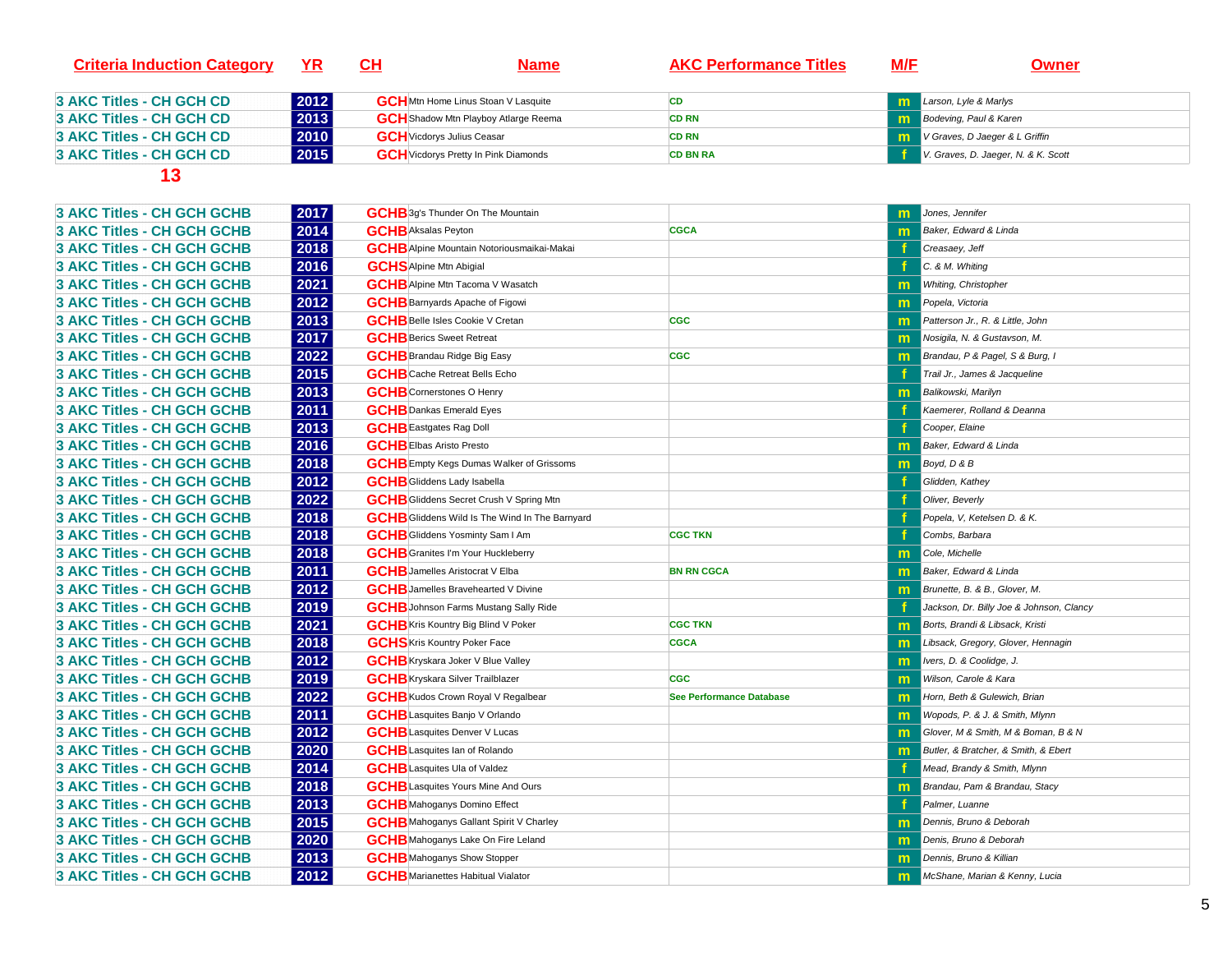| <b>Criteria Induction Category</b> | <u>YR</u> | <u>CH</u>                                               | <u>Name</u>                            | <b>AKC Performance Titles</b> | <u>M/E</u>   | <u>Owner</u>                                             |
|------------------------------------|-----------|---------------------------------------------------------|----------------------------------------|-------------------------------|--------------|----------------------------------------------------------|
| <b>3 AKC Titles - CH GCH GCHB</b>  | 2011      | <b>GCHB</b> Mickey III                                  |                                        |                               |              | Welch, Kelly & Figueroa, Catherine                       |
| <b>3 AKC Titles - CH GCH GCHB</b>  | 2011      |                                                         | <b>GCHB</b> Mytymos Bronson of Big Mac |                               |              | Anderson, Jalen & Tobie                                  |
| <b>3 AKC Titles - CH GCH GCHB</b>  | 2017      | <b>GCH</b> B Nobels Fierce Warrior V Jamelles           |                                        |                               |              | Mulligan, M & Tucker, D & N                              |
| <b>3 AKC Titles - CH GCH GCHB</b>  | 2017      | <b>GCH</b> B Noble Creeks Don'T Stop Believin           |                                        |                               | m            | Anderson, Shelby Porter                                  |
| 3 AKC Titles - CH GCH GCHB         | 2019      | <b>GCHB</b> Oakridge Brown Eyed Girl                    |                                        |                               |              | Bifolchi J & K & Salewsky, E & Bulicz. L                 |
| 3 AKC Titles - CH GCH GCHB         | 2016      | <b>GCH</b> BOpdykes Please Drink Responsibly            |                                        |                               | m            | Buell, W & Cataldo, C & Rudman, J                        |
| <b>3 AKC Titles - CH GCH GCHB</b>  | 2019      | <b>GCHB</b> Opdykes Sesto Elemento                      |                                        |                               | m            | Enjamuri Varun & Cataldo, Carolyn                        |
| <b>3 AKC Titles - CH GCH GCHB</b>  | 2013      | <b>GCHB</b> Opdykes Your Place Or Mine?                 |                                        |                               |              | Carolyn Cataldo & Radcliffe, Glenn                       |
| <b>3 AKC Titles - CH GCH GCHB</b>  | 2018      | <b>GCHB</b> Precious Pups Zigzagging Thru The Barnyard  |                                        |                               | m            | Popela Vicki                                             |
| <b>3 AKC Titles - CH GCH GCHB</b>  | 2022      | <b>GCHB</b> Ramblewoods Chloe                           |                                        |                               |              | Costa, M & Broyles, J & Morgan, M.                       |
| <b>3 AKC Titles - CH GCH GCHB</b>  | 2015      | <b>GCHB</b> Revilos Lets Go Bo Redside                  |                                        |                               | $\mathsf{m}$ | Lagone, Bill & Linda                                     |
| <b>3 AKC Titles - CH GCH GCHB</b>  | 2013      | <b>GCHB</b> Revilos Liquid Asset From Redside           |                                        |                               | m            | Oliver, Bill & Diana                                     |
| <b>3 AKC Titles - CH GCH GCHB</b>  | 2016      | <b>GCHB</b> Rock And Rolls For Your Entertainment       |                                        |                               | m            | Carter, Robert & Susan                                   |
| <b>3 AKC Titles - CH GCH GCHB</b>  | 2019      | <b>GCHB</b> Royaltys Total Eclipse of My Heart          |                                        |                               |              | Figueroa, C. & Gillotti, H.                              |
| 3 AKC Titles - CH GCH GCHB         | 2016      | <b>GCHS</b> Sandcastles Indecent Proposal               |                                        |                               |              | Mead, B. & Glover, M. & Hennagin, N.                     |
| <b>3 AKC Titles - CH GCH GCHB</b>  | 2015      | <b>GCHB</b> Sandrimars Buffett Rocks Revillo            |                                        | <b>CGCA</b>                   |              | Martin, Rick & Sarah                                     |
| <b>3 AKC Titles - CH GCH GCHB</b>  | 2012      | <b>GCHB</b> Skydancers Man of Steel For Vicdory         |                                        | <b>RN</b>                     | m            | Szajda, A. & Quagliaroli, B. & Meyers, D.                |
| <b>3 AKC Titles - CH GCH GCHB</b>  | 2013      | <b>GCHB</b> Skydancers Zenyatta V Szajda                |                                        |                               |              | Graves, V. & Carter, S. & Ertle, R.                      |
| <b>3 AKC Titles - CH GCH GCHB</b>  | 2019      | <b>GCH</b> B Slatons A Little Cash Goes A Long Way      |                                        |                               | m            | <b>Walline, Garra</b>                                    |
| <b>3 AKC Titles - CH GCH GCHB</b>  | 2019      | <b>GCHB</b> Slatons Blue Light Special V Pachaug Saints |                                        |                               | m            | Stabley, Justin & Kristi                                 |
| <b>3 AKC Titles - CH GCH GCHB</b>  | 2016      | <b>GCHB</b> Slatons I Wanna B Big N Rich                |                                        |                               | m            | Wolf, J & S                                              |
| <b>3 AKC Titles - CH GCH GCHB</b>  | 2021      | <b>GCHB</b> Slatons Kid Rock                            |                                        |                               | m            | Roy, T&L&Wolf J&S                                        |
| 3 AKC Titles - CH GCH GCHB         | 2019      | <b>GCHB</b> Slatons Sweet Secret                        |                                        | <b>CGCA TKA</b>               |              | Flannery, Amy, Wolf J & S, Farrisi, L                    |
| <b>3 AKC Titles - CH GCH GCHB</b>  | 2017      | <b>GCHB</b> Slatons Ticket To Ride                      |                                        |                               | m            | Turner, P., & Wolf, J. & S., & Peters, J.                |
| <b>3 AKC Titles - CH GCH GCHB</b>  | 2013      | <b>GCHB</b> Sleepy Hollows Ice Slicer                   |                                        |                               |              | Sleep, Tonya                                             |
| <b>3 AKC Titles - CH GCH GCHB</b>  | 2012      | <b>GHCB</b> St. Havensts Thunder And Lightning          |                                        |                               | m            | Carter, R. & S. & Ertle, R.                              |
| <b>3 AKC Titles - CH GCH GCHB</b>  | 2018      | <b>GCHB</b> Starbrites Ellington V Cedar                |                                        | <b>BN RN CGC</b>              | $\mathsf{m}$ | Seymour, N & M & Zwerk, M                                |
| <b>3 AKC Titles - CH GCH GCHB</b>  | 2013      | <b>GCH B</b> Starbrites Olive V Northpointe             |                                        |                               |              | Ertle, Rachel & Zwerk, Maureen                           |
| <b>3 AKC Titles - CH GCH GCHB</b>  | 2017      | <b>GCHB</b> Stars Just Jillin                           |                                        |                               |              | Vitale, Dr. Karla Sue                                    |
| <b>3 AKC Titles - CH GCH GCHB</b>  | 2011      | <b>GCHB</b> Stoans Ruppert of Oz                        |                                        | <b>RN RA BN</b>               | m            | Wensman, Patricia                                        |
| 3 AKC Titles - CH GCH GCHB         | 2011      | <b>GCHB</b> Summerlyns Keeping It Real                  |                                        |                               | m            | Buell III & Schart & Brunette & Peirce                   |
| 3 AKC Titles - CH GCH GCHB         | 2016      | <b>GCHB</b> Swisstars Moondoggie                        |                                        |                               | m            | Ghering, George & Carol                                  |
| 3 AKC Titles - CH GCH GCHB         | 2020      | <b>GCHB</b> Swisstars Tough Iceman Ovie V Kingdom       |                                        |                               | m            | Crook, Elizabeth                                         |
| <b>3 AKC Titles - CH GCH GCHB</b>  | 2014      | <b>GCHB</b> Szajdas Neverending Story                   |                                        | <b>CGC</b>                    | m            | Szajda, A. & Quagliaroli, B.                             |
| <b>3 AKC Titles - CH GCH GCHB</b>  | 2013      | <b>GCHB</b> Talbergs Gunther                            |                                        |                               | m            | Dugger, Jean Anne                                        |
| <b>3 AKC Titles - CH GCH GCHB</b>  | 2021      | <b>GCHB</b> The Lone Ranger of Heart Mountain           |                                        |                               | m            | Blackburn, Brenda                                        |
| <b>3 AKC Titles - CH GCH GCHB</b>  | 2018      | <b>GCHB</b> Tinkerbells Genevieve V Santas Forest       |                                        | <b>CGC CGCA CGCU</b>          |              | Leech, Bonnie & Furgeson, Sally                          |
| <b>3 AKC Titles - CH GCH GCHB</b>  | 2011      | <b>GCHB</b> Tinkerbells Solid Gold                      |                                        |                               |              | <b>To Leech, B. &amp; Furgeson, S. &amp; Parkman, K.</b> |
| 3 AKC Titles - CH GCH GCHB         | 2014      | <b>GCHS</b> Trademarks A Reed & Barton Von Joy          |                                        |                               | m.           | Joy, Jim & Frances                                       |
| 3 AKC Titles - CH GCH GCHB         | 2015      | <b>GCHB</b> Trademarks Aphrodite V Kashi                |                                        | <b>BN RN</b>                  |              | Hower, Robert & Laura                                    |
| 3 AKC Titles - CH GCH GCHB         | 2016      | <b>GCHB</b> Trademarks Redhot Star Gazer                |                                        |                               |              | Bosch, J. & N. & Shook, Art                              |
| 3 AKC Titles - CH GCH GCHB         | 2012      | <b>GCHB</b> Trademarks Zephan                           |                                        |                               | m            | Shook, Art                                               |
| 3 AKC Titles - CH GCH GCHB         | 2012      | <b>GCHB</b> Twin Branchs Red Bull of Empty Keg          |                                        |                               | m            | Boyd, David & Becky                                      |
| 3 AKC Titles - CH GCH GCHB         | 2017      | <b>GCHB</b> Twin Branchs Remington Rambo Man            |                                        |                               | m            | McWhorter, Brenda & Quentin                              |
|                                    |           |                                                         |                                        |                               |              |                                                          |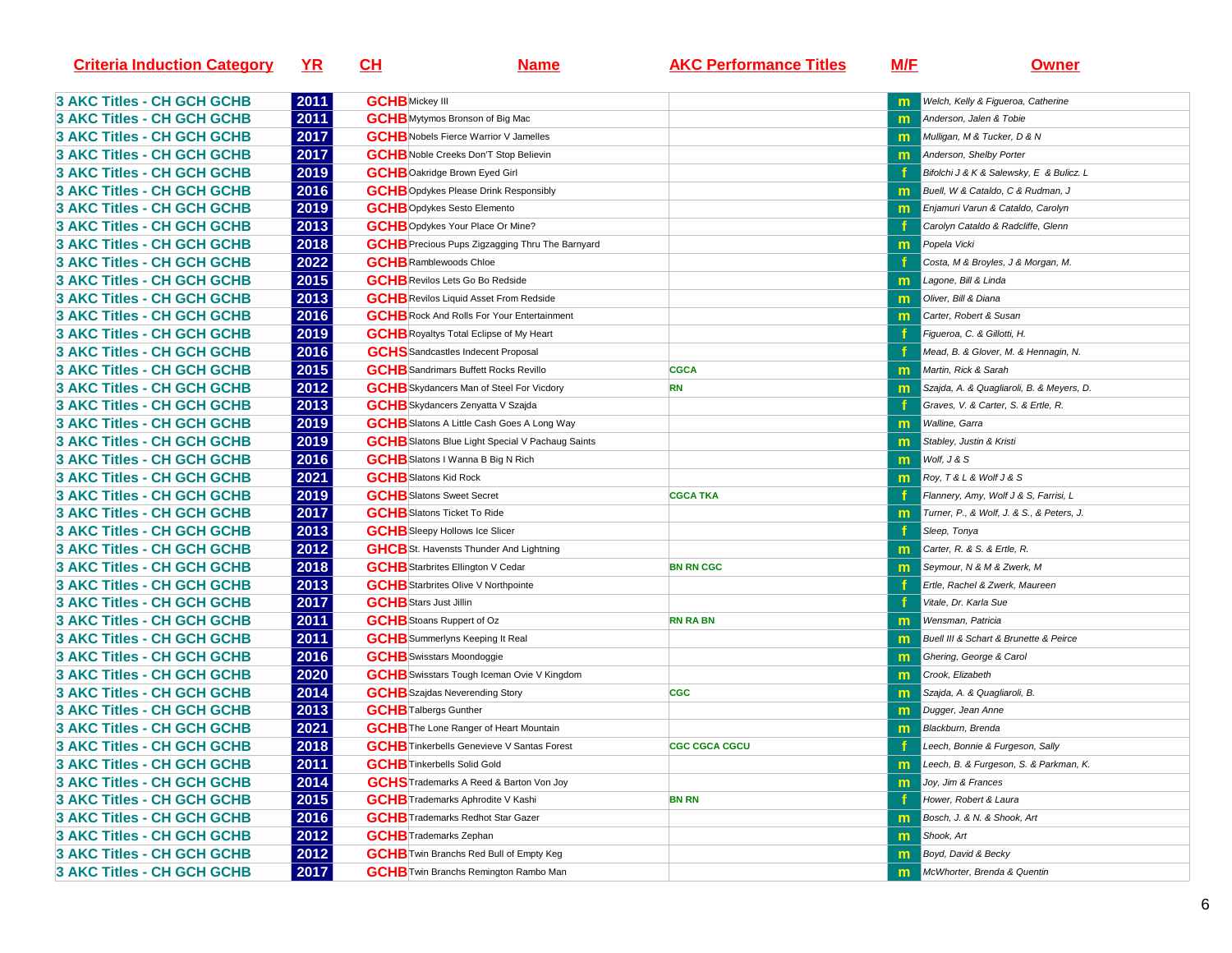| <b>Criteria Induction Category</b> | $YR$ | $CH$                                      | <u>Name</u>                                          | <b>AKC Performance Titles</b>   | <b>M/E</b>   | <b>Owner</b>                             |
|------------------------------------|------|-------------------------------------------|------------------------------------------------------|---------------------------------|--------------|------------------------------------------|
| 3 AKC Titles - CH GCH GCHB         | 2012 |                                           | <b>GCHB</b> Twin Hickory Americas Anderson Cooper    |                                 | $\mathbf{m}$ | Scarl Jr., Robert                        |
| 3 AKC Titles - CH GCH GCHB         | 2018 | <b>GCHB</b> Ultima Thules Voodoo          |                                                      |                                 | m            | Fisher, Doug & Mary                      |
| <b>3 AKC Titles - CH GCH GCHB</b>  | 2015 | <b>GCHB</b> Vicdorys Sparkling Pixie Dust |                                                      | <b>RN</b>                       |              | Lowrie, D. & H. & Graves, V. & Scott, N. |
| 3 AKC Titles - CH GCH GCHB         | 2015 |                                           | <b>GCHB</b> Vicdorys Unleash The Dark Knight         | <b>CGC</b>                      | m            | Graves, V. & Jaeger, D. & Scott, K.      |
| <b>3 AKC Titles - CH GCH GCHB</b>  | 2016 |                                           | <b>GCHB</b> Westhavens The Peoples Choce Thunderhill |                                 |              | Osher, Michael & Susan                   |
| <b>3 AKC Titles - CH GCH GCHB</b>  | 2018 |                                           | <b>GCHB</b> Westhavens When You Wish Upon A Star     |                                 |              | Dr, Jackson MD, Billy Joe                |
| 3 AKC Titles - CH GCH GCHB         | 2021 |                                           | <b>GCHB</b> Who Dats Tonka Tres Enorme Et Adorable   |                                 | m            | Williams, John & Susan                   |
| 3 AKC Titles - CH GCH GCHB         | 2012 | <b>GCHB</b> Windpts Blossom               |                                                      |                                 |              | Zwerk, M & Thompkinson, S                |
| <b>3 AKC Titles - CH GCH GCHB</b>  | 2015 | <b>GCHB</b> Windpts Issa Joy of Baronhorn |                                                      |                                 | f            | Keller, Paula                            |
| <b>3 AKC Titles - CH GCH GCHB</b>  | 2011 | <b>GCHB</b> Wintercrest Joy To The World  |                                                      |                                 |              | Engelbach, Patrick & Vanessa             |
| <b>3 AKC Titles - CH GCH GCHB</b>  | 2012 |                                           | <b>GCHB</b> Winters Brooks & Dunn V Vicdory          | <b>RA</b>                       | m            | Gregory, Dana & Celeste                  |
| <b>3 AKC Titles - CH GCH GCHB</b>  | 2012 | <b>GCHB</b> Yukons Easy Trooper           |                                                      |                                 | m            | Collins, Arthur & Cindy                  |
| 94                                 |      |                                           |                                                      |                                 |              |                                          |
| 3 AKC Titles - NA NAJ OAJ          | 2001 |                                           | Sir Hennessy Cognac                                  | <b>NA OAJ</b>                   | m            | Slish, Ray & Barbara                     |
|                                    |      |                                           |                                                      |                                 |              |                                          |
| 3 AKC Titles - NA NAP NJP          | 2008 |                                           | Almshaus Joshua Kool Diamond                         | <b>NA NAP NJP</b>               | $\mathsf{m}$ | Slish, R & B                             |
|                                    |      |                                           |                                                      |                                 |              |                                          |
| 3 AKC Titles - NAP NFP OFP         | 2020 |                                           | Swissmiss Shayna Snowflake                           | <b>See Performance Database</b> |              | Friedlander, Sarah                       |
|                                    |      |                                           |                                                      |                                 |              |                                          |
| 3 AKC Titles - NAP NJP OJP         | 2019 |                                           | Brandau Ridge Takn A Walk Thru Ur Heart              | <b>See Performance Database</b> |              | Hoffman-Preucil, Shari                   |
|                                    |      |                                           |                                                      |                                 |              |                                          |
| 3 AKC Titles - SCA SEA SBA         | 2021 | Rammus                                    |                                                      | <b>See Performance Database</b> |              | <b>m</b> Lynch, Ryan                     |
|                                    |      |                                           |                                                      |                                 |              |                                          |
| <b>5 Champions</b>                 | 2021 |                                           | <b>CH</b> Vicdorys Jem Stone Sandcastle              |                                 | $\mathsf{m}$ | Graves, Vicki & Glover, Martin           |
| 1                                  |      |                                           |                                                      |                                 |              |                                          |
| <b>All-Breed High In Trial</b>     | 1968 | Donbies Big Bertha                        |                                                      | <b>CDX</b>                      |              | Peterson, Don                            |
| <b>All-Breed High In Trial</b>     | 1980 |                                           | Excaliburs Legend of Arthur                          | CD                              | $\mathbf{m}$ | Roland, B & J                            |
| <b>All-Breed High In Trial</b>     | 1975 | Heidi V Frederick                         |                                                      | <b>CDX</b>                      |              | Frederick, R & B                         |
| <b>All-Breed High In Trial</b>     | 1974 | Mistihil Turmwirt                         |                                                      | <b>CDX</b>                      |              | McCallister, R                           |
|                                    |      |                                           |                                                      |                                 |              |                                          |
| <b>Best In Shows 3</b>             | 2005 | <b>CH</b> Aksalas Arie                    |                                                      |                                 | m            | Baker, E & L & Lewis, S & R              |
| <b>Best In Shows 3</b>             | 1966 | <b>CH</b> Bowser Waller                   |                                                      |                                 | m            | Roberts, W & E                           |
| <b>Best In Shows 3</b>             | 1976 | <b>CH</b> Da-Lu's Red Eagle               |                                                      |                                 | m            | Wolf, J & C                              |
| <b>Best In Shows 3</b>             | 2018 | <b>GCHPEIbas Aristo Presto</b>            |                                                      | <b>CGCA</b>                     | m            | Baker, Edward & Linda                    |
|                                    |      |                                           |                                                      |                                 |              |                                          |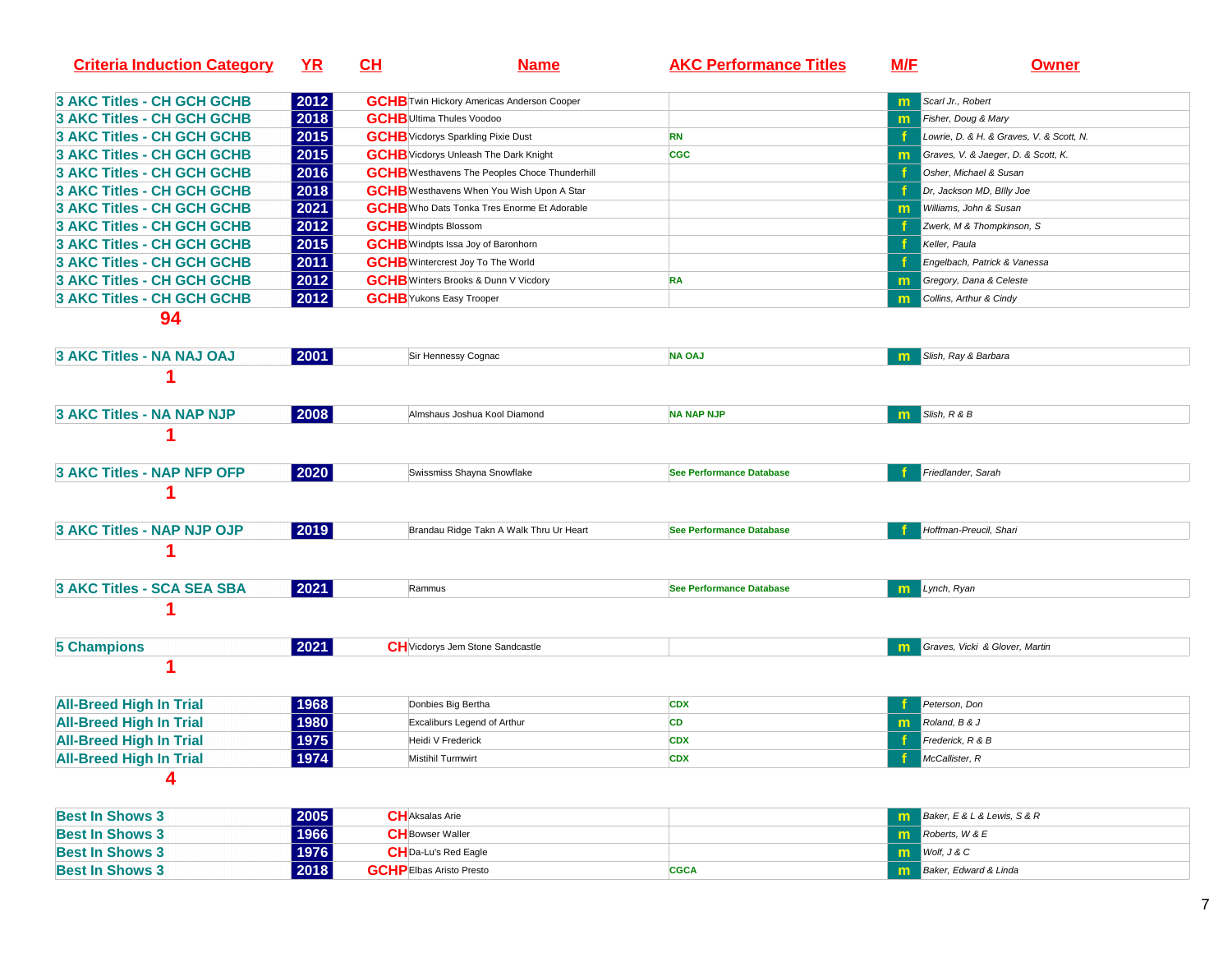| <b>Criteria Induction Category</b>   | <u>YR</u> | CL | <b>Name</b>                                   | <b>AKC Performance Titles</b> | M/F          | <b>Owner</b>                       |
|--------------------------------------|-----------|----|-----------------------------------------------|-------------------------------|--------------|------------------------------------|
| <b>Best In Shows 3</b>               | 1984      |    | <b>CH</b> Elbas Simeon V Mallen               |                               |              | Baker, Branden                     |
| <b>Best In Shows 3</b>               | 1938      |    | <b>CH</b> Esbo V Grossglockner                |                               | m            | Fleischli, Joe                     |
| <b>Best In Shows 3</b>               | 1979      |    | <b>CH</b> Folly Barns Dexter                  |                               | m            | Ferguson, Wayne                    |
| <b>Best In Shows 3</b>               | 1949      |    | CH Gerd V D Lueg V Edelweiss                  |                               | m            | Fleischli, Joe                     |
| <b>Best In Shows 3</b>               | 1964      |    | CH Gero Christopher Skycroft                  |                               | m            | Cox, Shirley                       |
| <b>Best In Shows 3</b>               | 1949      |    | <b>CH</b> Gero Oenz V Edelweiss               |                               | $\mathsf{m}$ | Fleischli, Joe                     |
| <b>Best In Shows 3</b>               | 1960      |    | CH Harveys Zwingo Barri V Banz                |                               | $\mathsf{m}$ | Harvey, Grace                      |
| <b>Best In Shows 3</b>               | 1955      |    | <b>CH</b> Heilmans Kris V Gero                |                               | m            | Breyfogle, Dr.                     |
| <b>Best In Shows 3</b>               | 2013      |    | <b>GCHG</b> Jamelles Aristocrat V Elba        |                               | m            | Baker, Edward & Linda              |
| <b>Best In Shows 3</b>               | 2019      |    | <b>GCHS</b> Kris Kountry Poker Face           | <b>CGCA</b>                   | m            | Libsack, Gregory, Glover, Hennagin |
| <b>Best In Shows 3</b>               | 1994      |    | <b>CH</b> Lynchcreeks Executive               |                               | m            | Dunphy, C                          |
| <b>Best In Shows 3</b>               | 1970      |    | CH Ma-Bobs Moe Buddy V Buddy                  |                               | m            | Carter, D & M                      |
| <b>Best In Shows 3</b>               | 1999      |    | <b>CH</b> Majestics Cenicienta                |                               |              | Salmi-Kirkbride, Melody            |
| <b>Best In Shows 3</b>               | 1978      |    | <b>CH</b> Mar-Dons Buckpasser V Opdyke        |                               | m            | Carter/Brezaeale                   |
| <b>Best In Shows 3</b>               | 1978      |    | <b>CH</b> Opdykes Hair                        |                               | m            | Carter, D & M                      |
| <b>Best In Shows 3</b>               | 1984      |    | <b>CH</b> IRRR's Super Samson                 |                               | m            | Rush, Mr. & Mrs.                   |
| <b>Best In Shows 3</b>               | 1961      |    | <b>CH</b> Sanctuary Woods Better Times        |                               | m            | Gilley, Bruce                      |
| <b>Best In Shows 3</b>               | 1964      |    | CH Sanctuary Woods Fantabulous                |                               | m            | Knight, Bea                        |
| <b>Best In Shows 3</b>               | 1969      |    | <b>CH</b> Serendipitys Tertius                |                               | m            | Goldworm, J                        |
| <b>Best In Shows 3</b>               | 1995      |    | <b>CH</b> Slatons Piece of The Action         | CD                            | m            | Wolf, J & S                        |
| <b>Best In Shows 3</b>               | 1991      |    | <b>CH</b> Subira Claim To Fame                |                               | m            | Dees/Buell/Sato                    |
| <b>Best In Shows 3</b>               | 1999      |    | <b>CH</b> Trusts Gentle Ben V Slaton          |                               | m            | Bulicz, Linda/Wolf, J & S          |
| 26                                   |           |    |                                               |                               |              |                                    |
| <b>Best/Breed &amp; High/Trial</b>   | 2003      |    | <b>CH</b> Revilos Quick Pick                  |                               | m            | Oliver, Bill & Diana               |
| <b>Best/Breed &amp; High/Trial</b>   | 1988      |    | <b>CH</b> Windwards Aint No Saint             | <b>CD</b>                     | m            | Queener, E                         |
| 2                                    |           |    |                                               |                               |              |                                    |
| <b>Cache Retreat A Certain Flair</b> | 2019      |    | <b>GCHB</b> Thunderhills Hazel of Cannery Row |                               |              | Osher, Michael & Susan             |
|                                      |           |    |                                               |                               |              |                                    |
| <b>Champions 3 + CDX 1</b>           | 2015      |    | Benbarons Tinker of Yondo                     | <b>CDX DD WPX</b>             |              |                                    |
| <b>Champions 3 + CDX 1</b>           | 1981      |    | Berics Russian Girl                           | CD                            |              | Stark, E & C                       |
| <b>Champions 3 + CDX 1</b>           | 1991      |    | Cache Retreat Panorama                        |                               |              | Palmblad, Ivan                     |
| <b>Champions 3 + CDX 1</b>           | 1985      |    | CH Dustyacres Brinka Von Zoret                |                               |              | Douglas, Judy                      |
| <b>Champions 3 + CDX 1</b>           | 1966      |    | <b>CH</b> Swiss Miss Joy                      |                               |              |                                    |
| <b>Champions 3 + CDX 1</b>           | 1959      |    | Wanrooys Berna                                |                               |              |                                    |
| <b>Champions 3 + CDX 1</b>           | 1987      |    | <b>CH</b> Winterferns Aurous                  | <b>CD</b>                     |              | Hobbs, Jerri                       |
| <b>Champions 3 + CDX 1</b>           | 1972      |    | <b>CH</b> Zwinghof Quinet V Zwingo            |                               | -1           | $ 2\rangle$                        |
| 8                                    |           |    |                                               |                               |              |                                    |
| <b>Champions 3 + TD 1</b>            | 2011      |    | Shadow Mtn In The Zone                        |                               |              | Boyens, Rob & Marcie               |
|                                      |           |    |                                               |                               |              |                                    |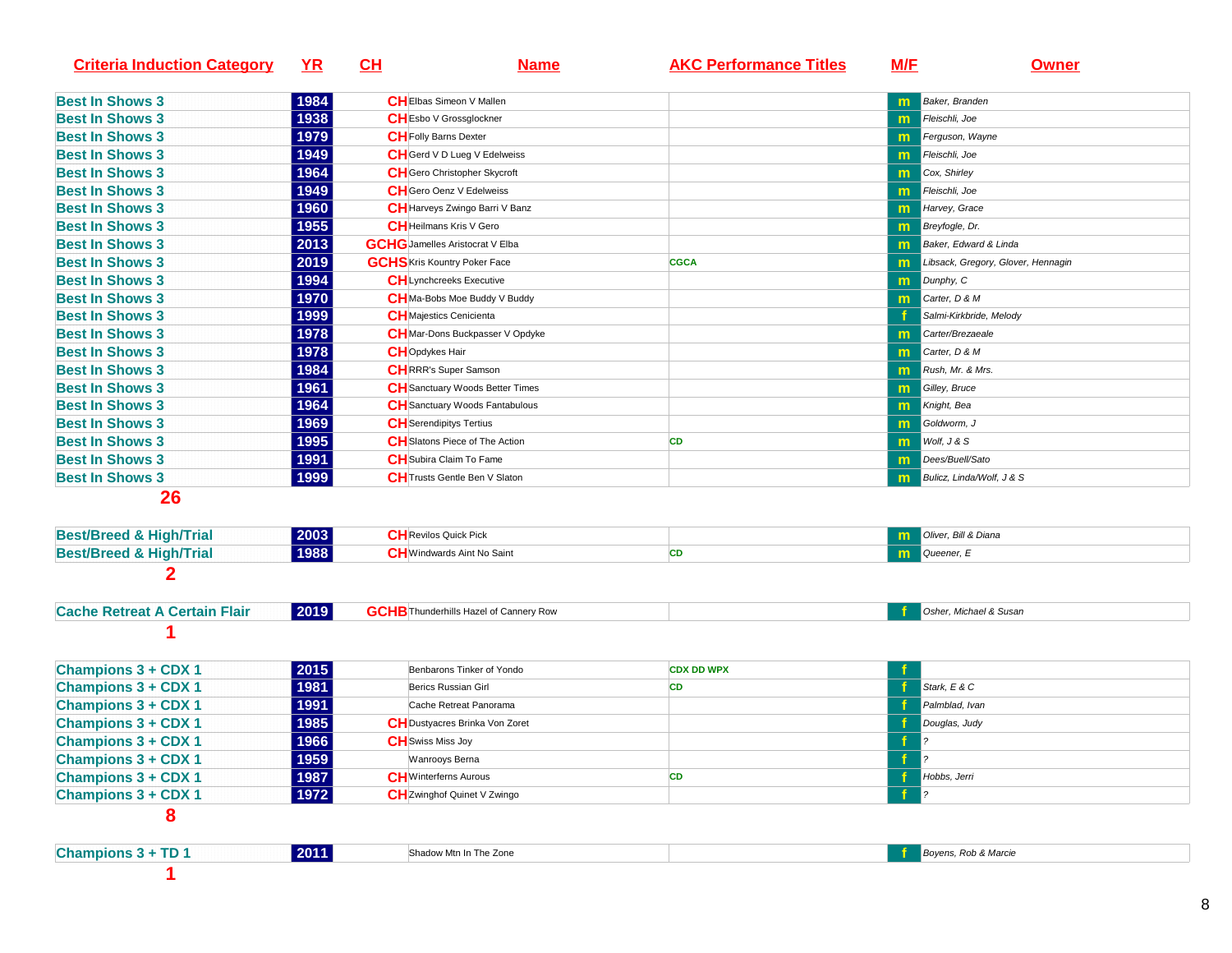| <b>Criteria Induction Category</b> |  |  |
|------------------------------------|--|--|
|                                    |  |  |

**Name AKC Performance Titles M/F Owner** 

| <b>Champions 4</b> | 1991 | CH Ada Van Rijn                                   |            | Sykora, B & S                               |
|--------------------|------|---------------------------------------------------|------------|---------------------------------------------|
| <b>Champions 4</b> | 1997 | CH Alexa De Beaux James                           |            | Emery, Cheryl                               |
| <b>Champions 4</b> | 1997 | Almshaus Heidi of Buckingham                      |            | Baird, Jane                                 |
| <b>Champions 4</b> | 2000 | <b>CH</b> AImshaus Rapunzel                       |            | Surface, L & Chabot, G                      |
| <b>Champions 4</b> | 1980 | Alphorns Apricot V of Mikeg                       |            | Morris, L & J                               |
| <b>Champions 4</b> | 1983 | <b>CH</b> Alphorns Hello Dolly                    | f          | Morris, L & J                               |
| <b>Champions 4</b> | 2019 | <b>CH</b> Alpine Mtn Edna V Troy                  |            | Cabrera, D & Whiting, C                     |
| <b>Champions 4</b> | 1976 | <b>CH</b> Alplers Fancy Faustina                  |            | Goodin, R & J                               |
| <b>Champions 4</b> | 1994 | CH Amberdees Eclipse of Subira                    |            | Dees/Buell                                  |
| <b>Champions 4</b> | 2009 | Aribus Faith                                      |            | Penner J. & G.                              |
| <b>Champions 4</b> | 1998 | Arlbergs Eastgates Juliet                         |            | Cooper, Elaine                              |
| <b>Champions 4</b> | 2003 | <b>CH</b> Arrowoods April Windfall                |            | Knango, Claudia                             |
| <b>Champions 4</b> | 1990 | Avalanche Tullamore Dew                           | f          |                                             |
| <b>Champions 4</b> | 1984 | Becks Helga of Banyon                             |            | Zellen, J & M                               |
| <b>Champions 4</b> | 1988 | CH Belyns Georgia V Exchequer                     |            | Mahon, D & P                                |
| <b>Champions 4</b> | 1986 | CH Belyns Grendle V Exchequer                     |            | Blancher, B & C                             |
| <b>Champions 4</b> | 1997 | CH Belyns Que Sera O'Lynchcreek                   |            | Allmand, Susan                              |
| <b>Champions 4</b> | 1997 | <b>CH</b> Belyns Sara O'Lynchcreek                | <b>CDX</b> | Robinson, Melody, Mahon, P                  |
| <b>Champions 4</b> | 2007 | Benbarons Nifty And Nice                          |            | Beninger, B&T & Sorensen, A&M               |
| <b>Champions 4</b> | 2008 | Benbarons Pepsi of Yondo                          |            | Queener, E & Beninger, B&T                  |
| <b>Champions 4</b> | 2012 | <b>CH</b> Benbarons Quinte of Eddie               |            | Beninger, B & T & A & M Sorensen            |
| <b>Champions 4</b> | 2012 | Benbarons Veronica of Eddie                       |            | Denis, Bruno & Deborah                      |
| <b>Champions 4</b> | 2011 | CH Benbarons Voodoo of Eddie                      |            | Woods, Philip & Jeanne                      |
| <b>Champions 4</b> | 2016 | Benbarons X-Stasy of Yondo                        |            | Wolfs, & Flannery Farrisi, L & Flannery, A. |
| <b>Champions 4</b> | 1997 | <b>CH</b> Berics Marry Jane                       |            | Nosiglia, R & B                             |
| <b>Champions 4</b> | 2006 | <b>CH</b> Bernegardens Payback                    | CD         | Brown, T & B, Tsagris W & S                 |
| <b>Champions 4</b> | 2002 | <b>CH</b> Blue Collars Atp Tankerbell             |            | Hiltz, Rob-Lyn                              |
| <b>Champions 4</b> | 1983 | Brandi Von Burgenstock                            | Ŧ          |                                             |
| <b>Champions 4</b> | 1964 | <b>CH</b> Brandy of Skycroft                      |            | Cox, Shirley                                |
| <b>Champions 4</b> | 2021 | CH Brockranch Dream A Little Eastgate Dream of Me |            | Cooper, Elaine                              |
| <b>Champions 4</b> | 1998 | <b>CH</b> Brockranch Princess Leia                |            | Brock, Ellen                                |
| <b>Champions 4</b> | 2006 | <b>CH</b> Brothers Double The Fun                 |            | Perry, Michael & Kimberly                   |
| <b>Champions 4</b> | 2004 | <b>CH</b> Buena Vistas Allegra                    | <b>CD</b>  | Brown, Thomas & Viola                       |
| <b>Champions 4</b> | 2001 | <b>CH</b> Cache Retreat Academy                   |            | Palmblad, Ivan                              |
| <b>Champions 4</b> | 2005 | CH Cache Retreat Academy Forever                  |            | Temple, Terry & Sara                        |
| <b>Champions 4</b> | 2001 | Cache Retreat Annie Oakley                        |            | Palmblad, Ivan                              |
| <b>Champions 4</b> | 2007 | CH Cache Retreat Autumn Chill                     |            | Palmblad, Ivan                              |
| <b>Champions 4</b> | 2018 | <b>CH</b> Cache Retreat Bet The Farm              |            | Palmblad, Ivan & Hawhaway, Pam              |
| <b>Champions 4</b> | 1992 | CH Cache Retreat Canyon Breeze                    |            | Palmblad/Hobbs                              |
| <b>Champions 4</b> | 2001 | <b>CH</b> Cache Retreat Cat Ballou                |            | Palmblad, Ivan                              |
| <b>Champions 4</b> | 2007 | Cache Retreat Gin Ricky                           |            | Palmblad, Ivan                              |
| <b>Champions 4</b> | 2003 | CH Cache Retreat Harvest Moon                     |            | Palmblad, Ivan                              |
| <b>Champions 4</b> | 2006 | Cache Retreat Iron Lace                           |            | Hathaway, Pam & Palmblad, Ivan              |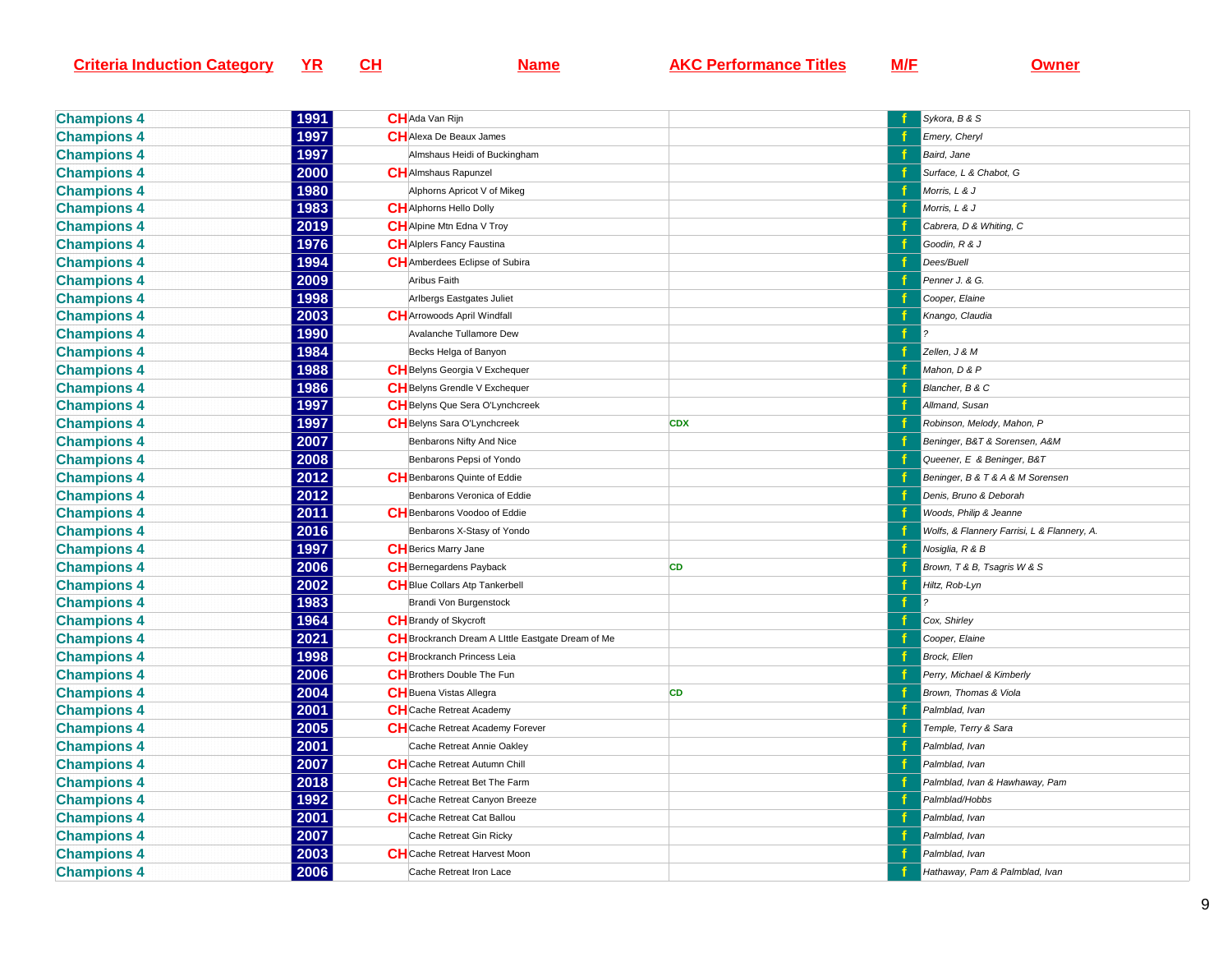| <b>Criteria Induction Category</b> | <u>YR</u> | <u>CH</u> | <b>Name</b>                                                  | <b>AKC Performance Titles</b> | <u>M/E</u> | <u>Owner</u>                    |
|------------------------------------|-----------|-----------|--------------------------------------------------------------|-------------------------------|------------|---------------------------------|
| <b>Champions 4</b>                 | 1999      |           | <b>CH</b> Cache Retreat Ivana RRR                            |                               |            | Rush, Georgia                   |
| <b>Champions 4</b>                 | 1996      |           | <b>CH</b> Cache Retreat Join My Fan Club                     |                               |            | Palmblad, Ivan                  |
| <b>Champions 4</b>                 | 1996      |           | <b>CH</b> Cache Retreat Just A Joy                           | <b>CDX</b>                    |            | Brown, H & P                    |
| <b>Champions 4</b>                 | 2006      |           | CH Cache Retreat Luna Eclipse                                |                               |            | Palmblad, Ivan & Hathaway, Pam  |
| <b>Champions 4</b>                 | 2011      |           | CH Cache Retreat Make A Splash                               |                               |            | Palmblad, Ivan                  |
| <b>Champions 4</b>                 | 2005      |           | <b>CH</b> Cache Retreat McKenzie River                       |                               |            | Palmblad, Ivan                  |
| <b>Champions 4</b>                 | 2004      |           | <b>CH</b> Cache Retreat Midwest Nanny                        |                               |            | Wenck, Kerri                    |
| <b>Champions 4</b>                 | 2000      |           | <b>CH</b> Cache Retreat Mt. Shasta                           |                               |            | Palmblad, Ivan & Hathaway, Pam  |
| <b>Champions 4</b>                 | 1993      |           | <b>CH</b> Cache Retreat Nutmeg Mugs                          |                               |            | Jamie Johnson                   |
| <b>Champions 4</b>                 | 1993      |           | <b>CH</b> Cache Retreat Partly Sunny                         |                               |            | Palmblad, Ivan                  |
| <b>Champions 4</b>                 | 1991      |           | <b>CH</b> Cache Retreat Quintanna                            |                               |            | Palmblad, Ivan                  |
| <b>Champions 4</b>                 | 1993      |           | <b>CH</b> Cache Retreat Remember Me                          |                               |            | Palmblad, Ivan                  |
| <b>Champions 4</b>                 | 2011      |           | Cache Retreat Saloon Sadie                                   |                               |            | Prvahouse, W & Tucker, K        |
| <b>Champions 4</b>                 | 2014      |           | <b>CH</b> Cache Retreat Someone Like U                       |                               |            | Aubrey, Robert                  |
| <b>Champions 4</b>                 | 2002      |           | <b>CH</b> Cache Retreat Talus                                |                               |            | Wallis, Jeffrey & Myra          |
| <b>Champions 4</b>                 | 1996      |           | <b>CH</b> Cache Retreat Touch of Class                       |                               |            | Palmblad, Ivan                  |
| <b>Champions 4</b>                 | 1996      |           | Cache Retreat Tundra Frost                                   |                               |            | Palmblad, Ivan                  |
|                                    | 1993      |           | <b>WDCH</b> Cache Retreat U R My Sunshine                    | <b>CDX</b>                    |            | Murphy, Marilyn                 |
| <b>Champions 4</b>                 | 1989      |           |                                                              |                               |            |                                 |
| <b>Champions 4</b>                 | 1998      |           | Cache Retreat Uppity Angel<br><b>CH</b> Cache Retreat Urella |                               |            | Palmblad, Ivan<br>Pool, Birtha  |
| <b>Champions 4</b>                 | 2022      |           | CH Cache Retreat When One Is Amour                           |                               |            |                                 |
| <b>Champions 4</b>                 |           |           |                                                              |                               |            | Palmblad, Ivan & Bevins, Leslie |
| <b>Champions 4</b>                 | 1997      |           | <b>CH</b> Cache Retreat Whisper                              |                               |            | Palmblad, Ivan                  |
| <b>Champions 4</b>                 | 2002      |           | <b>CH</b> Caravans Certifiable                               |                               |            | Radcliffe, Glenn                |
| <b>Champions 4</b>                 | 1993      |           | <b>CH</b> Caravans Initial Spark                             |                               |            | Cataldo, C                      |
| <b>Champions 4</b>                 | 1994      |           | <b>CH</b> Chads Katarina                                     |                               |            | Terrio, J & C                   |
| <b>Champions 4</b>                 | 2011      |           | Chaparrals Bella Mia                                         |                               |            | Locarnini, Rick & Linda         |
| <b>Champions 4</b>                 | 2016      |           | <b>CH</b> Chaparrals Diva of Kings Row                       |                               |            | Hardisty, K & Tsagris, W & S    |
| <b>Champions 4</b>                 | 1968      |           | <b>CH</b> Chudys Bettina                                     |                               |            |                                 |
| <b>Champions 4</b>                 | 2010      |           | CH Conifercrk Magnolia Skydancer                             |                               |            | Latimer & Smith & Glover        |
| <b>Champions 4</b>                 | 2001      |           | Copper Mtns Magical Wishes                                   |                               |            | Greene, Maggie                  |
| <b>Champions 4</b>                 | 2011      |           | <b>GCH</b> Copper Mtns Windstorm                             |                               |            | Hensley, Rhonda                 |
| <b>Champions 4</b>                 | 1977      |           | Countess Candee of Lexington                                 |                               |            | Acker, A.P.                     |
| <b>Champions 4</b>                 | 1966      |           | Countess Du Grand St Bernard                                 |                               |            | Anderson, D & M                 |
| <b>Champions 4</b>                 | 2019      |           | <b>CH</b> Country Havens Lady Paris V Kingsrow               |                               |            | Ryan, Dan & Debbie              |
| <b>Champions 4</b>                 | 1996      |           | CH Crownepoints Charisma V Belyn                             |                               |            | West/Brostrom                   |
| <b>Champions 4</b>                 | 1994      |           | <b>CH</b> Crownepoints Grand Jury                            |                               |            | Bostrom, R & K                  |
| <b>Champions 4</b>                 | 1993      |           | <b>CH</b> Crownepoints Little Holly                          |                               |            | Ivers/Bostrom                   |
| <b>Champions 4</b>                 | 1989      |           | <b>CH</b> Crownepoints Miss Molly                            |                               |            | Bostrom, R & K                  |
| <b>Champions 4</b>                 | 1980      |           | <b>CH</b> Cypress Woods Sheeba V Yorick                      |                               |            | Young, Bets                     |
| <b>Champions 4</b>                 | 1989      |           | CHD'Aosta Daphne O'Cresta                                    | CD                            |            | Vahle/Babins                    |
| <b>Champions 4</b>                 | 1987      |           | Deebarbs Towne Crier                                         |                               |            | Thorne, Camilla                 |
| <b>Champions 4</b>                 | 1975      |           | Des Neiges Eternelles Kati-Did                               |                               |            | Zappala, C & C                  |
| <b>Champions 4</b>                 | 1949      |           | Dipsy V Alpine Plateau                                       |                               |            | Hayes, Arthur                   |
| <b>Champions 4</b>                 | 1989      |           | <b>CH</b> Dustyacres Reckless Robin                          |                               |            | Douglas, Judy                   |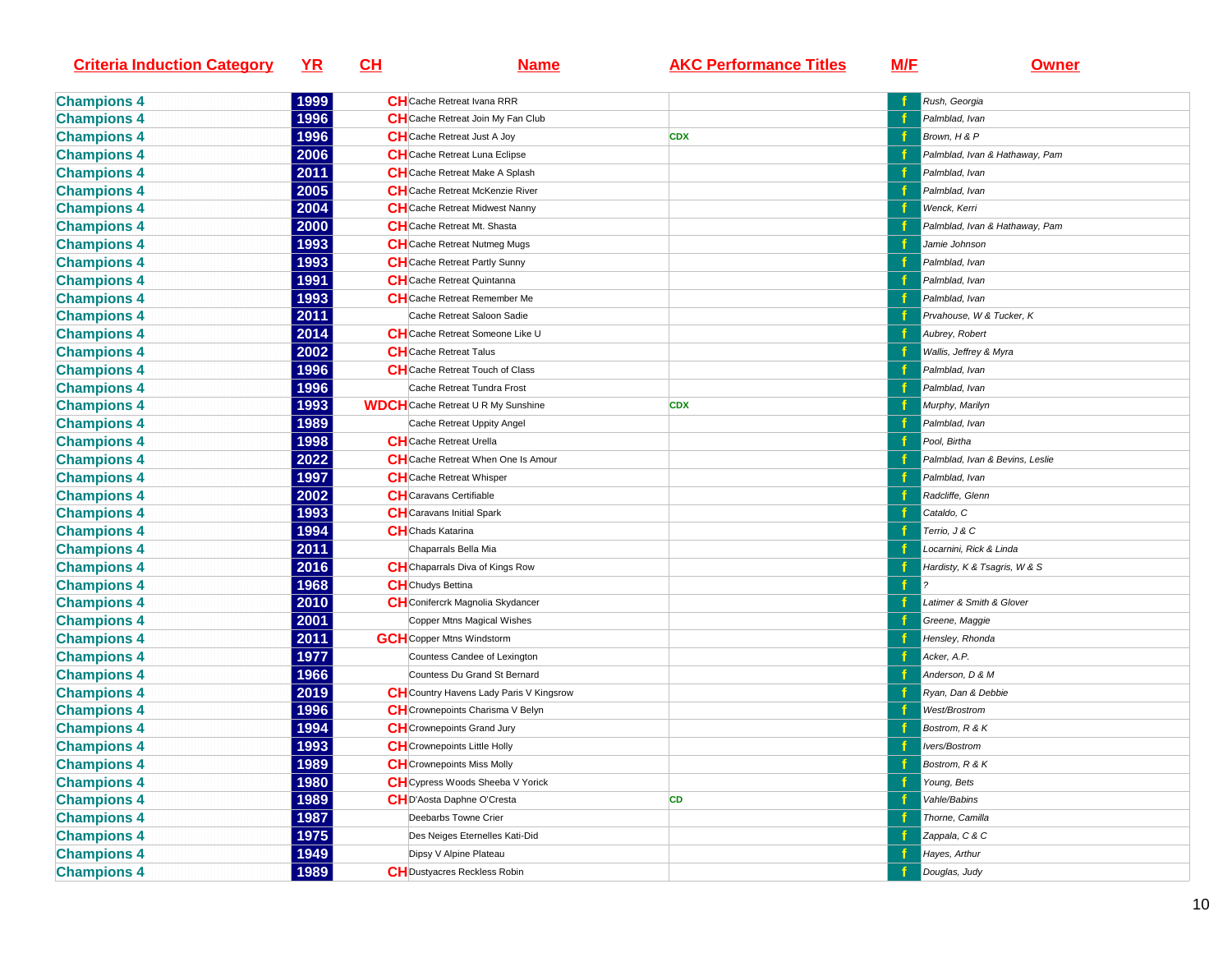| <b>Criteria Induction Category</b> | <u>YR</u> | <u>CH</u> | <u>Name</u>                           | <b>AKC Performance Titles</b> | <u>M/E</u> | <b>Owner</b>                        |
|------------------------------------|-----------|-----------|---------------------------------------|-------------------------------|------------|-------------------------------------|
| <b>Champions 4</b>                 | 1987      |           | <b>CH</b> Dustyacres Sweet Serenade   | <b>CDX</b>                    |            | Murphy, Marilyn                     |
| <b>Champions 4</b>                 | 2008      |           | <b>CH</b> Eastgates The Diva          |                               |            | Serresseque, P & Cooper, E          |
| <b>Champions 4</b>                 | 1979      |           | CHEchos Cari-Me Von Bonus             |                               |            | Thom, W & C                         |
| <b>Champions 4</b>                 | 1992      |           | Echos Dear Me V Little Bigman         |                               |            | Greene, Maggie                      |
| <b>Champions 4</b>                 | 1991      |           | <b>CH</b> Echos Ivy League V Gulliver |                               |            | Reid/Deaton                         |
| <b>Champions 4</b>                 | 1987      |           | Echos Remember Me V Heath             |                               |            | Thom, W & C                         |
| <b>Champions 4</b>                 | 1953      |           | <b>CHEIba V Alpine Plateau</b>        |                               |            |                                     |
| <b>Champions 4</b>                 | 1997      |           | <b>CH</b> Encores By Goodyear         |                               |            | Wolf, J & C                         |
| <b>Champions 4</b>                 | 2017      |           | <b>GCH</b> Epic Seduction             |                               |            | Hatch, Valerie                      |
| <b>Champions 4</b>                 | 1987      |           | Fairy Tales Martina                   |                               |            | Terrio, J & C                       |
| <b>Champions 4</b>                 | 1986      |           | <b>CH</b> Fairy Tales Pontresina      |                               |            | Grimm, Joan                         |
| <b>Champions 4</b>                 | 1990      |           | Foresses Little Sir                   |                               |            | Bruce, Ilene                        |
| <b>Champions 4</b>                 | 1967      |           | <b>CH</b> Fraustys Honey Bun          |                               |            |                                     |
| <b>Champions 4</b>                 | 1995      |           | Freya Van Rijn                        |                               |            | Cole/Sykora                         |
| <b>Champions 4</b>                 | 1983      |           | Gambys Free Spirit                    |                               |            |                                     |
| <b>Champions 4</b>                 | 1965      |           | CH Gerda Christina of Skycroft        |                               |            | Cox, Shirley                        |
| <b>Champions 4</b>                 | 1973      |           | <b>CH</b> Gerdas Tina Marie V Tassell |                               |            | McCoy, Shirley                      |
| <b>Champions 4</b>                 | 2014      |           | Ggf's Bountiful Joy                   |                               |            | Short, Jack & Bev                   |
| <b>Champions 4</b>                 | 2018      |           | <b>GCHG</b> Giddens Lady Isabella     |                               | m          | Glidden, Kathey                     |
| <b>Champions 4</b>                 | 1961      |           | CH Golden Gal of Shady Hollow         |                               |            | Smith, Phyllis                      |
| <b>Champions 4</b>                 | 1996      |           | CH Golden Heart Clown of Dakota       |                               |            | Blackwell, Phil & Sharon            |
| <b>Champions 4</b>                 | 2002      |           | CHGolden Heart Lil Lulu O'Raine       |                               |            | Blackwell, Sharon                   |
| <b>Champions 4</b>                 | 2005      |           | <b>CH</b> Golden Heart Sassy Selena   |                               |            | Blackwell, Sharon                   |
| <b>Champions 4</b>                 | 2018      |           | CH Greystones Duchess of Earl         |                               |            | Siekman, Dwayne & Nancy             |
| <b>Champions 4</b>                 | 1999      |           | Halo St. Andi of Pontatoc             |                               |            | Shields, C & G                      |
| <b>Champions 4</b>                 | 2013      |           | Halo St. Bada Bing V Scandia          |                               |            | Shields, C & G                      |
| <b>Champions 4</b>                 | 2004      |           | CH Halo St. Bevin From Heaven         |                               |            | Thompson, Delores                   |
| <b>Champions 4</b>                 | 1958      |           | <b>CH</b> Heilmans Katy Von Gero      |                               |            | Graves, Don                         |
| <b>Champions 4</b>                 | 2007      |           | Heimers Ice Rose                      |                               |            | Bettinghouse, Kimberly              |
| <b>Champions 4</b>                 | 1986      |           | <b>CH</b> Here Comes Gwilts Angel     |                               |            | Gwilt, Fran                         |
| <b>Champions 4</b>                 | 2002      |           | High Chateaus Darby                   |                               |            | Vogel, Horst & WInnie               |
| <b>Champions 4</b>                 | 1984      |           | High Chateaus Gwen V Joraca           |                               |            | Vogel, H & W                        |
| <b>Champions 4</b>                 | 1984      |           | CH High Chateaus Justine              |                               |            | Vogel, H & W                        |
| <b>Champions 4</b>                 | 2003      |           | CH Highland Brks All That Jazz        |                               |            | Brock, George & Carol               |
| <b>Champions 4</b>                 | 1956      |           | CH Hildas Helga of Brownhelm          |                               | -f         |                                     |
| <b>Champions 4</b>                 | 1966      |           | CH Hilltops Honey Baby Zwingo         |                               |            | Martin, W                           |
| <b>Champions 4</b>                 | 1985      |           | <b>CH</b> Hospiswinger Cully Flower   |                               |            | Thurman, R & M                      |
| <b>Champions 4</b>                 | 1976      |           | <b>CH</b> Indian Mountains Winona     |                               |            | Young, Robin                        |
| <b>Champions 4</b>                 | 1989      |           | <b>CH</b> Innervisions Cynara         |                               |            | Farmer/Raye                         |
| <b>Champions 4</b>                 | 2001      |           | <b>CH</b> Jamelles Abbey Road         |                               |            | Mulligan, J & M                     |
| <b>Champions 4</b>                 | 2011      |           | <b>CH</b> Jamelles Americas Arrow     |                               |            | Scarl Jr., Robert                   |
| <b>Champions 4</b>                 | 2012      |           | CH Jamelles Deja Vu V Knollridge      |                               |            | J & M Mulligan & T. Steffen         |
| <b>Champions 4</b>                 | 2016      |           | Jamelles Family Tree V Summerlyn      |                               |            | Buell, William III & Schart, Jackie |
| <b>Champions 4</b>                 | 2005      |           | Jamelles I'll Take Manhatan           |                               |            | Mulligan, Michele                   |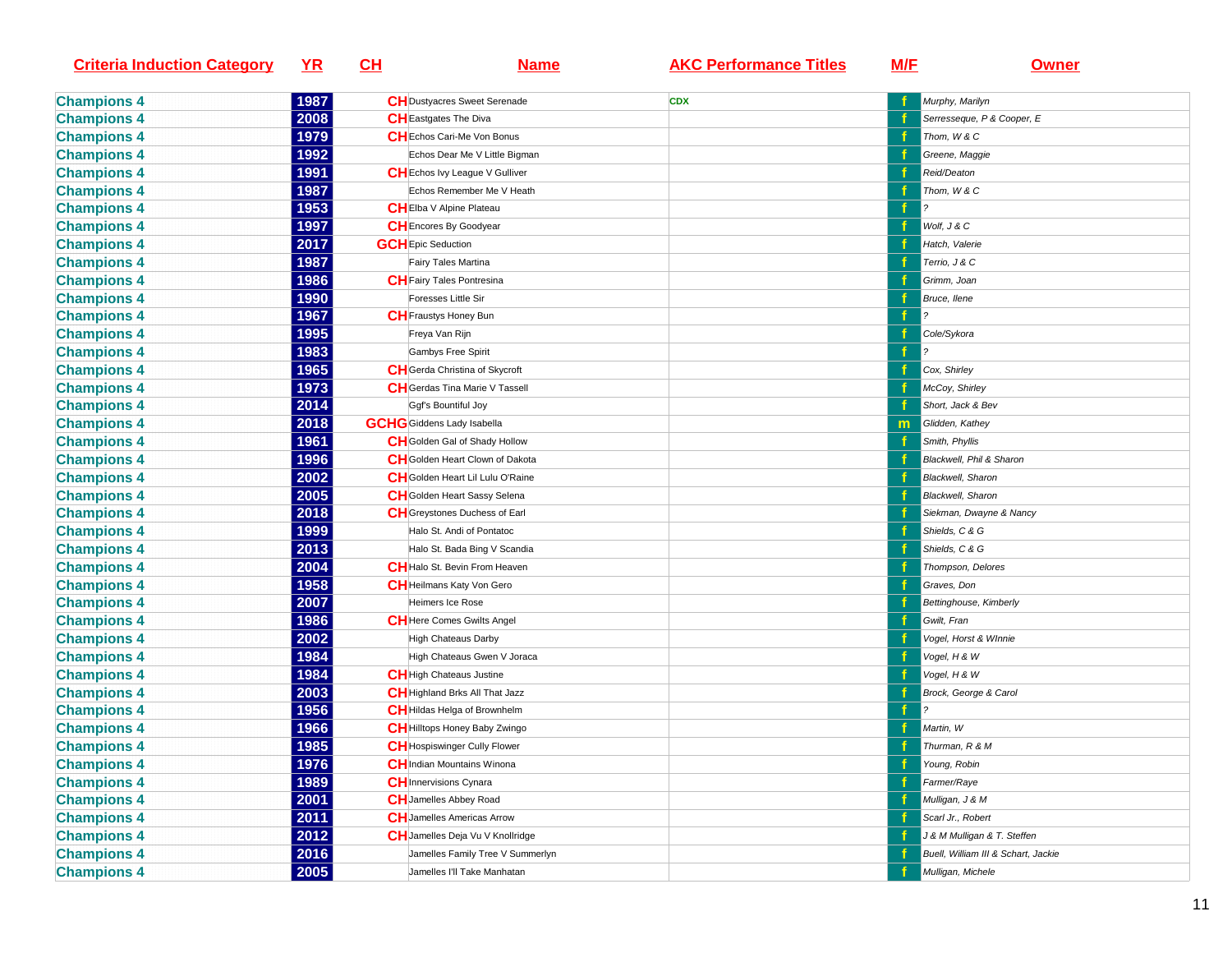| <b>Criteria Induction Category</b> | $YR$ | <u>СН</u> | <u>Name</u>                                           | <b>AKC Performance Titles</b> | M/F          | Owner                              |
|------------------------------------|------|-----------|-------------------------------------------------------|-------------------------------|--------------|------------------------------------|
| <b>Champions 4</b>                 | 2008 |           | CH Jamelles In The Nic of Time                        |                               |              | Mulligan, J & M                    |
| <b>Champions 4</b>                 | 2012 |           | Jamelles U R My Destiny                               |                               |              | Mulligan, J & M                    |
| <b>Champions 4</b>                 | 1960 |           | Janday Penny Ante                                     |                               |              |                                    |
| <b>Champions 4</b>                 | 1993 |           | Jay Sans Theodora V Nero                              |                               |              | <b>Buell, Sandy</b>                |
| <b>Champions 4</b>                 | 2014 |           | <b>CH</b> Jerichos Little Ginger Snap                 |                               |              | McLemore Jo Ann                    |
| <b>Champions 4</b>                 | 1949 |           | Jung Frau V Luthy                                     |                               |              |                                    |
| <b>Champions 4</b>                 | 1995 |           | <b>CH</b> Kal-Mars Vixon of Almshaus                  |                               |              | Surface/Kalvig                     |
| <b>Champions 4</b>                 | 1983 |           | Kelkers Pandora Swisswood                             |                               |              |                                    |
| <b>Champions 4</b>                 | 1981 |           | <b>Keystones Gypsy</b>                                |                               |              |                                    |
| <b>Champions 4</b>                 | 2014 |           | Kings Mill Ysabel Starbrite                           |                               |              | Zwerk, M. & Wilson. L.             |
| <b>Champions 4</b>                 | 1985 |           | <b>CH</b> Kings Row Beginners Luck                    |                               |              | Tsagris, W & S                     |
| <b>Champions 4</b>                 | 1999 |           | <b>CH</b> Kings Row Tie-Sierra                        |                               |              | Serpa, Darlene                     |
| <b>Champions 4</b>                 | 2003 |           | <b>CH</b> Kings Row Zazzy V Serpentina                |                               |              | Tsagris, W & S                     |
| <b>Champions 4</b>                 | 1981 |           | <b>CH</b> Kodiaks Kaprice                             |                               |              | VanderHoFf, W                      |
| <b>Champions 4</b>                 | 2021 |           | <b>GCH</b> Kris Kountry A League of Her Own V Orlando |                               |              | Brandau, P & Pagel, S              |
| <b>Champions 4</b>                 | 2020 |           | Kris Kountry Platinum Edition V Orlando               |                               |              | Libsack, Gregory, Glover, Hennagin |
| <b>Champions 4</b>                 | 2022 |           | <b>GCH</b> Kris Kountry She's All That!               |                               |              | Anderson, Shelby                   |
| <b>Champions 4</b>                 | 2018 |           | CH Kris Kounty Kretan Kat Von D                       |                               |              | Libsack, Kristi                    |
| <b>Champions 4</b>                 | 1962 |           | <b>CH</b> Kristina Annabelle                          |                               |              | Taylor, Sue                        |
| <b>Champions 4</b>                 | 1989 |           | CH <sub>K</sub> -Rods Gretchen of Cedarbrook          |                               |              | Francis, R & K                     |
| <b>Champions 4</b>                 | 1992 |           | <b>CH</b> Kryskara April Fool                         |                               |              | Hewitt, G & C                      |
| <b>Champions 4</b>                 | 1988 |           | <b>CH</b> Kryskara Cotton Candy                       |                               |              | Wilson, K & C                      |
| <b>Champions 4</b>                 | 1991 |           | CH Kryskara Lifesaver                                 |                               |              | Wilson, K & C                      |
| <b>Champions 4</b>                 | 2011 |           | Krystal Ain't So Lite                                 |                               |              | Kaemerer, Deanna                   |
| <b>Champions 4</b>                 | 1982 |           | <b>CH</b> Kurtwoods A Lee Chavelle                    |                               |              | Kurtz, Bob & Ann                   |
| <b>Champions 4</b>                 | 1976 |           | <b>CH</b> Kurtwoods Caprice                           |                               |              | Kurtz, Bob & Ann                   |
| <b>Champions 4</b>                 | 1990 |           | <b>CH</b> Kurtwoods Celebrity                         |                               |              | Kurtz, Bob & Ann                   |
| <b>Champions 4</b>                 | 1982 |           | <b>CH</b> Kyries Striefen Von Beric                   |                               |              |                                    |
| <b>Champions 4</b>                 | 1998 |           | La Casas Catherine                                    |                               |              | Mansfield, Janet                   |
| <b>Champions 4</b>                 | 2001 |           | CHLa Casas Filina V Stoan                             |                               |              | Dvorak, Don & Carole               |
| <b>Champions 4</b>                 | 1909 |           | <b>CH</b> Lady Prudence                               |                               |              |                                    |
| <b>Champions 4</b>                 | 1960 |           | Lady Victoria of St Lane                              |                               |              |                                    |
| <b>Champions 4</b>                 | 2015 |           | Lasquites Francesca May                               |                               |              | Hiltz & Griebel,                   |
| <b>Champions 4</b>                 | 2012 |           | Lasquites Geena Mist                                  |                               | $\mathsf{m}$ | Smith, Mlynn                       |
| <b>Champions 4</b>                 | 2011 |           | Lasquites Litany Garland                              |                               |              | Smith, Mlynn                       |
| <b>Champions 4</b>                 | 2013 |           | <b>CH</b> Lasquites Rowan V Hans                      |                               |              | McCarthy, Beth & Smith, Mlynn      |
| <b>Champions 4</b>                 | 1965 |           | Leika Vom Schwarzwald Hof                             |                               | f            | $\boldsymbol{\mathcal{P}}$         |
| <b>Champions 4</b>                 | 1994 |           | <b>CH</b> Lil Jon's Run For The Roses                 |                               |              | Jamie Johnson                      |
| <b>Champions 4</b>                 | 2020 |           | <b>GCH</b> Lone Cedars Brilliant Light of Vicdory     |                               |              | DeVault, T. & M.                   |
| <b>Champions 4</b>                 | 1997 |           | <b>CH</b> LT's Aynaquandra                            |                               |              | Pool, S & B                        |
| <b>Champions 4</b>                 | 1989 |           | CHLynchcreeks A Zelda V Stoan                         |                               |              | Zielinski, S & J                   |
| <b>Champions 4</b>                 | 2022 |           | Mahoganys Go Your Own Way                             | <b>CGC</b>                    |              | Denis, Bruno & Deborah             |
| <b>Champions 4</b>                 | 1953 |           | CH Maida V Alpine Plateau                             |                               |              | Heilman, Hubert                    |
|                                    |      |           |                                                       |                               |              | Ochoa/Salmi-Kirkbride              |
| <b>Champions 4</b>                 | 2002 |           | <b>CH</b> Majestics Babushka                          |                               |              |                                    |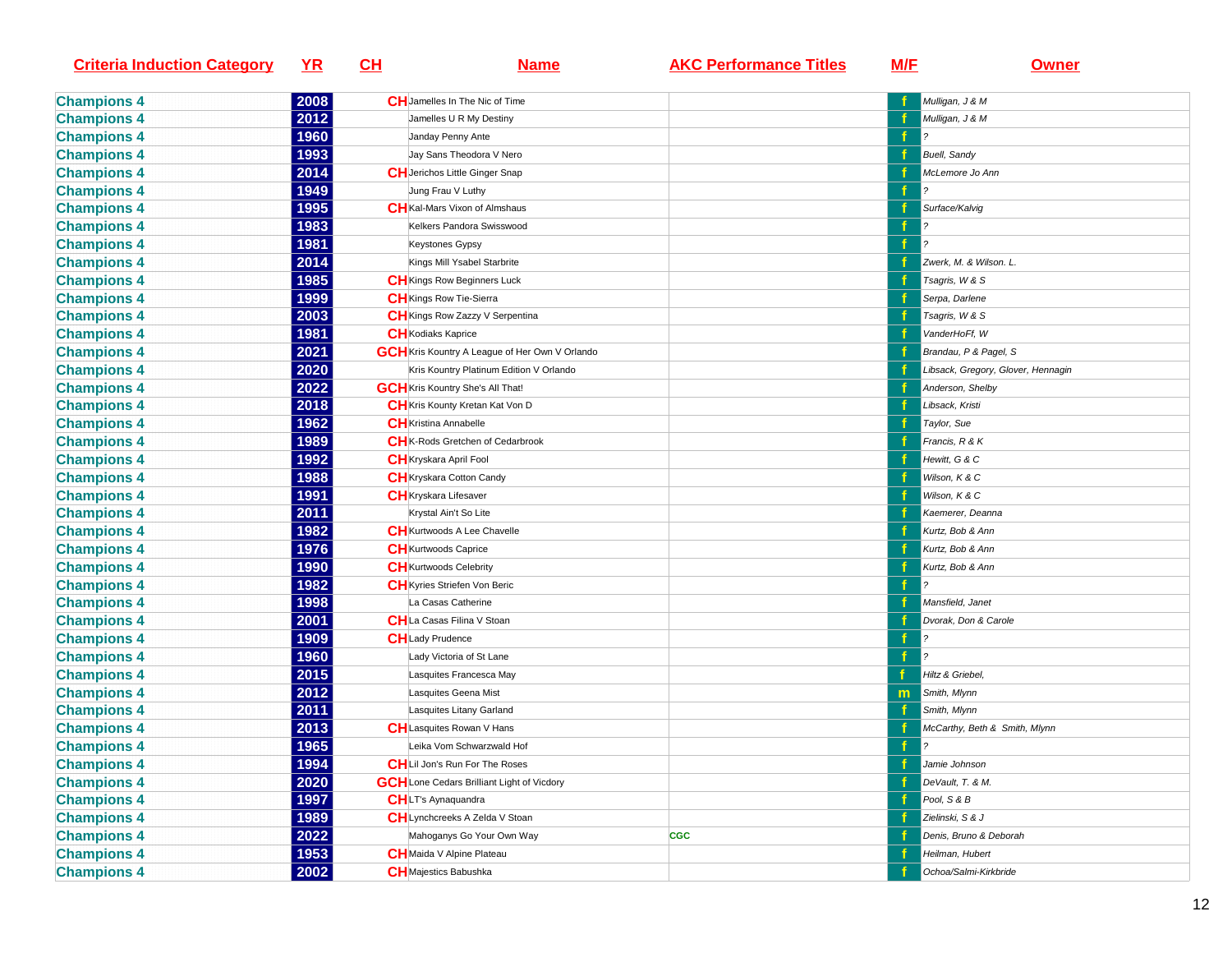| <b>Criteria Induction Category</b> | YR   | CL | <u>Name</u>                               | <b>AKC Performance Titles</b> | M/F | <b>Owner</b>                        |
|------------------------------------|------|----|-------------------------------------------|-------------------------------|-----|-------------------------------------|
| <b>Champions 4</b>                 | 1964 |    | Manitous Royal Lady                       |                               |     |                                     |
| <b>Champions 4</b>                 | 1980 |    | <b>CH</b> Mardonofs April Love            |                               |     | Wilson, Mary Lou                    |
| <b>Champions 4</b>                 | 1977 |    | Mardonofs Echoette V Image                |                               |     |                                     |
| <b>Champions 4</b>                 | 1972 |    | <b>CH</b> Mardonofs T-Na V Winterset      |                               | f   |                                     |
| <b>Champions 4</b>                 | 1983 |    | Mar-Dons Gold-N-Locks                     |                               | -f  | 2                                   |
| <b>Champions 4</b>                 | 1984 |    | <b>CH</b> Mar-Dons Karousel Von Moe       |                               |     | Wilson, C                           |
| <b>Champions 4</b>                 | 1979 |    | <b>CH</b> Mar-Dons Missy Moe Bud          |                               |     | Dingus, Victor                      |
| <b>Champions 4</b>                 | 1995 |    | <b>CH</b> Mc's Gewurztraminer             |                               |     | Maxwell, M & J                      |
| <b>Champions 4</b>                 | 2012 |    | <b>CH</b> Melon City Edith                |                               |     | Petersen, Jeff & Darcy              |
| <b>Champions 4</b>                 | 2007 |    | Melon City Ferragamo                      |                               |     | Thompson, R & D                     |
| <b>Champions 4</b>                 | 2009 |    | <b>CH</b> Melon City Layla Kings Mill     |                               |     | Thompson, R & D                     |
| <b>Champions 4</b>                 | 1981 |    | <b>CH</b> Mgr's Noels Desert Star         |                               |     | Varner, Carol                       |
| <b>Champions 4</b>                 | 1998 |    | <b>CH</b> Mickeys Kup Kake                |                               |     | Gardner, Mike & Honey               |
| <b>Champions 4</b>                 | 1996 |    | CHMill Creeks Goodhearted Woman           |                               |     | Lloyd, Shirley                      |
| <b>Champions 4</b>                 | 1983 |    | <b>CH</b> Mill Creeks Mariah              |                               |     | Lloyd, Shirley                      |
| <b>Champions 4</b>                 | 1991 |    | <b>CH</b> Mill Creeks Mother Superior     |                               |     | Lloyd, Shirley                      |
| <b>Champions 4</b>                 | 1959 |    | <b>CH</b> Minka V Immenberg               |                               |     | Lloyd, Shirley                      |
| <b>Champions 4</b>                 | 1966 |    | <b>CH</b> Miss Muffet L'ourse Alpine      |                               |     |                                     |
| <b>Champions 4</b>                 | 1990 |    | Mont D'or Halley of Sand Creek            |                               |     | Barnes, Sue                         |
| <b>Champions 4</b>                 | 1980 |    | <b>CH</b> Mont D'or Reward                |                               |     | Golden, Ann                         |
| <b>Champions 4</b>                 | 1987 |    | <b>CH</b> Mont D'or Tina Von Elba         |                               |     | Golden/Baker                        |
| <b>Champions 4</b>                 | 2014 |    | CHMontanamtns Wampum of Figowi            |                               |     | Popela, Victoria. & Swanson, Brenda |
| <b>Champions 4</b>                 | 1992 |    | <b>CH</b> Morris Holly V Mik-Lin          |                               |     | Morris, L & J                       |
| <b>Champions 4</b>                 | 2018 |    | <b>CH</b> Move A Mountain Isabella        |                               |     | Salas, Maria & Madera, Jose         |
| <b>Champions 4</b>                 | 1980 |    | Mt Chalets Dotted Swiss                   |                               |     | Carter, D & M                       |
| <b>Champions 4</b>                 | 2020 |    | <b>GCH</b> Mt Harmonys Klairvoyant V Elba |                               |     | Fitzpatrick, Gina & Baker, Linda    |
| <b>Champions 4</b>                 | 1992 |    | <b>CH</b> Mt Olympus Desert Flower        |                               |     | Thebeault, W & P                    |
| <b>Champions 4</b>                 | 1969 |    | Naughty Lady of Shady Lane                |                               |     |                                     |
| <b>Champions 4</b>                 | 1963 |    | <b>CH</b> Nelda of Birchwood              |                               |     | Buell, W & L                        |
| <b>Champions 4</b>                 | 1987 |    | <b>CH</b> Nerthus Stairway To Heaven      |                               |     | Koeppe, B                           |
| <b>Champions 4</b>                 | 2005 |    | <b>CH</b> New Sage Hospice Conifer CRK    |                               |     | McKague, D. & Mauk, M.              |
| <b>Champions 4</b>                 | 2008 |    | New Sage J Walkin' At Windpt              |                               |     | Thompkinson, Stephanie              |
| <b>Champions 4</b>                 | 2003 |    | <b>CH</b> Okiskos Hannah                  |                               |     | Berry, Cornell & Janet              |
| <b>Champions 4</b>                 | 2007 |    | <b>CH</b> Opdykes Aunt Angie              |                               |     | Onorato, Denise                     |
| <b>Champions 4</b>                 | 1994 |    | <b>CH</b> Opdykes Britton                 |                               |     | Radcliffe, G & L                    |
| <b>Champions 4</b>                 | 2007 |    | <b>CH</b> Opdykes Cassidy                 |                               |     | Radcliffe, Gelnn                    |
| <b>Champions 4</b>                 | 1988 |    | <b>CH</b> Opdykes Chardonnay              |                               |     | Peterson, A & D                     |
| <b>Champions 4</b>                 | 1983 |    | <b>CH</b> Opdykes Cheesecake              |                               |     | Radcliffe, G                        |
| <b>Champions 4</b>                 | 1989 |    | <b>CH</b> Opdykes Darla                   |                               |     | Williams/Erickson                   |
| <b>Champions 4</b>                 | 1993 |    | <b>CH</b> Opdykes Emerald                 |                               |     | Radcliffe/Paup                      |
| <b>Champions 4</b>                 | 2007 |    | <b>CH</b> Opdykes Happy Hour              |                               |     | Radcliffe, G                        |
| <b>Champions 4</b>                 | 2006 |    | <b>CH</b> Opdykes In A Tizzy              |                               |     | Carolyn Cataldo & Radcliffe, Glenn  |
| <b>Champions 4</b>                 | 1999 |    | <b>CH</b> Opdykes Louise                  |                               |     | Radcliffe, G                        |
| <b>Champions 4</b>                 | 1999 |    | <b>CH</b> Opdykes Margaret                |                               |     | Vanderhoff, Carolyn                 |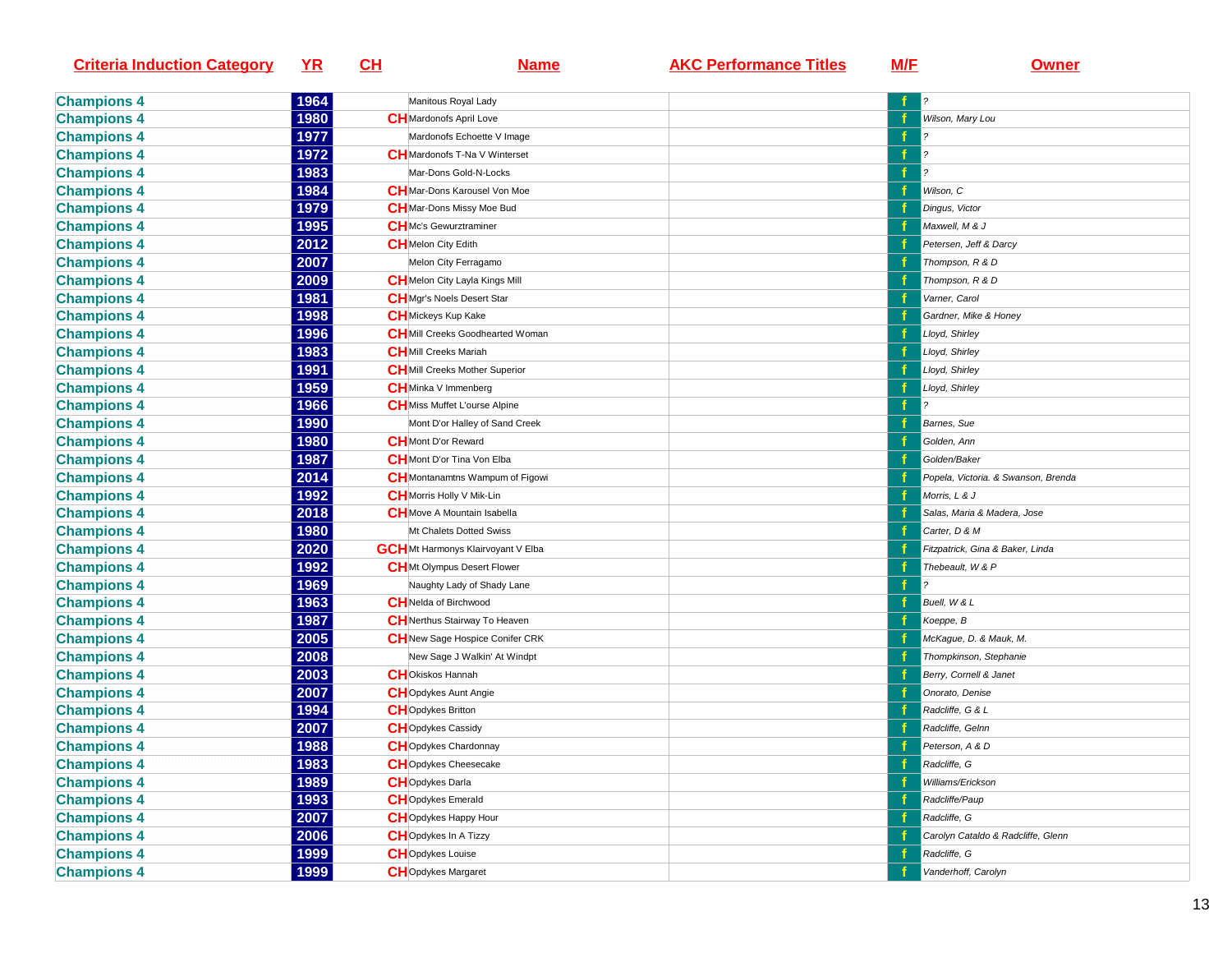| <b>Criteria Induction Category</b>       | $YR$         | CH | <b>Name</b>                               | <b>AKC Performance Titles</b> | M/F | <b>Owner</b>                 |
|------------------------------------------|--------------|----|-------------------------------------------|-------------------------------|-----|------------------------------|
|                                          | 2004         |    | <b>CH</b> Opdykes Martini                 |                               |     | Radcliffe, Glenn             |
| <b>Champions 4</b><br><b>Champions 4</b> | 1997         |    | <b>CH</b> Opdykes Nicole                  |                               | f   |                              |
|                                          | 1988         |    | <b>CH</b> Opdykes Phoenix                 |                               |     | Radcliffe, G & T             |
| <b>Champions 4</b>                       |              |    |                                           |                               |     |                              |
| <b>Champions 4</b>                       | 1997         |    | <b>CH</b> Opdykes Reva                    |                               |     | Radcliffe/Paup               |
| <b>Champions 4</b>                       | 1979         |    | <b>Opdykes Soul Sister</b>                |                               |     |                              |
| <b>Champions 4</b>                       | 1985<br>1978 |    | <b>CH</b> Opdykes Winameg                 |                               |     | Radcliffe, G                 |
| <b>Champions 4</b>                       |              |    | <b>CH</b> Orsina Del Socorrso             |                               |     | Valli, Loretta               |
| <b>Champions 4</b>                       | 1997         |    | CHOsages Aleka Zam                        |                               |     | Osborn, Sara                 |
| <b>Champions 4</b>                       | 1994         |    | <b>CH</b> Osages Bionic Bunny             |                               |     | Palmblad, Ivan               |
| <b>Champions 4</b>                       | 2000         |    | Osages Ethal of No Co                     |                               |     | Osler-Swanson, Brenda        |
| <b>Champions 4</b>                       | 2000         |    | <b>CH</b> Osages Kathel                   |                               |     | Sykora, B & S                |
| <b>Champions 4</b>                       | 1998         |    | <b>CH</b> Osages Uba                      |                               |     | Sergent, Sara                |
| <b>Champions 4</b>                       | 1954         |    | Powells Juliet Rasko                      |                               |     |                              |
| <b>Champions 4</b>                       | 1976         |    | Prairieaire Jeepers V Rox                 |                               |     | Martin, W                    |
| <b>Champions 4</b>                       | 1962         |    | Princess Minni Pearl V Gerd               |                               | f   |                              |
| <b>Champions 4</b>                       | 1995         |    | CH Princess Nacoma Cheyenne               |                               |     | Welch, Shirley               |
| <b>Champions 4</b>                       | 1988         |    | <b>CH</b> Reeces Fancy Free               |                               |     | Reece, Norlee                |
| <b>Champions 4</b>                       | 2000         |    | <b>CH</b> Rescues Gamble Pays Off         |                               |     | Hiltz, Rob-Lyn & Tim         |
| <b>Champions 4</b>                       | 2009         |    | <b>CH</b> Revilos Key Sera V Bogart       |                               |     | Oliver, Bill & Diana         |
| <b>Champions 4</b>                       | 2012         |    | Revilos You R Cherrished Smrset           |                               |     | Oliver, B & D & G & A Becker |
| <b>Champions 4</b>                       | 1994         |    | CHRidgewoods Amy of Liveoak               |                               |     | Gill, D & S                  |
| <b>Champions 4</b>                       | 1998         |    | CH Ridgewoods Cajun Belle V Liveoak       |                               |     | Risser, J & J                |
| <b>Champions 4</b>                       | 1994         |    | Ridgewoods Sassafras                      |                               |     | Risser, J & J                |
| <b>Champions 4</b>                       | 1993         |    | <b>CH</b> Rosa Van Rijn                   |                               |     | Hudson/Sykora                |
| <b>Champions 4</b>                       | 1998         |    | <b>CH</b> RRR's Happy V Serenity          |                               |     | Lange, B & D                 |
| <b>Champions 4</b>                       | 1977         |    | <b>CH</b> Saintsville North Star V Barrie |                               | f   | Wolf, J & C                  |
| <b>Champions 4</b>                       | 1972         |    | San Subira The Empress                    |                               | f   |                              |
| <b>Champions 4</b>                       | 1962         |    | Sanctuary Woods Bornastar                 |                               |     | Knight, Bea                  |
| <b>Champions 4</b>                       | 1978         |    | Sanctuary Woods Consensus                 |                               |     | Palmblad, Ivan               |
| <b>Champions 4</b>                       | 1968         |    | <b>CH</b> Sanctuary Woods Devotion        |                               |     | Knight, Bea                  |
| <b>Champions 4</b>                       | 1973         |    | Sanctuary Woods Diana Engler              |                               | f   |                              |
| <b>Champions 4</b>                       | 1969         |    | Sanctuary Woods Just Me                   |                               |     | Knight, Bea                  |
| <b>Champions 4</b>                       | 1962         |    | <b>CH</b> Sanctuary Woods Rag Doll        |                               |     | Knight, Bea                  |
| <b>Champions 4</b>                       | 1960         |    | <b>CH</b> Sanctuary Woods Sincerity       |                               |     | Knight, Bea                  |
| <b>Champions 4</b>                       | 1973         |    | <b>CH</b> Sanctuary Woods Vanity          |                               |     | Knight, Bea                  |
| <b>Champions 4</b>                       | 1976         |    | CH Sara V Burgenstock                     |                               |     | Baker, R & P                 |
| <b>Champions 4</b>                       | 2005         |    | <b>CH</b> Scandias Almost An Angel        |                               |     | Boorsma, P & A               |
| <b>Champions 4</b>                       | 2008         |    | Scandias Elke                             |                               |     | Boorsma, Paul                |
| <b>Champions 4</b>                       | 2011         |    | <b>CH</b> Scandias Freya                  |                               |     | Balikowski, M & Boorsma, P   |
| <b>Champions 4</b>                       | 2006         |    | Scandias Tranquility                      |                               | f   | Shook, Art                   |
| <b>Champions 4</b>                       | 1985         |    | <b>CH</b> Schnitzers Marya The Spy        | <b>CD</b>                     |     | Stark, E & C                 |
| <b>Champions 4</b>                       | 1979         |    | Serendipitys Lady Elsa                    |                               |     |                              |
|                                          |              |    |                                           |                               |     |                              |
| <b>Champions 4</b>                       | 1977         |    | <b>CH</b> Serendipitys Molly Brown        |                               |     | Steinberger, R               |
| <b>Champions 4</b>                       | 1973         |    | <b>CH</b> Serendipitys Secunda            |                               |     | Goldworm, J                  |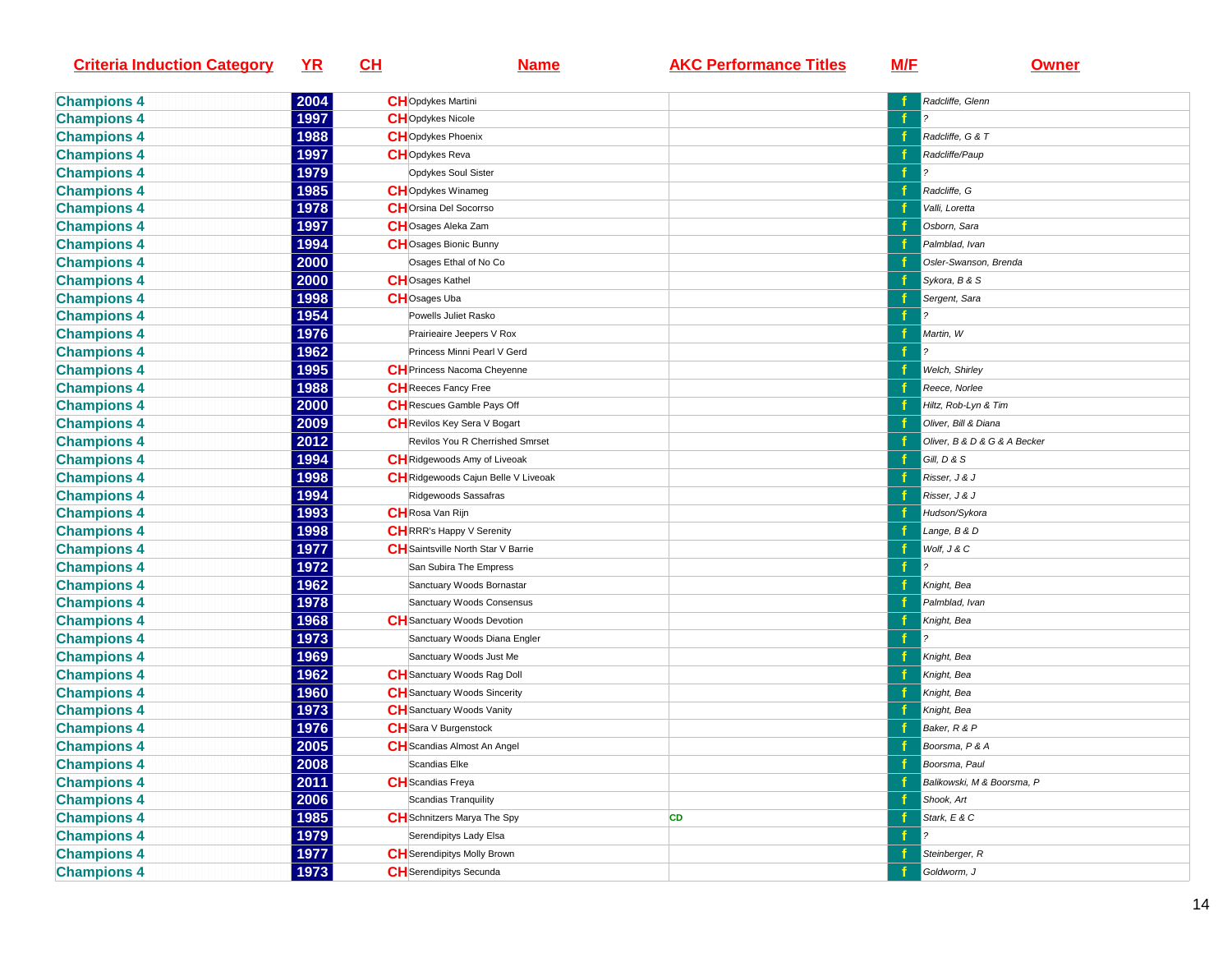| <b>Criteria Induction Category</b> | <u>YR</u>   | <u>CH</u> | <b>Name</b>                            | <b>AKC Performance Titles</b> | <b>M/E</b> | <b>Owner</b>                     |
|------------------------------------|-------------|-----------|----------------------------------------|-------------------------------|------------|----------------------------------|
| <b>Champions 4</b>                 | 2005        |           | <b>CH</b> Serpentinas Ember Blossom    |                               |            | Latimer, L & Smith, R.           |
| <b>Champions 4</b>                 | 2017        |           | CH Shadow Mtn Yabba-Dabba-Do           |                               |            | Bodeving, Paul & Karen           |
| <b>Champions 4</b>                 | 1993        |           | CH Shar-D's Venus In Blu Jeans         |                               |            | Thomas, D & S                    |
| <b>Champions 4</b>                 | 2016        |           | Shericks Dyn-O-Mite For Lone Cedar     |                               |            | DeVault, T & Boldt, R & S        |
| <b>Champions 4</b>                 | 1960        |           | CHSiegend Wonna Joggi V Elba           |                               |            |                                  |
| <b>Champions 4</b>                 | 1982        |           | Siegfrieds Andromeda                   |                               |            | Bristow, R & P                   |
| <b>Champions 4</b>                 | 1979        |           | Siegfrieds Frosty                      |                               |            | Hamisch, P & M                   |
| <b>Champions 4</b>                 | 2009        |           | <b>CH</b> Sirius Maiden Flyte          |                               |            | Bevins & Wallis                  |
| <b>Champions 4</b>                 | 2008        |           | <b>CH</b> Skydancers Anne Bonny        |                               |            | Latimer/Smith/Glover             |
| <b>Champions 4</b>                 | 2007        |           | <b>CH</b> Skydancers Chandelle         |                               |            | Latimer, L./Smith, R./Glover, M. |
| <b>Champions 4</b>                 | 2014        |           | Slatons Candian Clipr Napoleo          |                               |            | Wolf, J & S                      |
| <b>Champions 4</b>                 | 1998        |           | <b>CH</b> Slatons Executive Sweet      |                               |            | Tucker, I & K                    |
| <b>Champions 4</b>                 | 2001        |           | <b>CH</b> Slatons Grande Finale        |                               |            | Bulicz, Linda/Wolf, J & S        |
| <b>Champions 4</b>                 | 1989        |           | CH Slatons Harlow Jean V Smalley       | <b>CD</b>                     |            | Smalley, F & S                   |
| <b>Champions 4</b>                 | 1992        |           | <b>CH</b> Slatons Just Between Friends |                               |            | Saffo, V & V                     |
| <b>Champions 4</b>                 | 2002        |           | <b>CH</b> Slatons Love Conquers All    |                               |            | Bulicz, Linda/Wolf, J & S        |
| <b>Champions 4</b>                 | 2019        |           | Slatons Moving Sensation               |                               |            | Hocking, Debra & Wolf, J & S.    |
| <b>Champions 4</b>                 | 2020        |           | CH Slatons Pistol Packing Mama         |                               |            | Wolf, J & S                      |
| <b>Champions 4</b>                 | 2007        |           | CHSlatons Romancing The Stoan          |                               |            | Bulicz, Linda/Wolf, J & S        |
| <b>Champions 4</b>                 | 1998        |           | <b>CH</b> Slatons Sugar And Spice      |                               |            | Morris, L & J                    |
| <b>Champions 4</b>                 | 2001        |           | <b>CH</b> Slatons Wild Fire            |                               |            | Weiland/Bulicz & Wolf            |
| <b>Champions 4</b>                 | 1987        |           | <b>CH</b> Snodrifts Horsefeathers      |                               |            | Hughes, D & J                    |
| <b>Champions 4</b>                 | 1984        |           | CH Snowlands Holly Christmas           |                               |            | Oliver, B & M                    |
| <b>Champions 4</b>                 | 1989        |           | <b>CH</b> Snowsage Lisa                |                               |            | Petersen, D & S                  |
| <b>Champions 4</b>                 | 1968        |           | <b>CH</b> Son Mars Adoration           |                               |            | <b>Buell/Lentz</b>               |
| <b>Champions 4</b>                 | 1995        |           | South Shores Litl Surfer Girl          |                               |            | Burchell, David                  |
| <b>Champions 4</b>                 | 1979        |           | CH Stanridges Paige of Opdyke          |                               |            | Radcliffe, G                     |
| <b>Champions 4</b>                 | 1974        |           | CH Stanridges Samantha of Riga         |                               |            | Stanek, John                     |
| <b>Champions 4</b>                 | 1996        |           | <b>CH</b> Stars Fauna                  |                               |            | Varner, Carol                    |
| <b>Champions 4</b>                 | 1997        |           | <b>CH</b> Stars Marcella               | <b>CD</b>                     |            | Varner, Carol                    |
| <b>Champions 4</b>                 | 1985        |           | <b>CH</b> Stars Shelbi Von Spring      |                               |            | Varner, Carol                    |
| <b>Champions 4</b>                 | 2002        |           | <b>CH</b> Stoans Absolut of Cara       |                               |            | Zielinski, S & J                 |
| <b>Champions 4</b>                 | 1995        |           | CH Stoans Isabelle V Encore            |                               |            | Mansfield/Zielinski              |
| <b>Champions 4</b>                 | 1991        |           | Stoans Ivy O'Heatherland               | CD                            |            | Warren, M & F                    |
| <b>Champions 4</b>                 | 1992        |           | CH Stoans Jenny Mae O'Lynchcreek       |                               |            | <b>Blancher/Porter</b>           |
| <b>Champions 4</b>                 | 1984        |           | Stoans Klara of Duf                    |                               |            | Zielinski, S & J                 |
| <b>Champions 4</b>                 | <u>1995</u> |           | CH Stoans Knotty-B-Nice V Journey      |                               |            | <b>Blancher/Mahon</b>            |
| <b>Champions 4</b>                 | 1991        |           | <b>CH</b> Stoans Nadia of Klafa        |                               |            | Zielinski, S & J                 |
| <b>Champions 4</b>                 | 2004        |           | <b>CH</b> Stoans Quesadilla New        |                               |            | New, Gary & Carloyn              |
| <b>Champions 4</b>                 | 2006        |           | CH Stoans Quintesse Vic Revilo         |                               |            | Graves, V & Oliver, D            |
| <b>Champions 4</b>                 | 1998        |           | <b>CH</b> Stoans Sadie V Valinta       |                               |            | Zielinski, S & J                 |
| <b>Champions 4</b>                 | 2005        |           | <b>CH</b> Stoans Tessie                |                               |            | Zielinski, S & J                 |
| <b>Champions 4</b>                 | 2000        |           | CH Stoans Xally De La Casa             |                               |            | Zielinski, S & J                 |
| <b>Champions 4</b>                 | 1994        |           | <b>CH</b> Stoans Ze Encore             |                               |            | Rush, Georgia                    |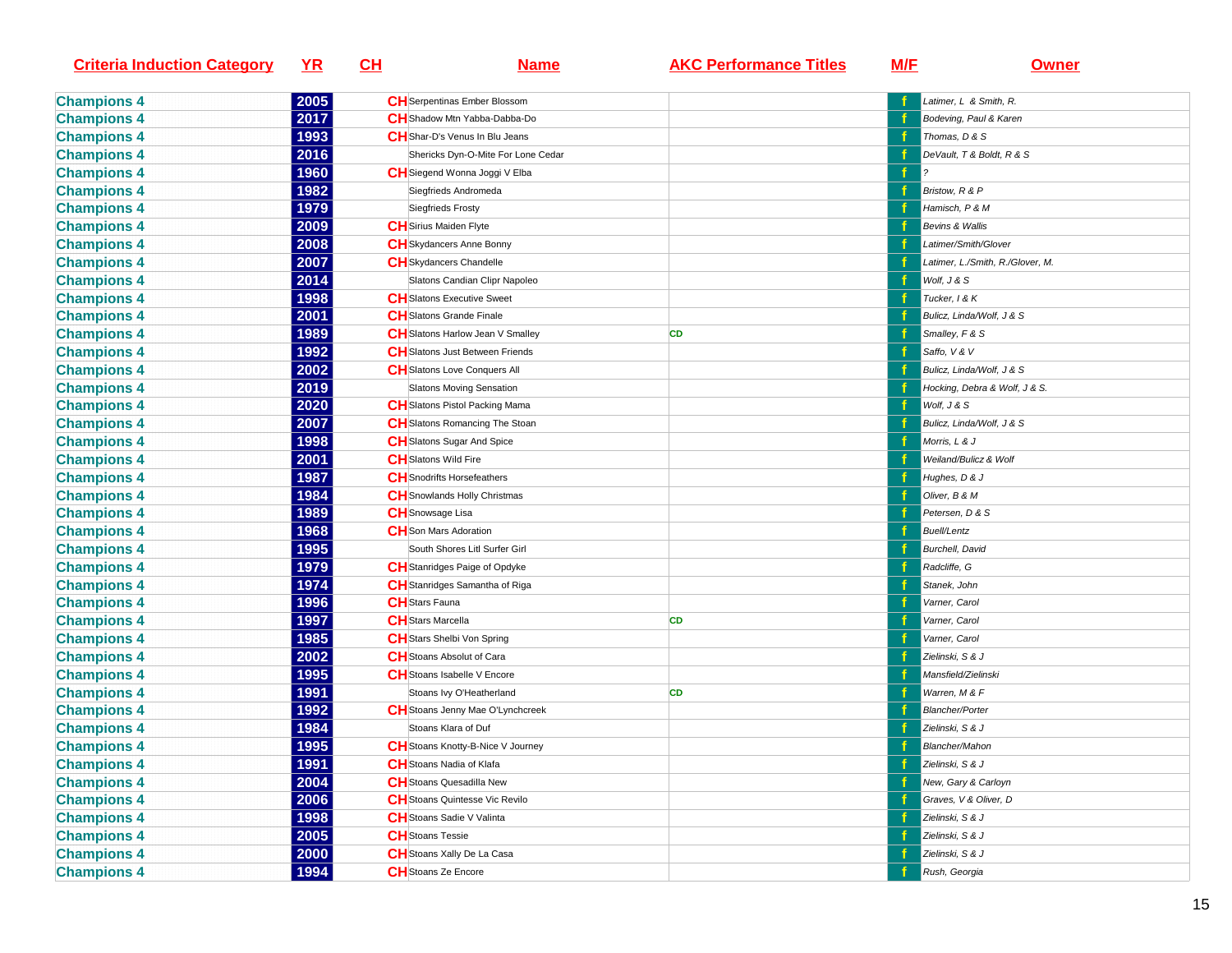| <b>Criteria Induction Category</b> | $YR$ | CL | <b>Name</b>                                     | <b>AKC Performance Titles</b> | M/E | <b>Owner</b>                    |
|------------------------------------|------|----|-------------------------------------------------|-------------------------------|-----|---------------------------------|
| <b>Champions 4</b>                 | 2013 |    | <b>CH</b> Subira Bebe                           |                               |     | Bonito, Robert                  |
| <b>Champions 4</b>                 | 1998 |    | Subira Berny                                    |                               |     | <b>Buell</b> , Sondra           |
| <b>Champions 4</b>                 | 1992 |    | <b>CH</b> Subira Lady Jughead                   |                               |     | Dees, H & J                     |
| <b>Champions 4</b>                 | 2010 |    | Subira Robal                                    |                               |     | Weinshank, C & Buell, W         |
| <b>Champions 4</b>                 | 1968 |    | <b>CH</b> Subira The Dorabel Jakee              |                               | f   | Buell, W & L                    |
| <b>Champions 4</b>                 | 1991 |    | Sugar Creeks Porscha                            |                               | f   |                                 |
| <b>Champions 4</b>                 | 1985 |    | <b>CH</b> Sugar Runs A Frosty Reflection        |                               |     | Buffalo/Hamisch                 |
| <b>Champions 4</b>                 | 1983 |    | Sugar Runs Athena                               |                               |     | Hamisch, P & M                  |
| <b>Champions 4</b>                 | 1985 |    | Sugar Runs Heritage To Morris                   |                               |     | Morris, L & J                   |
| <b>Champions 4</b>                 | 1982 |    | <b>CH</b> Sugar Runs I Love Lucy                |                               |     | Hamisch, P & M                  |
| <b>Champions 4</b>                 | 1986 |    | <b>CH</b> Sugar Runs Lookin' Good               |                               |     | Hamisch, P & M                  |
| <b>Champions 4</b>                 | 2005 |    | <b>CH</b> Swissongs Olivia of Revilo            |                               |     | Oliver, B & D                   |
| <b>Champions 4</b>                 | 2013 |    | <b>GCH</b> Swisstars Acting Out Lea             |                               |     | Ghering, George & Carol         |
| <b>Champions 4</b>                 | 2018 |    | <b>CH</b> Swisstars Lyric                       |                               |     | George & Carol Ghering          |
| <b>Champions 4</b>                 | 2019 |    | <b>GCH</b> Sylvans Loveconquersall V Ramblewood |                               |     | Costa, Monica & Shook, Art      |
| <b>Champions 4</b>                 | 1946 |    | Sylvia V Rben                                   |                               | f   |                                 |
| <b>Champions 4</b>                 | 1971 |    | <b>CH</b> Tawny of Sylvan Acres                 |                               |     | Montross, B                     |
| <b>Champions 4</b>                 | 1977 |    | Teeka V Devindale                               |                               |     | Kennedy/Byrnes                  |
| <b>Champions 4</b>                 | 1957 |    | <b>CH</b> Titana                                |                               | f   |                                 |
| <b>Champions 4</b>                 | 1964 |    | <b>CH</b> Tolly of Shagg Bark                   |                               |     | Roberts, Betty                  |
| <b>Champions 4</b>                 | 1986 |    | <b>CH</b> Tovars Katrina V Gatsby               |                               |     | Karpchik, J & D                 |
| <b>Champions 4</b>                 | 2012 |    | <b>CH</b> Trademarks Willimina                  |                               |     | Shook, Art                      |
| <b>Champions 4</b>                 | 2022 |    | <b>CH</b> Trailblazer Crystal Joy               |                               |     | Trail, James & Jacqueline       |
| <b>Champions 4</b>                 | 2005 |    | <b>CH</b> Tuckers Lolly Pop V Morris            |                               |     | Morris, L & J & Musmecci        |
| <b>Champions 4</b>                 | 2004 |    | <b>CH</b> Tuckers Tennessee Rose                |                               |     | Tucker, K & Pevahouse, W        |
| <b>Champions 4</b>                 | 2016 |    | Twin Branchs Abracadabra                        |                               |     | McWhorter, Brenda & Quentin     |
| <b>Champions 4</b>                 | 2019 |    | Twin Branchs Don'T Go Breaking My Heart         |                               |     | Boyd, Becky                     |
| <b>Champions 4</b>                 | 2005 |    | Twin Branchs Serindippity                       |                               |     | McWhorter, Brenda               |
| <b>Champions 4</b>                 | 2011 |    | Twin Branchs Top O' The Morning                 |                               |     | Macgregor, M & McWhorter, B     |
| <b>Champions 4</b>                 | 2006 |    | Ultima Thules Faith                             |                               |     | Fisher, Doug & Mary             |
| <b>Champions 4</b>                 | 2014 |    | <b>GCH</b> Ultima Thules Libby                  |                               |     | Fisher, Doug & Mary             |
| <b>Champions 4</b>                 | 2000 |    | <b>CH</b> Valintas Wanna Dance V Stoan          |                               |     | Graves/Jaeger/Zielinski         |
| <b>Champions 4</b>                 | 1998 |    | <b>CH</b> Van Rijn Drambuie                     |                               |     | Long, Nicholas                  |
| <b>Champions 4</b>                 | 2010 |    | <b>CH</b> Vicdorys Golden Krugerrand            | <b>CD RA</b>                  |     | Graves, Vicki & Jaeger, Dorothy |
| <b>Champions 4</b>                 | 2021 |    | CH Vicdorys Vanity Fair For Revilo              |                               |     | Martin, Sarah & Graves, Vicki   |
| <b>Champions 4</b>                 | 1966 |    | Victoria III                                    |                               | f   |                                 |
| <b>Champions 4</b>                 | 1985 |    | Vieledanke Chantilly Here                       |                               | f   | Swanson, Julia                  |
| <b>Champions 4</b>                 | 1973 |    | Von Alpler Something Fancy                      |                               |     | Goodin, Judith                  |
| <b>Champions 4</b>                 | 1990 |    | <b>CH</b> Waughmars Double Fantasy              |                               |     | Waugh, Pamela                   |
| <b>Champions 4</b>                 | 2004 |    | <b>CH</b> Waughmars Hey Carrie Anne             |                               |     | Waugh, Pamela                   |
| <b>Champions 4</b>                 | 1993 |    | <b>CH</b> Waughmars Run For The Roses           |                               |     | Waugh, Pamela                   |
| <b>Champions 4</b>                 | 1972 |    | <b>CH</b> Werners Swiss Beauty                  |                               |     | Nothstein, R                    |
| <b>Champions 4</b>                 | 2007 |    | <b>CH</b> Westhavens Firebird                   |                               |     | West. S & Werner, D             |
| <b>Champions 4</b>                 | 1999 |    | <b>CH</b> Westhavens Let It Be                  |                               |     | West, Susan                     |
|                                    |      |    |                                                 |                               |     |                                 |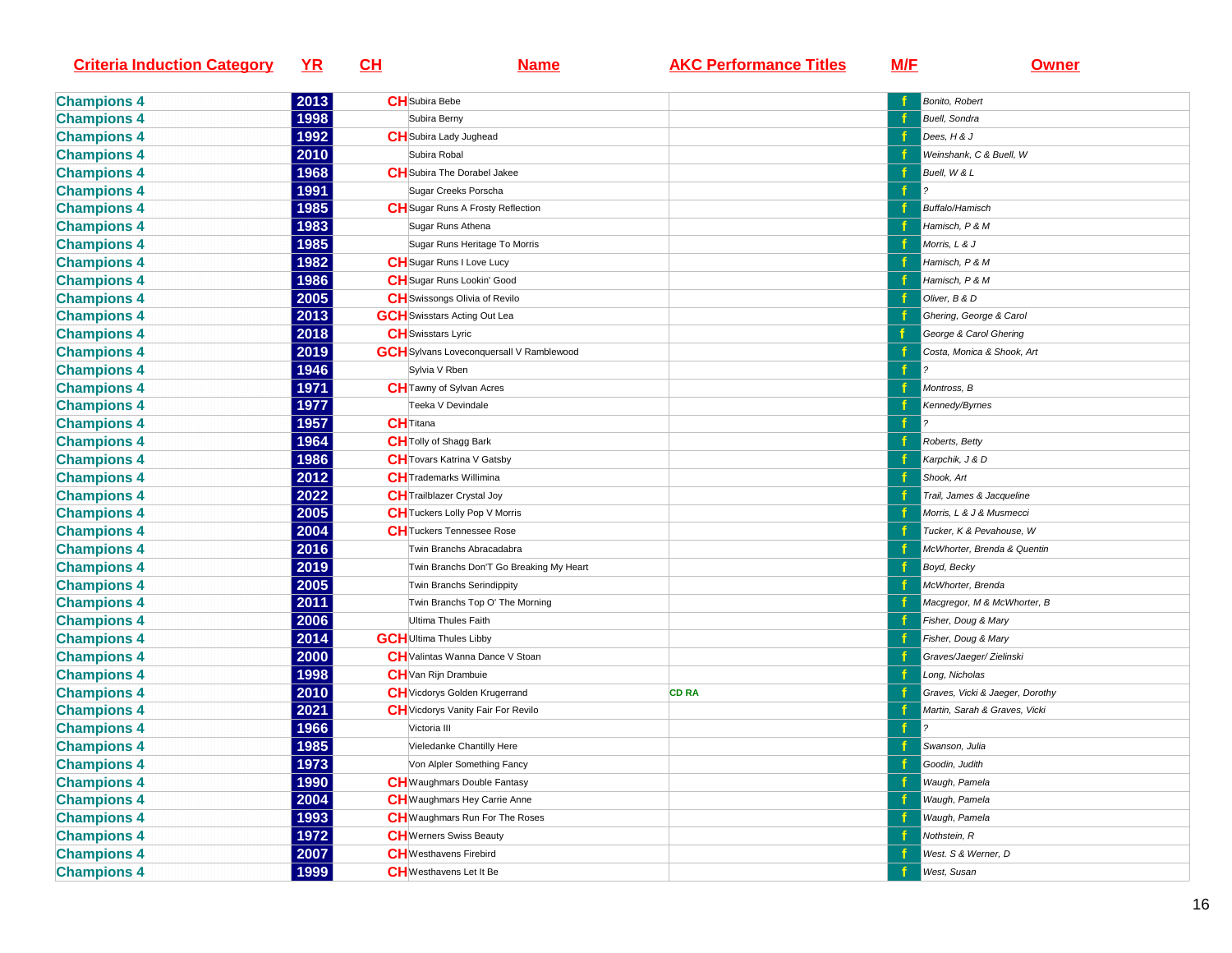| <b>Criteria Induction Category</b> | ΥR   | CН | <b>Name</b>                                             | <b>AKC Performance Titles</b> | M/F | <b>Owner</b>                |
|------------------------------------|------|----|---------------------------------------------------------|-------------------------------|-----|-----------------------------|
|                                    |      |    |                                                         |                               |     |                             |
| <b>Champions 4</b>                 | 2008 |    | <b>CH</b> Westhavens Sierra Wildfire                    |                               |     | Engelbach, P & V            |
| <b>Champions 4</b>                 | 2007 |    | <b>CH</b> Westhavens Sleepy Irishcream                  |                               |     | Sleep, Tonya                |
| <b>Champions 4</b>                 | 2019 |    | <b>GCHB</b> Westhavens The Peoples Choice V Thunderhill |                               |     | Osher, Michael & Susan      |
| <b>Champions 4</b>                 | 2005 |    | <b>CH</b> Westhavens Tune In Tomorrow                   |                               |     | West, S & Werner, D.        |
| <b>Champions 4</b>                 | 2009 |    | Who Da Knews Cuppcake                                   |                               |     | Wagner, W & Smith, Robert   |
| <b>Champions 4</b>                 | 1969 |    | <b>CH</b> Wilhelmina of Shagg Bark                      |                               |     | Krook, J & S                |
| <b>Champions 4</b>                 | 2002 |    | Will Jo Sassafras Bess                                  |                               |     | Crane, Valerie              |
| <b>Champions 4</b>                 | 1998 |    | Will Jo Tumbleweed                                      |                               |     | Keller, Paula               |
| <b>Champions 4</b>                 | 1976 |    | Windy II                                                |                               |     | Glasgow, H & L              |
| <b>Champions 4</b>                 | 2016 |    | Wintercrest Joy To The World                            |                               |     | Engelbach, P & V            |
| <b>Champions 4</b>                 | 2015 |    | <b>CH</b> Wintercrests Glad Tidings To Westhaven        |                               |     | West, Susan & Werner, David |
| <b>Champions 4</b>                 | 2008 |    | Woodhavens Ambra of Aksala                              |                               |     | Cooper, E & Cole-Sykora, S  |
| <b>Champions 4</b>                 | 2004 |    | <b>CH</b> Woodhavens Bijan                              |                               |     | Cole-Skyora, Sherry         |
| <b>Champions 4</b>                 | 2013 |    | <b>CH</b> Woodhavens Leandra De Legrand                 |                               |     | Cole-Sykora, Sherry         |
| <b>Champions 4</b>                 | 1983 |    | <b>CH</b> Woodstocks Patience                           |                               |     | Graves, S & D               |
| <b>Champions 4</b>                 | 2010 |    | Woodstocks Simply Divine                                |                               |     | McWhorter, Brenda & Quentin |
| <b>Champions 4</b>                 | 2010 |    | <b>CH</b> World Tops Gerda                              |                               |     | Gill, Sharon                |
| <b>Champions 4</b>                 | 1970 |    | Zwinghof Prairie Juba V Jumbo                           |                               |     |                             |
| <b>Champions 4</b>                 | 1965 |    | Zwinghof T-Jean V Zwingo                                |                               |     | $ 2\rangle$                 |

| <b>Champions 4 + CDX 1</b> | 1993 | <b>CH</b> Asco V Lagernhang             |   | <b>In</b> Gwilt, Fran      |
|----------------------------|------|-----------------------------------------|---|----------------------------|
| Champions 4 + CDX 1        | 1979 | <b>CH</b> Brutus-Lingenfelter           |   | <b>m</b> Blackman, Ricky   |
| <b>Champions 4 + CDX 1</b> | 1989 | <b>CH</b> Cache Retreat Color Guard     |   | <b>Im</b> Palmblad/Prince  |
| <b>Champions 4 + CDX 1</b> | 1974 | <b>CH</b> Fidelas Hercules V Hanz       | m |                            |
| Champions 4 + CDX 1        | 1985 | <b>CH</b> Lenwardof Better Believe It   |   | <b>In Tozaki, Yogiro</b>   |
| Champions 4 + CDX 1        | 1989 | <b>CH</b> Locust Runs Ichabod Krane     |   | $\mathbf{m}$ Paup, W & C   |
| <b>Champions 4 + CDX 1</b> | 1987 | <b>CH</b> Locust Runs Zeb               |   | $\mathbf{m}$ Paup, W & C   |
| Champions 4 + CDX 1        | 1985 | <b>CH</b> Mar-Dons King Cottonbear      |   | <b>To Carter, Marcia</b>   |
| <b>Champions 4 + CDX 1</b> | 1990 | <b>CH</b> Morris Hawkeye                |   | $\mathbf{m}$ Morris, L & J |
| <b>Champions 4 + CDX 1</b> | 1983 | Opdykes Luke Skywalker                  |   | <b>m</b> Radcliffe, G      |
| <b>Champions 4 + CDX 1</b> | 1964 | Sanctuary Woods Bodacious               |   | <b>In Knight</b> , Bea     |
| <b>Champions 4 + CDX 1</b> | 1972 | Sanctuary Woods Fortitude               |   | <b>In Knight</b> , Bea     |
| <b>Champions 4 + CDX 1</b> | 1968 | <b>CH</b> Sanctuary Woods You Lucky Boy |   | <b>In Knight</b> , Bea     |
| <b>Champions 4 + CDX 1</b> | 1977 | <b>CH</b> Saturno Del Soccorso          |   | <b>m</b> Steinberger, R    |
| <b>Champions 4 + CDX 1</b> | 1975 | Sevargs Derek                           |   | <b>m</b> Graves, Don       |
| <b>Champions 4 + CDX 1</b> | 1966 | <b>CH</b> Swiss Alps Brandy             |   | <b>m</b> Shull, Gerald     |
| <b>Champions 4 + CDX 1</b> | 1983 | <b>CH</b> Timberlands Mighty Zeus       |   | $\mathbf{m}$ Nelson, K & D |
| <b>Champions 4 + CDX 1</b> | 1978 | <b>CH</b> Yorick of Cypress Woods       | m | Young, Bets                |

| 1983<br>Champions $4 + TD 1$ | <b>CH</b> Griecos Endorsement Von WOA | <b>m</b> Rodrigo, J & S     |
|------------------------------|---------------------------------------|-----------------------------|
| 1993<br>Champions $4 + TD 1$ | <b>CH</b> Kal-Mars Serene Sevievkaler | <b>In Kalvig, J &amp; G</b> |
| 1983<br>Champions 4 + TD 1   | <b>CH</b> Mia Xtra Spiffy             | <b>11</b> Buxton/Turner     |
|                              |                                       |                             |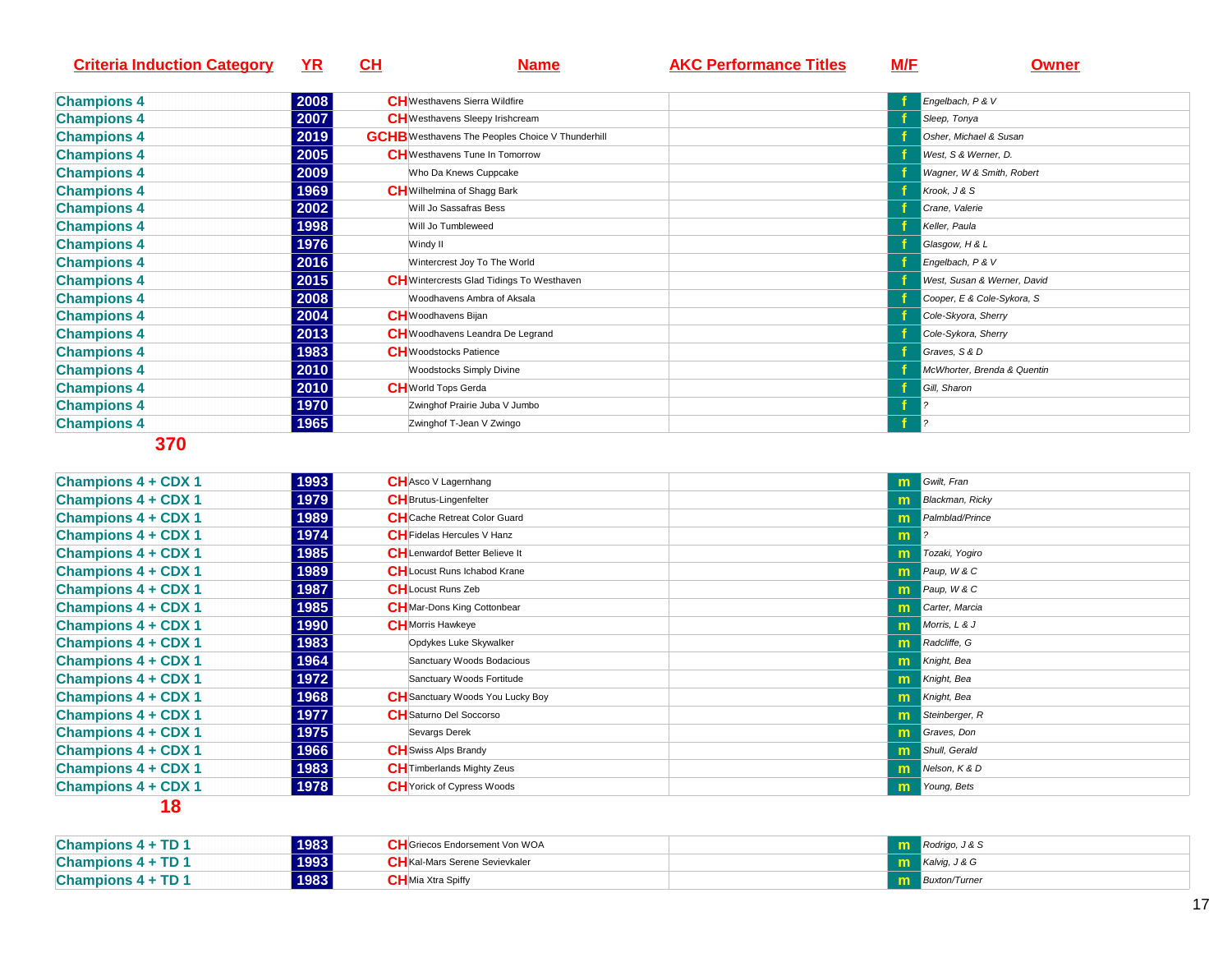| <b>Criteria Induction Category</b> | $YR$ | <u>CH</u> | <u>Name</u>                              | <b>AKC Performance Titles</b> | M/E          | <u>Owner</u>                       |
|------------------------------------|------|-----------|------------------------------------------|-------------------------------|--------------|------------------------------------|
| <b>Champions 4 + TD 1</b>          | 1971 |           | <b>CH</b> Stanridges Hugo V Habsburg     |                               | m            | Ridgway/Stanek                     |
| 4                                  |      |           |                                          |                               |              |                                    |
| <b>Champions 5</b>                 | 1985 |           | <b>CH</b> Abbeyshires Mork               |                               | m            | Hamisch, P & M                     |
| <b>Champions 5</b>                 | 2008 |           | <b>CH</b> Aksalas Arie                   | <b>RN</b>                     | m            | Baker, E & L & Lewis, S & R        |
| <b>Champions 5</b>                 | 2000 |           | <b>CH</b> Almshaus Double The Pleasure   |                               | m            | Surface, L. & Diaz, M.             |
| <b>Champions 5</b>                 | 2000 |           | <b>CH</b> Almshaus Mikeal V Mar-Don      |                               | m            | Carter, Marcia                     |
| <b>Champions 5</b>                 | 2005 |           | <b>CH</b> Alpenroses Alladin V Cpr Mtn   |                               | m            | Bodeving, Paul & Karen             |
| <b>Champions 5</b>                 | 1975 |           | CH Alpine Acres Baron Shagg Bark         |                               | m            | Renner, T & A                      |
| <b>Champions 5</b>                 | 2015 |           | <b>CH</b> Alpine Mtn Doug                |                               | m            | Whiting, C. & M.                   |
| <b>Champions 5</b>                 | 1998 |           | <b>CH</b> Alpines Nakeea V Beric         |                               | m            | Nosiglia, R & B                    |
| <b>Champions 5</b>                 | 2010 |           | <b>GCHB</b> Alta Vistas Billion Kilowatt | <b>CD RN</b>                  | m            | Brown, H&V & Tsagris W&S           |
| <b>Champions 5</b>                 | 1958 |           | CH Banz V Bachingerhof                   |                               | m            | Knight, Bea                        |
| <b>Champions 5</b>                 | 1949 |           | Barri V Huttwil                          |                               | m            | Hayes, Arthur                      |
| <b>Champions 5</b>                 | 1967 |           | <b>CH</b> Basko Von Salmegg              |                               | m            | Martin, W                          |
| <b>Champions 5</b>                 | 1974 |           | CH Beau Cheval Padre La Mardoug          |                               | m            | Anderson, D & M                    |
| <b>Champions 5</b>                 | 1985 |           | <b>CH</b> Belyns Exchequer               |                               | m            | Mahon, D & P                       |
| <b>Champions 5</b>                 | 1988 |           | Belyns Gucci V Exchequer                 |                               | m            | Ralston, D & O                     |
| <b>Champions 5</b>                 | 1989 |           | CH Belyns Journey V Exchequer            |                               | m            | Mahon, D & P                       |
| <b>Champions 5</b>                 | 1994 |           | <b>CH</b> Belyns Quarter Master          |                               | m            | Mahon, D & P                       |
| <b>Champions 5</b>                 | 1992 |           | <b>CH</b> Benbarons Abraham Von Yondo    |                               | m            | Postma, J & P                      |
| <b>Champions 5</b>                 | 2012 |           | Benbarons Ustinov of Eddie               |                               | m            | Holmes, Janice                     |
| <b>Champions 5</b>                 | 1989 |           | <b>CH</b> Benbarons Yondo Von Gizer      |                               | $\mathsf{m}$ | Beninger, B & A                    |
| <b>Champions 5</b>                 | 1995 |           | <b>CH</b> Berics Ishmael                 |                               | m            | Nosiglia, R & B                    |
| <b>Champions 5</b>                 | 2002 |           | <b>CH</b> Berics Omar Kayan              |                               | m            | Nosiglia, Richard & Leech, Bonnie  |
| <b>Champions 5</b>                 | 2019 |           | <b>GCHB</b> Berics Sweet Retreat         |                               | $\mathsf{m}$ | Nosiglia, N & B & R & Gustavson M. |
| <b>Champions 5</b>                 | 2009 |           | <b>CH</b> Berkut Van Rijn                |                               | m            | Sykora, B & S                      |
| <b>Champions 5</b>                 | 2001 |           | <b>CH</b> Bernegardens Ragtime           |                               | m            | Halvorsen, Britt                   |
| <b>Champions 5</b>                 | 2018 |           | <b>GCH</b> Blissfuls Armani              |                               | m            | Kenworthy, Tricia                  |
| <b>Champions 5</b>                 | 1968 |           | <b>CH</b> Bowser Waller                  |                               | m            | Roberts, W & E                     |
| <b>Champions 5</b>                 | 1995 |           | <b>CH</b> Brocks Caesar Von Nicholas     |                               | m            | Pool, S & B                        |
| <b>Champions 5</b>                 | 2006 |           | <b>CH</b> Bruton Van Rijn                |                               | m            | Sykora, B & S                      |
| <b>Champions 5</b>                 | 2003 |           | CH Cache Retreat Academy Host            |                               | m            | Hathaway, Pam & Palmblad, Ivan     |
| <b>Champions 5</b>                 | 1993 |           | CH Cache Retreat Dakota Dr. of LT        |                               | m            | Palmblad, Ivan                     |
| <b>Champions 5</b>                 | 2004 |           | CH Cache Retreat Flying Ace              |                               |              | Bevins, Leslie                     |
| <b>Champions 5</b>                 | 1986 |           | CH Cache Retreat Little Big Man          |                               | m            | Palmblad, Ivan                     |
| <b>Champions 5</b>                 | 2001 |           | CH Cache Retreat Majestic Moon           |                               |              | <b>n</b> Attridge, Paul & Michelle |
| <b>Champions 5</b>                 | 2001 |           | <b>CH</b> Cache Retreat Malone           |                               | m            | Hathaway, Pam & Palmblad, Ivan     |
| <b>Champions 5</b>                 | 2009 |           | <b>CH</b> Cache Retreat McGraw           |                               | m            | Wallis, J & M                      |
| <b>Champions 5</b>                 | 2001 |           | CH Cache Retreat Mt. McKinley            |                               | m            | Palmblad, Ivan                     |
| <b>Champions 5</b>                 | 2002 |           | <b>CH</b> Cache Retreat North Platte     |                               | m            | Palmblad, Ivan                     |
| <b>Champions 5</b>                 | 2017 |           | <b>GCH</b> Cache Retreat Power Drive     |                               | $\mathbf{m}$ | Palmblad, Ivan & Hathaway, Pam     |
| <b>Champions 5</b>                 | 2006 |           | <b>CH</b> Cache Retreat Quest For Gold   |                               | m            | Hathaway, Pam & Palmblad, Ivan     |
| <b>Champions 5</b>                 | 2004 |           | CH Cache Retreat Raz-A-Ma-Taz            |                               |              | Kuster, J & B                      |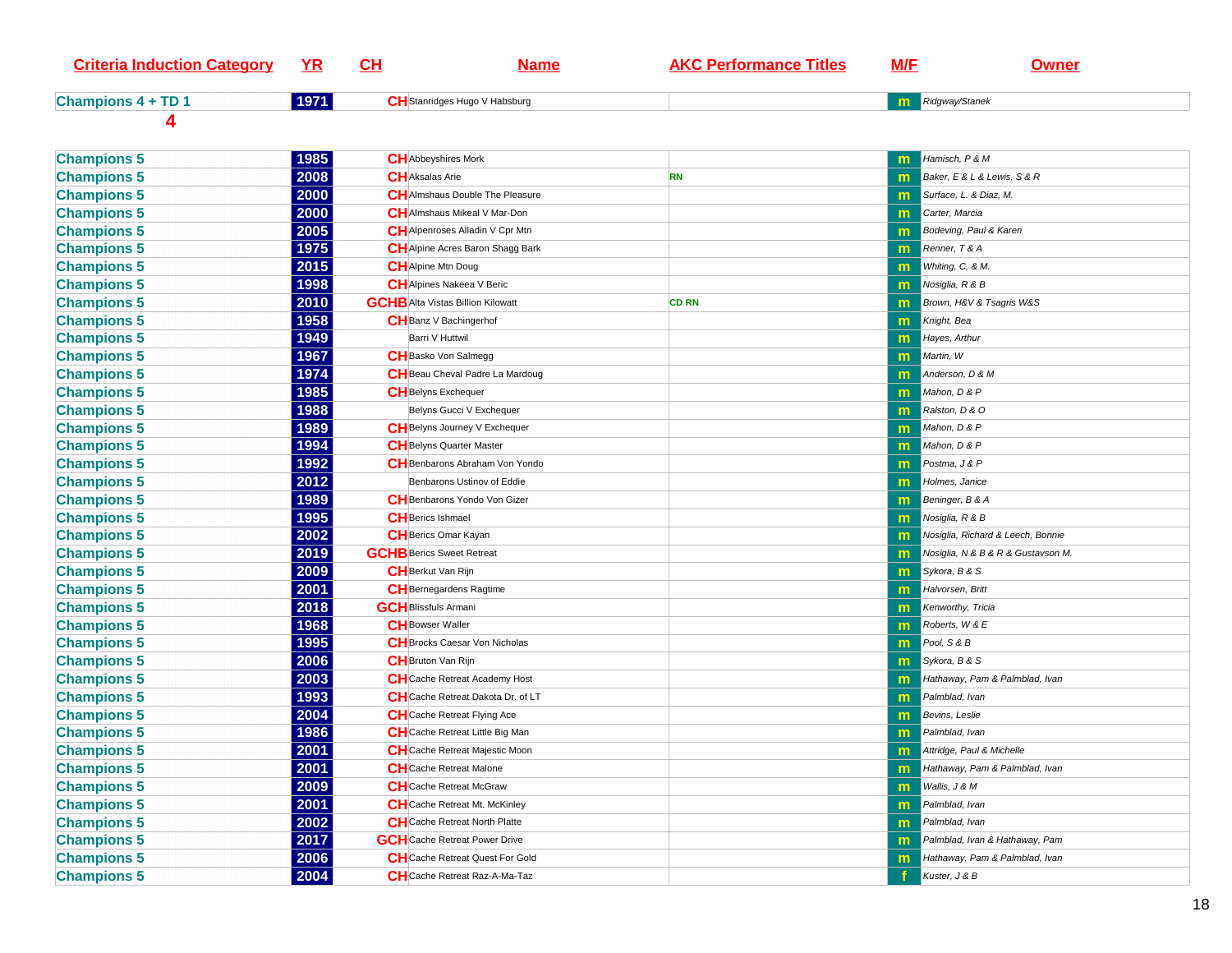| <b>Criteria Induction Category</b> | <u>YR</u> | <u>СН</u> | <u>Name</u>                            | <b>AKC Performance Titles</b> | <u>M/E</u>   | <u>Owner</u>                    |
|------------------------------------|-----------|-----------|----------------------------------------|-------------------------------|--------------|---------------------------------|
| <b>Champions 5</b>                 | 1992      |           | <b>CH</b> Cache Retreat Taj Mahal      |                               | $\mathsf{m}$ | Johnson, Jamie                  |
| <b>Champions 5</b>                 | 1997      |           | <b>CH</b> Cache Retreat Targhee        |                               | m            | Palmblad, Ivan                  |
| <b>Champions 5</b>                 | 2014      |           | <b>GCH</b> Cache Retreat Taxman        |                               |              | Allen, Armel & Barbara          |
| <b>Champions 5</b>                 | 1989      |           | <b>CH</b> Cache Retreat Yearn For Fame |                               | $\mathsf{m}$ | Palmblad/White                  |
| <b>Champions 5</b>                 | 1983      |           | <b>CH</b> Cache Retreat Zipcode        |                               | $\mathbf{m}$ | Simons, Joyce                   |
| <b>Champions 5</b>                 | 1962      |           | <b>CH</b> Caesar of Coca Hill          |                               | $\mathsf{m}$ | Cocanour, Paul & Jo             |
| <b>Champions 5</b>                 | 1984      |           | Castlewoods Galloping Ghost            |                               | $\mathsf{m}$ | Turner, Ed                      |
| <b>Champions 5</b>                 | 1990      |           | <b>CH</b> Castlewoods Lead Me On       |                               | $\mathbf{m}$ | Turner, Ed                      |
| <b>Champions 5</b>                 | 1996      |           | <b>CH</b> Castor Van Rijn              |                               | $\mathsf{m}$ | Sykora, Sherry                  |
| <b>Champions 5</b>                 | 2004      |           | <b>CH</b> Chads Navajo Brave           |                               | m            | Terrio, J & C                   |
| <b>Champions 5</b>                 | 1956      |           | <b>CH</b> Chriss V Alpine Plateau      |                               | m            |                                 |
| <b>Champions 5</b>                 | 1965      |           | Coca Hills Brutus                      |                               | m            |                                 |
| <b>Champions 5</b>                 | 2014      |           | <b>GCHB</b> Cornerstones O Henry       |                               | $\mathsf{m}$ | Balikowski, Marilyn             |
| <b>Champions 5</b>                 | 1975      |           | CH Crocks Aiming Hi Double Eagle       |                               | m            | Crock, H & J                    |
| <b>Champions 5</b>                 | 1980      |           | CHCronus V D Seekbacher-Ho             |                               |              | Hamisch, P & M                  |
| <b>Champions 5</b>                 | 1982      |           | <b>CH</b> Cypress Woods Baccarat       |                               |              | Young, Bets                     |
| <b>Champions 5</b>                 | 1980      |           | CHDa-Lu's Red Eagle                    |                               | m            | Wolf, J & C                     |
| <b>Champions 5</b>                 | 1986      |           | <b>CH</b> D'Aosta Stuarts Folly        |                               | $\mathsf{m}$ | Babins, S & C                   |
| <b>Champions 5</b>                 | 1960      |           | Deepthoughts Ace                       |                               | $\mathsf{m}$ | Grisgby, Mary                   |
| <b>Champions 5</b>                 | 1970      |           | <b>CH</b> Denoncourts Barney           |                               | $\mathsf{m}$ | Tull, R & D                     |
| <b>Champions 5</b>                 | 1972      |           | CH Desalpens Bozo V Gulliver           |                               | $\mathsf{m}$ | Fries, Lorraine                 |
| <b>Champions 5</b>                 | 1975      |           | CH Devindales Ja V Shagg Bark          |                               | $\mathsf{m}$ | Devine, T & G                   |
| <b>Champions 5</b>                 | 2002      |           | CH Dilettantes Even Steven             |                               | $\mathsf{m}$ | Sisco, Dorothy & Darakjy, Robin |
| <b>Champions 5</b>                 | 1988      |           | <b>CH</b> Dilettantes Linger On        |                               | m            | Perez, Patricia                 |
| <b>Champions 5</b>                 | 2008      |           | Dilettantes N-The Nickoftime           |                               | $\mathsf{m}$ | Serresseque, Pat                |
| <b>Champions 5</b>                 | 2001      |           | <b>CH</b> Eastgates Baron V Lite       |                               | m            | Cooper, Elaine                  |
| <b>Champions 5</b>                 | 2010      |           | <b>CH</b> Ebenezer Van Rijn            |                               | m            | Sykora, Bob                     |
| <b>Champions 5</b>                 | 1980      |           | <b>CH</b> Echos Citation Von Bonus     |                               | $\mathsf{m}$ | Dube, D & M                     |
| <b>Champions 5</b>                 | 1980      |           | <b>CH</b> Echos Heathcliff Von Yondo   |                               | m            | Thom, W & C                     |
| <b>Champions 5</b>                 | 1989      |           | CHEIbas Simeon V Mallen                |                               | m            | Baker, Branden                  |
| <b>Champions 5</b>                 | 1973      |           | <b>CH</b> Englers Champagne Quint      |                               | $\mathsf{m}$ | Tull, R & D                     |
| <b>Champions 5</b>                 | 1976      |           | <b>CH</b> Englers King Edward          |                               | $\mathsf{m}$ | Turner, Ed                      |
| <b>Champions 5</b>                 | 1944      |           | <b>CHEsbo V Grossglockner</b>          |                               | $\mathsf{m}$ | Fleischli, Joe                  |
| <b>Champions 5</b>                 | 1978      |           | Fabian Von Mardonof                    |                               | m            |                                 |
| <b>Champions 5</b>                 | 1968      |           | <b>CH</b> Figaro V Sauliamt            |                               | m            | Sweet/Dube                      |
| <b>Champions 5</b>                 | 1983      |           | <b>CH</b> Folly Barns Dexter           |                               | m            | Ferguson, Wayne                 |
| <b>Champions 5</b>                 | 1979      |           | CH Formicas Image of Odin              |                               | m            | Stanek, John                    |
| <b>Champions 5</b>                 | 1962      |           | CH Friedas Al-Ver-Don-Frausty          |                               |              | <b>m</b> Roberts, Betty         |
| <b>Champions 5</b>                 | 1952      |           | CH Gerd V D Lueg V Edelweiss           |                               | m            | Fleischli, Joe                  |
| <b>Champions 5</b>                 | 1957      |           | <b>CH</b> Gerd V D Markthalle          |                               | m            |                                 |
| <b>Champions 5</b>                 | 1953      |           | <b>CH</b> Gero Oenz V Edelweiss        |                               | m            | Fleischli, Joe                  |
| <b>Champions 5</b>                 | 1991      |           | <b>CH</b> Grandstands Bold Sketch      |                               | m            | Bishop II, K & D                |
| <b>Champions 5</b>                 | 2004      |           | CH Halo St. Jonah of Wst Mtn           |                               | m            | Shields, C & G                  |
| <b>Champions 5</b>                 | 2000      |           | <b>CH</b> Halo St. Mathais             |                               | m            | Shields, C & G                  |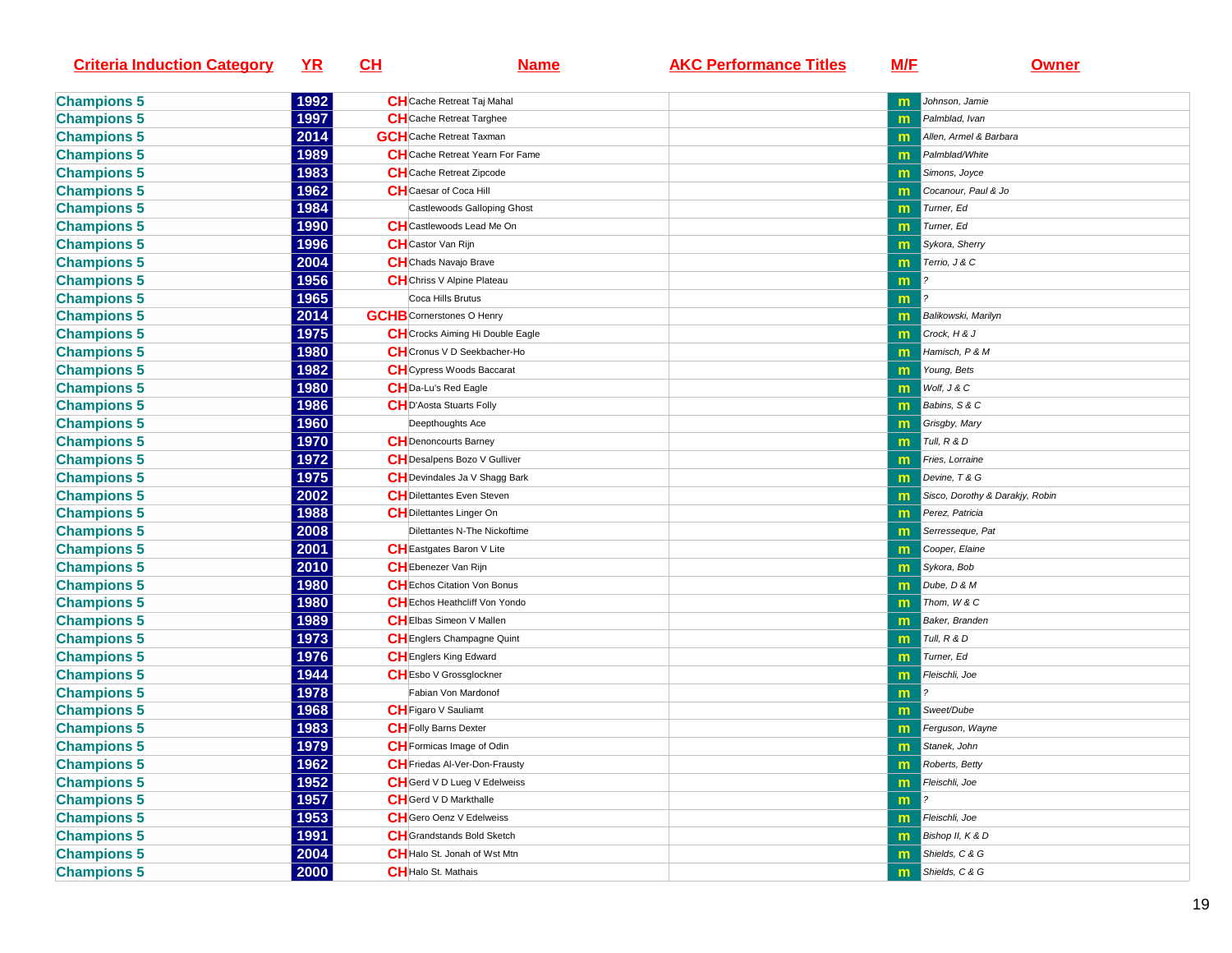| <b>Criteria Induction Category</b> | <u>YR</u><br><u>CH</u> | <u>Name</u>                               | <b>AKC Performance Titles</b> | <u>M/E</u>   | <b>Owner</b>                  |
|------------------------------------|------------------------|-------------------------------------------|-------------------------------|--------------|-------------------------------|
| <b>Champions 5</b>                 | 2012                   | CH Hamlet Van 'T Hof Ten Eynder           |                               |              | Cole Sykora, Sherry           |
| <b>Champions 5</b>                 | 1970                   | <b>CH</b> Harry No Buddy                  |                               | m            | Gallup, Ann                   |
| <b>Champions 5</b>                 | 1960                   | CH Harveys Zwingo Barri V Banz            |                               | $\mathsf{m}$ | Harvey, Grace                 |
| <b>Champions 5</b>                 | 1997                   | <b>CH</b> Heatherlands Brice              |                               | m            | Shields, C & G                |
| <b>Champions 5</b>                 | 1994                   | <b>CH</b> Heatherlands MacKenzie          |                               | m            | Gill/Ralston                  |
| <b>Champions 5</b>                 | 1997                   | <b>CH</b> Heidlebars Woodside             |                               | $\mathsf{m}$ | Hudson, M                     |
| <b>Champions 5</b>                 | 1954                   | <b>CH</b> Heilmans Helmut Gerd V Lueg     |                               | $\mathbf{m}$ |                               |
| <b>Champions 5</b>                 | 1956                   | <b>CH</b> Heilmans Kris V Gero            |                               | $\mathsf{m}$ | Breyfogle, Dr.                |
| <b>Champions 5</b>                 | 2007                   | CH Heimers Gonna Watcha Me Go Grand       |                               | $\mathbf{m}$ | <b>Bettinghouse, Kimberly</b> |
| <b>Champions 5</b>                 | 2007                   | CH Hickory Hollows Gentle Ben             |                               | m            | Onorato, Denise               |
| <b>Champions 5</b>                 | 2007                   | CH High Chateaus Alarich                  |                               | m            | Vogel, Horst                  |
| <b>Champions 5</b>                 | 1996                   | <b>CH</b> High Chateaus Conan             |                               | m            | Vogel, H & W                  |
| <b>Champions 5</b>                 | 1995                   | <b>CH</b> High Chateaus Emir              |                               | $\mathbf{m}$ | Vogel, Horst                  |
| <b>Champions 5</b>                 | 1989                   | <b>CH</b> High Chateaus Faust             |                               | m            | Vogel, H & W                  |
| <b>Champions 5</b>                 | 1982                   | <b>CH</b> High Chateaus Gero              |                               |              | Vogel, H & W                  |
| <b>Champions 5</b>                 | 1987                   | <b>CH</b> High Chateaus Kris              |                               | $\mathsf{m}$ | Vogel, H & W                  |
| <b>Champions 5</b>                 | 1982                   | <b>High Chateaus Neptune</b>              |                               | m            | Vogel, H & W                  |
| <b>Champions 5</b>                 | 1991                   | <b>CH</b> High Chateaus Octavius          |                               | $\mathsf{m}$ | Hudson/Vogel                  |
| <b>Champions 5</b>                 | 1989                   | CH High Chateaus Siegfried                |                               | $\mathsf{m}$ | Vogel, W                      |
| <b>Champions 5</b>                 | 1979                   | <b>CH</b> High Chateaus Tobi              |                               | $\mathsf{m}$ | Vogel, H & W                  |
| <b>Champions 5</b>                 | 1999                   | <b>High Chateaus Ulysses</b>              |                               | $\mathsf{m}$ | Vogel, H & W                  |
| <b>Champions 5</b>                 | 2002                   | <b>CH</b> High Chateaus Yuri              |                               | $\mathbf{m}$ | Vogel, H & W                  |
| <b>Champions 5</b>                 | 1947                   | CH Highland Bergdean O'Dalakay            |                               | m            |                               |
| <b>Champions 5</b>                 | 1979                   | <b>Highpoints The Caliph</b>              |                               | m            | Alper, Mickey                 |
| <b>Champions 5</b>                 | 1977                   | CH Honeyhuggers Mr. Maximillian           |                               | $\mathsf{m}$ | Williams, J & P               |
| <b>Champions 5</b>                 | 2012                   | <b>GCH</b> Howeranch Hidalgo V Tinkerbell |                               | m            | Leech, Howe, Furgeson         |
| <b>Champions 5</b>                 | 1972                   | <b>CH</b> Hunk Von Mardonof               |                               | m            | Hagel, William                |
| <b>Champions 5</b>                 | 1972                   | CHIIIo Vom Vogelheim                      |                               | $\mathsf{m}$ | Anderson, D & M               |
| <b>Champions 5</b>                 | 2013                   | Imperials Obi-Wan Kenobi                  |                               | m            | Cavey, Richard & Wendy        |
| <b>Champions 5</b>                 | 2013                   | <b>GCH</b> Jamelles Camelot               |                               | m            | Mulligan, J & M               |
| <b>Champions 5</b>                 | 1995                   | Jamelles Comanche                         |                               | m            | Mulligan, Michele             |
| <b>Champions 5</b>                 | 2013                   | <b>GCH</b> Jamelles Play It Maestro       |                               | $\mathsf{m}$ | Mulligan, M & Steffen T       |
| <b>Champions 5</b>                 | 1963                   | <b>CH</b> Joannes Real George             |                               | m            |                               |
| <b>Champions 5</b>                 | 1985                   | <b>CH</b> Jodees One Spot                 |                               | $\mathsf{m}$ | LeLuge, J & D                 |
| <b>Champions 5</b>                 | 1954                   | CH Joggi Oenz Von Edelweiss               |                               | m            |                               |
| <b>Champions 5</b>                 | 1987                   | CH Josh Regan Chateau De Sols             |                               | m            | Shields/McInnis               |
| <b>Champions 5</b>                 | 1952                   | <b>CH</b> Kavalier V Esbo Rollo           |                               | m            | 2                             |
| <b>Champions 5</b>                 | 2001                   | <b>CH</b> Kennebank Theodore Von Linc     | CD                            | m            | Postma, Joost & Patricia      |
| <b>Champions 5</b>                 | 1953                   | CH King Laddie Rasko of Whitebread        |                               | m            | Powell, Larry                 |
| <b>Champions 5</b>                 | 2013                   | <b>GCH</b> Kings Mill Lombardi            |                               | m            | Wilson, Roy & Lacey           |
| <b>Champions 5</b>                 | 2004                   | Kings Row Alexander V Great               |                               | m            | McWhorter, Brenda             |
| <b>Champions 5</b>                 | 2005                   | <b>CH</b> Kings Row Daily Double          |                               | m            | Latimer, Lori                 |
| <b>Champions 5</b>                 | 2007                   | <b>CH</b> Kings Row Daily Double          |                               | $\mathsf{m}$ | Latimer, Lori                 |
| <b>Champions 5</b>                 | 2006                   | CH Kings Row Double or Nuthin             |                               | m            | Tsagris, W & S                |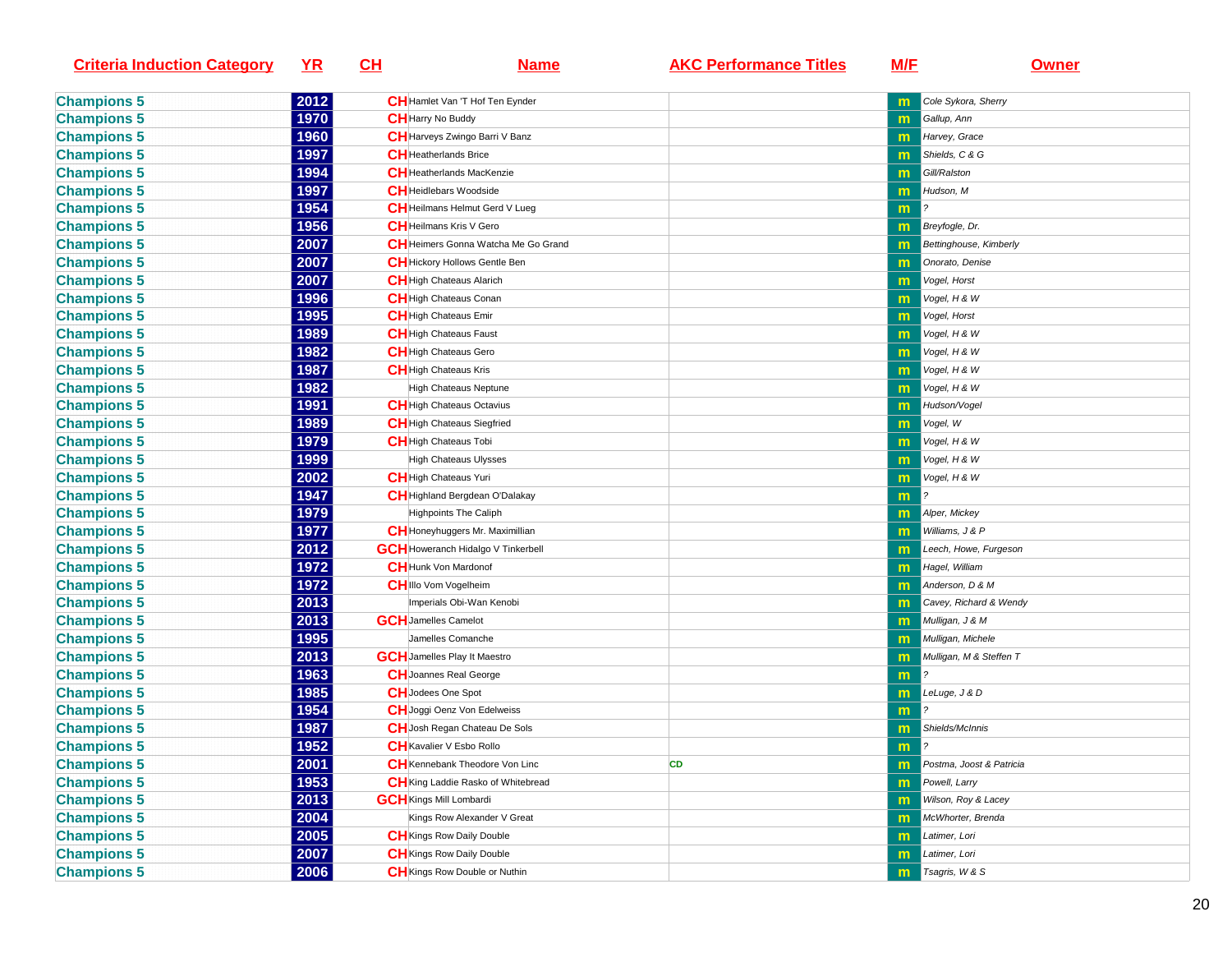| <b>Criteria Induction Category</b>       | <u>YR</u>    | <u>СН</u>                                                         | <u>Name</u>                             | <b>AKC Performance Titles</b> | <u>M/E</u>   | <u>Owner</u>                       |
|------------------------------------------|--------------|-------------------------------------------------------------------|-----------------------------------------|-------------------------------|--------------|------------------------------------|
| <b>Champions 5</b>                       | 2014         | <b>GCH</b> Kings Row Icon                                         |                                         |                               | $\mathsf{m}$ | Tsagris, W & S                     |
| <b>Champions 5</b>                       | 1984         | <b>CH</b> Knockouts Colossal                                      |                                         |                               | m            | Bristow, R & P                     |
| <b>Champions 5</b>                       | 1966         | <b>CH</b> Kobi V Steinernhof                                      |                                         |                               | m            |                                    |
| <b>Champions 5</b>                       | 2020         | <b>GCHG</b> Kris Kountry Poker Face                               |                                         | <b>CGCA</b>                   | $\mathbf{m}$ | Libsack, Gregory, Glover, Hennagin |
| <b>Champions 5</b>                       | 1989         | <b>CH</b> <sub>K-Rods</sub> Hefty                                 |                                         |                               | m            | Francis, R & K                     |
| <b>Champions 5</b>                       | 1992         | <b>CH</b> Kryskara M V P                                          |                                         |                               | $\mathsf{m}$ | Wilson, K & C                      |
| <b>Champions 5</b>                       | 1955         | <b>CH</b> Kurt V Alpine Plateau                                   |                                         |                               | $\mathsf{m}$ | Hayes, Arthur                      |
| <b>Champions 5</b>                       | 1977         | <b>CH</b> Kutus Little Boy Brandy                                 |                                         |                               | $\mathsf{m}$ | Carter, D & M                      |
| <b>Champions 5</b>                       | 1999         | CHLa Casas Fabio V Stoan                                          |                                         |                               | $\mathsf{m}$ | Mansfield, Janet                   |
| <b>Champions 5</b>                       | 2005         | CHLa Casas Herriot                                                |                                         |                               | m            | Mansfield, Janet                   |
| <b>Champions 5</b>                       | 1997         | <b>CH</b> La Casas Victor                                         |                                         |                               | m            | Mansfield, Janet                   |
| <b>Champions 5</b>                       | 1969         | <b>CH</b> Lances Robin Hood                                       |                                         |                               | m            | Wessar, George                     |
| <b>Champions 5</b>                       | 1966         |                                                                   | <b>CH</b> Larman Frederick Sameson      |                               | m            |                                    |
| <b>Champions 5</b>                       | 2020         |                                                                   | <b>CH</b> Lasquites Cooper V Keeper     |                               | m            | Smith, Tikki                       |
| <b>Champions 5</b>                       | 2015         | <b>GCHB</b> Lasquites Denver V Lucas                              |                                         |                               |              | Glover, M & Smith, M               |
| <b>Champions 5</b>                       | 2007         |                                                                   | <b>CH</b> Lasquites Eddie The Iceman    |                               |              | Beninger, B & T                    |
| <b>Champions 5</b>                       | 2021         |                                                                   | <b>CH</b> Lasquites Hudson Orange Juice |                               | $\mathsf{m}$ | Latimer, L & Smith, M & Glover, M  |
| <b>Champions 5</b>                       | 2021         |                                                                   | CH Lasquites Inman of Rolando           |                               |              | Smith, Mlynn                       |
|                                          | 2021         |                                                                   | Lasquites Kool Hand Luke                | <b>CGC</b>                    | $\mathsf{m}$ | Boyens, Marcelyn & Glover, Martin  |
| <b>Champions 5</b><br><b>Champions 5</b> | 2009         | <b>CH</b> Lasquites Orlando V Hans                                |                                         |                               | $\mathsf{m}$ | Smith Mlynn                        |
|                                          | 2017         | <b>CH</b> Lasquites Preston V Lucas                               |                                         |                               | $\mathsf{m}$ | Crane, Valerie                     |
| <b>Champions 5</b>                       | 2019         |                                                                   | <b>CH</b> Lasquites Rolando V Horace    |                               | $\mathsf{m}$ |                                    |
| <b>Champions 5</b>                       | 1954         |                                                                   |                                         |                               | $\mathsf{m}$ | Smith, Mlynn                       |
| <b>Champions 5</b>                       | 1988         | <b>CH</b> Lee Von Alpine Plateau<br><b>CH</b> Lenwardofs Garfield |                                         |                               | m            | Powell, Larry<br>Palmblad/Colby    |
| <b>Champions 5</b>                       |              | <b>CH</b> Lil Jon's Albert Einstein                               |                                         |                               | m            |                                    |
| <b>Champions 5</b>                       | 1999         | <b>CH</b> Lion D'Or                                               |                                         |                               | $\mathsf{m}$ | Buck, K & A, Johnson, J            |
| <b>Champions 5</b>                       | 1958<br>1980 | <b>CH</b> Locust Runs Eric                                        |                                         |                               | m            | Powell, Larry                      |
| <b>Champions 5</b>                       |              |                                                                   |                                         |                               | m            | Paup, W & C                        |
| <b>Champions 5</b>                       | 1989         | <b>CH</b> Locust Runs Vantage                                     |                                         |                               | m            | Paup, W & C                        |
| <b>Champions 5</b>                       | 1973         |                                                                   | CH Longs Tuck of Sherwood Forest        |                               | m            |                                    |
| <b>Champions 5</b>                       | 2018         |                                                                   | CH Loramars Full Speed Ahead            |                               | m            | DeVault, T. & M. & Marenco, L.     |
| <b>Champions 5</b>                       | 2000         |                                                                   | CHLT's Bilbo Baggins V Thunderhill      |                               | $\mathsf{m}$ | Osher, Michael & Susan             |
| <b>Champions 5</b>                       | 2000         | <b>CH</b> LT's Jarel                                              |                                         |                               | $\mathsf{m}$ | Pool, Styron & Birtha              |
| <b>Champions 5</b>                       | 1955         | <b>CH</b> Lutz V Alpine Plateau                                   |                                         |                               | m            |                                    |
| <b>Champions 5</b>                       | 1989         | <b>CH</b> Lynchcreeks Ace V Stoan                                 |                                         |                               | $\mathsf{m}$ | Blancher, B & C                    |
| <b>Champions 5</b>                       | 1990         | <b>CH</b> Lynchcreeks Anthony                                     |                                         |                               | $\mathsf{m}$ | Sproessig, S                       |
| <b>Champions 5</b>                       | 1991         |                                                                   | <b>CH</b> Lynchcreeks Bonafide Stoan    |                               | m            | Zielinski, S & J                   |
| <b>Champions 5</b>                       | 1994         |                                                                   | <b>CH</b> Lynchcreeks Bravo Nicholas    |                               | m            | Surface, Libby                     |
| <b>Champions 5</b>                       | 1995         | <b>CH</b> Lynchcreeks Executive                                   |                                         |                               |              | <b>m</b> Dunphy, C                 |
| <b>Champions 5</b>                       | 1999         | CHLyndales Hang In There                                          |                                         |                               | m            | Tsagris, W & S                     |
| <b>Champions 5</b>                       | 1962         |                                                                   | CH Ma-Bobs Mighty Moe V Zwingo          |                               | m            | Cloyd, Bob                         |
| <b>Champions 5</b>                       | 1974         |                                                                   | CHMa-Bobs Moe Buddy V Buddy             |                               | m            | Carter, D & M                      |
| <b>Champions 5</b>                       | 1974         |                                                                   | Ma-Bobs Thunder Baron Midge             |                               | m            |                                    |
| <b>Champions 5</b>                       | 2012         |                                                                   | <b>CH</b> Mahoganys Lasting Impression  |                               | m            | Denis, D & B & K                   |
| <b>Champions 5</b>                       | 1984         |                                                                   | CHMar-Dons Buckpasser V Opdyke          |                               | m            | Carter/Brezaeale                   |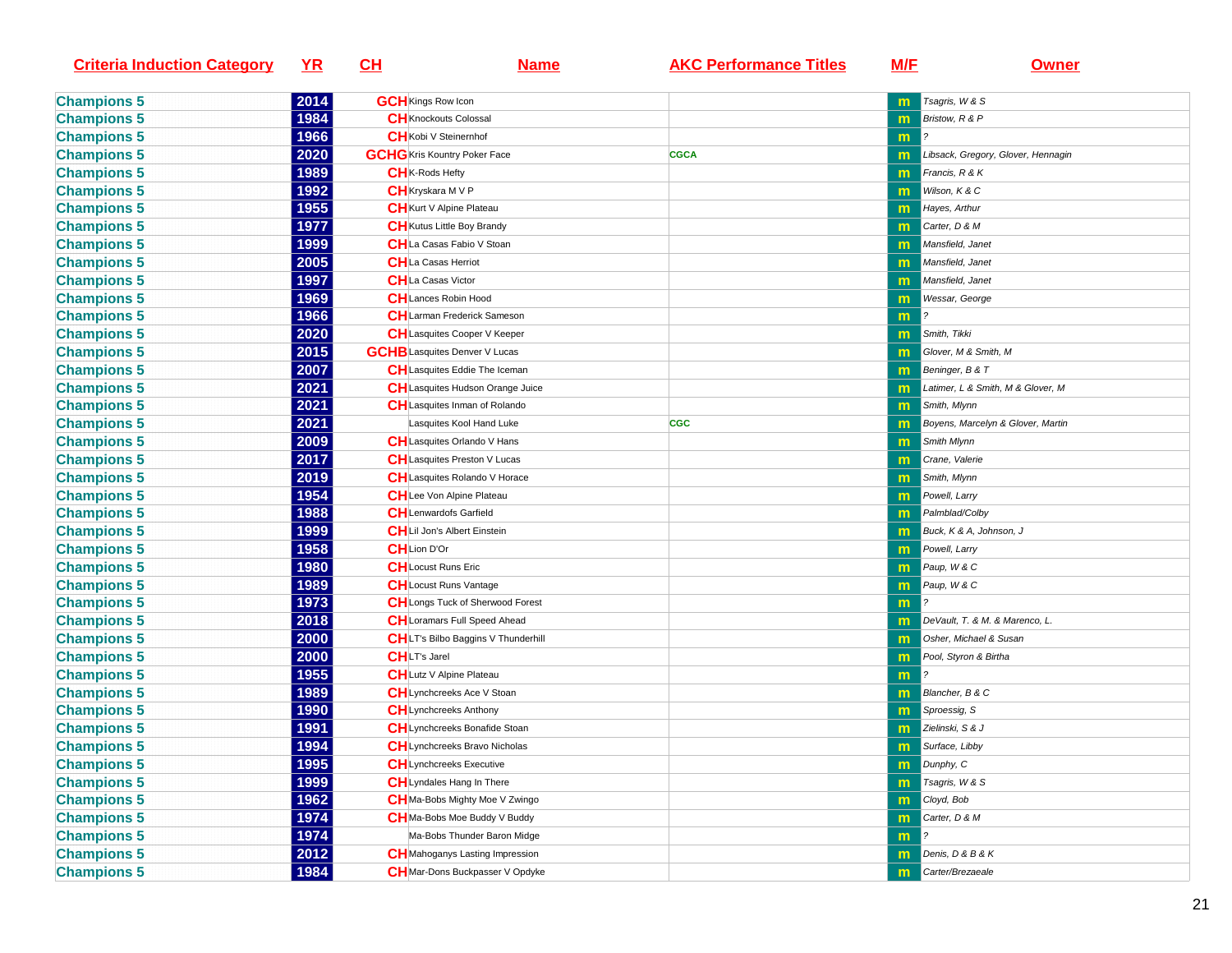| <b>Criteria Induction Category</b> | <u>YR</u> | <u>CH</u><br><u>Name</u>                     | <b>AKC Performance Titles</b> | <b>M/E</b>   | <b>Owner</b>                         |
|------------------------------------|-----------|----------------------------------------------|-------------------------------|--------------|--------------------------------------|
| <b>Champions 5</b>                 | 1980      | Mar-Dons Quarterback                         |                               | m            | Carter, D & M                        |
| <b>Champions 5</b>                 | 1971      | <b>CH</b> Marmaduke Van Damme                |                               |              | Murphy, F & E                        |
| <b>Champions 5</b>                 | 2000      | <b>CH</b> Marus Orion of Kings Row           |                               | m            | Tsagris, W & S                       |
| <b>Champions 5</b>                 | 2000      | <b>CH</b> Matterhorns Bo Diddley             |                               | m            | Sanders, Nancy                       |
| <b>Champions 5</b>                 | 2003      | <b>CH</b> Matterhorns Bugsy Malone           |                               | m            | Emery, Gerald & Cheryl               |
| <b>Champions 5</b>                 | 2004      | <b>CH</b> Meadowrocks Hercules               |                               | m            | Rossman, Martha                      |
| <b>Champions 5</b>                 | 2015      | <b>GCH</b> Melon City Capone                 |                               | m            | Petersen, Jeff & Darcy               |
| <b>Champions 5</b>                 | 2015      | Melon City Vic                               |                               | m            | Petersen, Jeff & Darcy               |
| <b>Champions 5</b>                 | 1979      | CHMia Eight Ball                             |                               | $\mathbf{m}$ | Hamisch, P & M                       |
| <b>Champions 5</b>                 | 1983      | CHMia Faithful Friend                        |                               | m            | Tull, R & D                          |
| <b>Champions 5</b>                 | 1961      | <b>CH</b> Mister Jody of Brownhelm           |                               | m            | Peabody, Herman                      |
| <b>Champions 5</b>                 | 2003      | <b>CH</b> Montana Mtns Lynch Posse           |                               | $\mathbf{m}$ | Swanson, Brenda                      |
| <b>Champions 5</b>                 | 2019      | <b>GCH</b> Montana Mtns Mystery of Life      |                               | m            | Hiltz, R&T & Swanson, B & Griebel, S |
| <b>Champions 5</b>                 | 1964      | <b>CH</b> Morgans Echo of Hillcrest          |                               | m            | Powell, Larry                        |
| <b>Champions 5</b>                 | 1994      | CHMorris Charlie Brown                       |                               |              | Morris, L & J                        |
| <b>Champions 5</b>                 | 1985      | CH Morris Good News Bear                     |                               | m            | Morris, L & J                        |
| <b>Champions 5</b>                 | 1989      | <b>CH</b> Morris Image of Shadow             |                               | m            | <b>Biery/Morris</b>                  |
| <b>Champions 5</b>                 | 1983      | CH Morris Shadow of Sir Samson               |                               | m            | Morris, L & J                        |
| <b>Champions 5</b>                 | 1980      | <b>CH</b> Morris Sir Samson                  | <b>CD</b>                     | m            | Morris, L & J                        |
| <b>Champions 5</b>                 | 1991      | <b>CH</b> Mossy Creeks Buster Junior         |                               | m            | Stewart/Petty                        |
| <b>Champions 5</b>                 | 1962      | CHMr. Sandman of Shady Hollow                |                               | m            | Smith, Phyllis                       |
| <b>Champions 5</b>                 | 1981      | Mt Chalets Touche'                           |                               |              | Gainsley, Anna                       |
| <b>Champions 5</b>                 | 1964      | Mt Sneffels Black Magic                      |                               | m            | Mullikin, David & Janie              |
| <b>Champions 5</b>                 | 1970      | <b>CH</b> Mt Sneffels Newton                 |                               | $\mathbf{m}$ | Coulter, Gene & Kay                  |
| <b>Champions 5</b>                 | 1965      | Mt Sneffels Rocket                           |                               | m            | <b>Roy Gresham</b>                   |
| <b>Champions 5</b>                 | 2018      | CHNapoleo Indingo Blue De Slaton             |                               | m            | Wolf, J & S                          |
| <b>Champions 5</b>                 | 1989      | <b>CH</b> Nerthus Maxwell Centurion          |                               | m            | Myers, Janice                        |
| <b>Champions 5</b>                 | 2002      | CHNerthus Philadelphia                       |                               | m            | Koeppe, Claus & Barb                 |
| <b>Champions 5</b>                 | 2007      | <b>CH</b> Nerthus Rebel Without A Cause      | <b>CD RA</b>                  | m            | <b>Walker, Andy &amp; Angie</b>      |
| <b>Champions 5</b>                 | 2006      | <b>CH</b> New Sage Another Hawk              |                               | m            | New, Gary & Carloyn                  |
| <b>Champions 5</b>                 | 2013      | New Sage Handsome K Lasquite                 |                               | m            | New, Gary & Carloyn                  |
| <b>Champions 5</b>                 | 2011      | <b>CH</b> New Sage Lucas II Lasquite         |                               | m            | Smith, M. & New, G.& C               |
| <b>Champions 5</b>                 | 2019      | <b>CH</b> New Sage Saber Heart               |                               | m            | New, Gary & Carloyn                  |
| <b>Champions 5</b>                 | 2007      | CHNew Sage The Right Stuff                   |                               |              | Pevahouse, Tucker & New              |
| <b>Champions 5</b>                 | 2007      | CH Nicodemus Van Rijn                        |                               | m            | Sykora, B & S                        |
| <b>Champions 5</b>                 | 2022      | <b>GCHS</b> Noble Creeks Don'T Stop Believin | <b>TKN</b>                    | m            | Porter, Shelby                       |
| <b>Champions 5</b>                 | 1992      | Opdykes Accomac                              |                               | m            | Paup, W & C                          |
| <b>Champions 5</b>                 | 1998      | <b>CH</b> Opdykes Anthony                    |                               |              | <b>m</b> Radcliffe, G                |
| <b>Champions 5</b>                 | 2009      | CHOpdykes Brantini                           |                               | m            | Santell, Marilyn & Fred              |
| <b>Champions 5</b>                 | 1995      | <b>CH</b> Opdykes David Lee                  |                               | m            | Radcliffe, G & L                     |
| <b>Champions 5</b>                 | 2012      | <b>GCH</b> Opdykes Drives Me To Drink        |                               | m            | Carolyn Cataldo & Radcliffe, Glenn   |
| <b>Champions 5</b>                 | 2012      | <b>GCH</b> Opdykes Drives Me To Drink        |                               | m            | Carolyn Cataldo & Radcliffe, Glenn   |
| <b>Champions 5</b>                 | 1992      | <b>CH</b> Opdykes Fair Warning               |                               | m            | Radcliffe, G                         |
| <b>Champions 5</b>                 | 2004      | <b>CH</b> Opdykes Far Out                    |                               |              | Carolyn Cataldo & Radcliffe, Glenn   |
|                                    |           |                                              |                               | m            |                                      |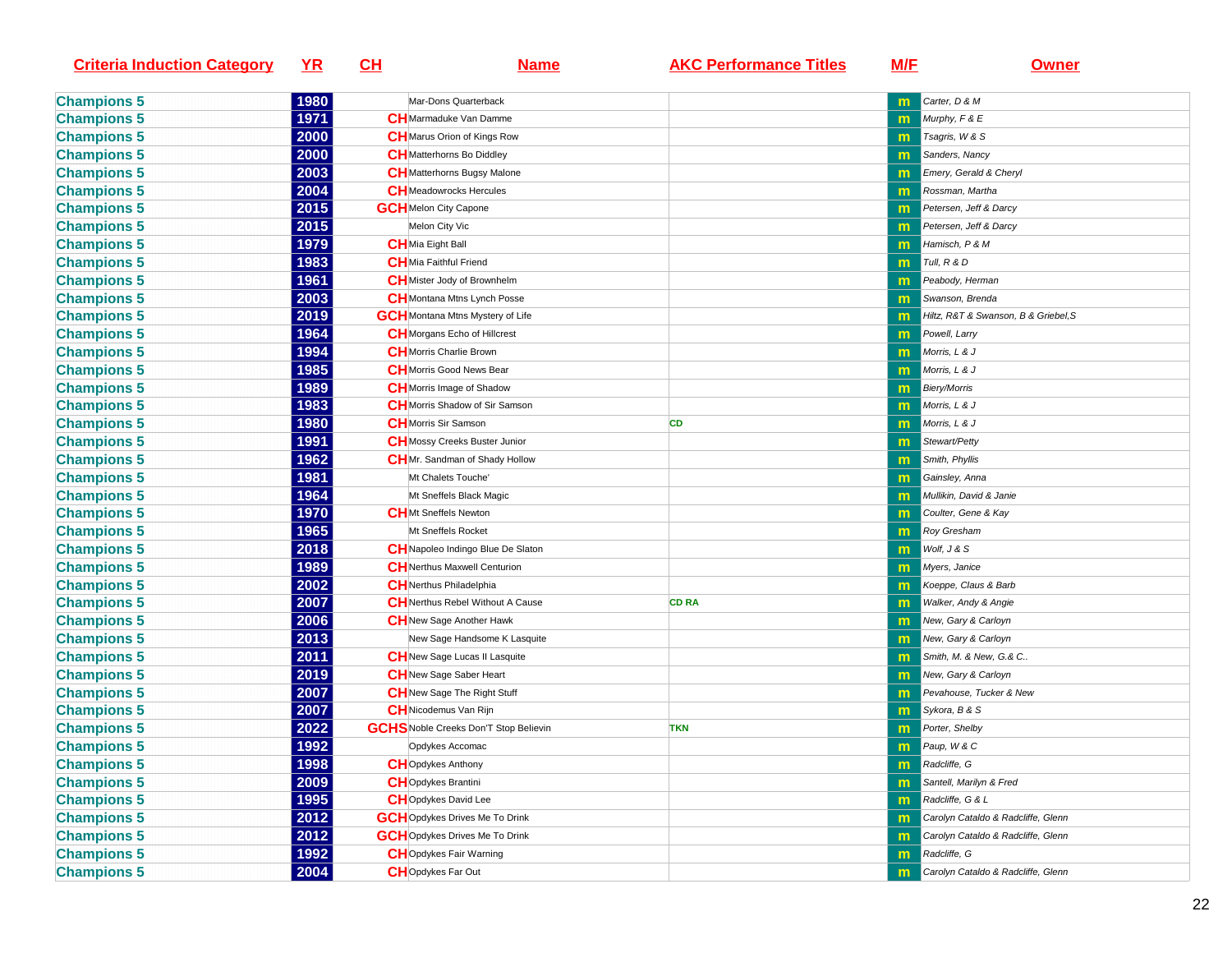| <b>Criteria Induction Category</b> | <u>YR</u> | <u>СН</u><br><u>Name</u>                      | <b>AKC Performance Titles</b> | <u>M/E</u>   | <u>Owner</u>                       |
|------------------------------------|-----------|-----------------------------------------------|-------------------------------|--------------|------------------------------------|
| <b>Champions 5</b>                 | 1980      | <b>CH</b> Opdykes Hair                        |                               | m            | Carter, D & M                      |
| <b>Champions 5</b>                 | 1991      | <b>CH</b> Opdykes Lancaster                   |                               | m            | Radcliffe, G                       |
| <b>Champions 5</b>                 | 1989      | <b>CH</b> Opdykes Lancelot                    |                               | m            | Clause/Radcliffe                   |
| <b>Champions 5</b>                 | 1997      | <b>CH</b> Opdykes Mr. Mitchell                |                               | m            | Radcliffe, G & T                   |
| <b>Champions 5</b>                 | 1986      | <b>CH</b> Opdykes Rascal                      |                               | m            | Radcliffe, G                       |
| <b>Champions 5</b>                 | 2001      | <b>CH</b> Opdykes Roosevelt                   |                               | $\mathsf{m}$ | Radcliffe, Glenn & Leslie          |
| <b>Champions 5</b>                 | 1991      | <b>CH</b> Opdykes Scottsdale                  |                               | m            | Radcliffe, G & T                   |
| <b>Champions 5</b>                 | 1998      | <b>CH</b> Opdykes Stetson                     |                               | $\mathsf{m}$ | Radcliffe, G                       |
| <b>Champions 5</b>                 | 1984      | <b>CH</b> Opdykes The Burgermeister           |                               | m            | Moranville, P                      |
| <b>Champions 5</b>                 | 2002      | <b>CH</b> Opdykes The Far Side                |                               | m            | Carolyn Cataldo & Radcliffe, Glenn |
| <b>Champions 5</b>                 | 2007      | CHOpdykes Under The Influence                 |                               | m            | Carolyn Cataldo & Radcliffe, Glenn |
| <b>Champions 5</b>                 | 1985      | CHOrovales Kramer V Opdyke                    |                               | m            | Radcliffe, G                       |
| <b>Champions 5</b>                 | 1993      | CHOsages Bridge To Cache Retreat              |                               | m            | Palmblad, Ivan                     |
| <b>Champions 5</b>                 | 1998      | <b>CH</b> Osages Native Son                   |                               | m            | Colby, Edward & Helen              |
| <b>Champions 5</b>                 | 1996      | Osages Taurus                                 |                               | m            | Radcliffe, G                       |
| <b>Champions 5</b>                 | 1986      | <b>CH</b> Oxbows J.B. Mack                    |                               | m            | Ahearn, A & G                      |
| <b>Champions 5</b>                 | 1984      | <b>CH</b> Patrels Brass Tacks V Mar-Don       |                               | m            | Carter, D & M                      |
| <b>Champions 5</b>                 | 1967      | <b>CH</b> Polings Zwinghof Xero Wonna         |                               | m            |                                    |
| <b>Champions 5</b>                 | 1961      | <b>CH</b> Powells Little John                 |                               | m            | Powell, Larry                      |
| <b>Champions 5</b>                 | 1974      | <b>CH</b> Powells Magus Von Echo              |                               | $\mathsf{m}$ | Powell, Larry                      |
| <b>Champions 5</b>                 | 1967      | <b>CH</b> Powells Tristan Of Riga             |                               | $\mathsf{m}$ | Powell, Larry                      |
| <b>Champions 5</b>                 | 2001      | CH Prairieaire Mark of Excellence             |                               | m            | DeAtley, Tim & Deb                 |
| <b>Champions 5</b>                 | 1969      | <b>CH</b> Prairieaire Rox V Zwing Basko       |                               | m            | Rayburn, H & S                     |
| <b>Champions 5</b>                 | 1959      | <b>CH</b> Quester V Alpine Plateau            |                               | m            |                                    |
| <b>Champions 5</b>                 | 1983      | <b>CH</b> Rafael Von Mallen                   |                               | m            | Mallen, Lou                        |
| <b>Champions 5</b>                 | 1996      | <b>CH</b> Ramses Van Rijn                     |                               | m            | Fryer, $E \& B$                    |
| <b>Champions 5</b>                 | 1994      | <b>CH</b> Raphael Van Rijn                    |                               | m            | Sykora, B & S                      |
| <b>Champions 5</b>                 | 1942      | <b>CH</b> Rasdorko V Waldeck                  |                               | m            |                                    |
| <b>Champions 5</b>                 | 1938      | <b>CH</b> Rasko V D Reppisch                  |                               | m            | Keller, Norman                     |
| <b>Champions 5</b>                 | 1949      | <b>CH</b> Rasrakko V Ticino                   |                               | m            | Howard, Mrs. Roy                   |
| <b>Champions 5</b>                 | 1989      | <b>CH</b> Revilos Better Yet V Snowland       |                               | m            | Oliver, Bill & Diana               |
| <b>Champions 5</b>                 | 1990      | <b>CH</b> Revilos Bogart V Holly              |                               | m            | Oliver, Bill & Diana               |
| <b>Champions 5</b>                 | 2008      | <b>CH</b> Revilos Evening In Seattle          |                               | m            | Oliver, Bill & Diana               |
| <b>Champions 5</b>                 | 1995      | <b>CH</b> Revilos Houston V Dolly             | CD                            | $\mathsf{m}$ | Oliver, Bill & Diana               |
| <b>Champions 5</b>                 | 2017      | <b>GCHG</b> Revilos Liquid Asset From Redside |                               | m            | Oliver, Bill & Diana               |
| <b>Champions 5</b>                 | 2005      | <b>CH</b> Revilos Quick Pick                  |                               | m            | Oliver, Bill & Diana               |
| <b>Champions 5</b>                 | 2000      | <b>CH</b> Revilos Quincy                      | CD                            | m            | Oliver, Bill & Diana               |
| <b>Champions 5</b>                 | 2003      | <b>CH</b> Revilos XLNT Adventure              |                               |              | $\boxed{\mathbf{m}}$ Tucker, 1 & K |
| <b>Champions 5</b>                 | 1998      | <b>CH</b> Ridgewoods Magnum                   |                               | m            | Risser, J & J                      |
| <b>Champions 5</b>                 | 1989      | Rocky World Tops Coy Flower                   |                               | m            | Williams, Glen                     |
| <b>Champions 5</b>                 | 2007      | <b>CH</b> Royaltys Freedom Road               |                               | m            | Figueroa, Catherine                |
| <b>Champions 5</b>                 | 1994      | CHRRR's Beau Brummel Bear                     |                               | m            | <b>Rush/Kious</b>                  |
| <b>Champions 5</b>                 | 1995      | <b>CH</b> RRR's JW The Duke V Micks           |                               | m            | Mick, D & P                        |
| <b>Champions 5</b>                 | 1989      | <b>CH</b> RRR's Super Samson                  |                               | m            | Rush, Mr. & Mrs.                   |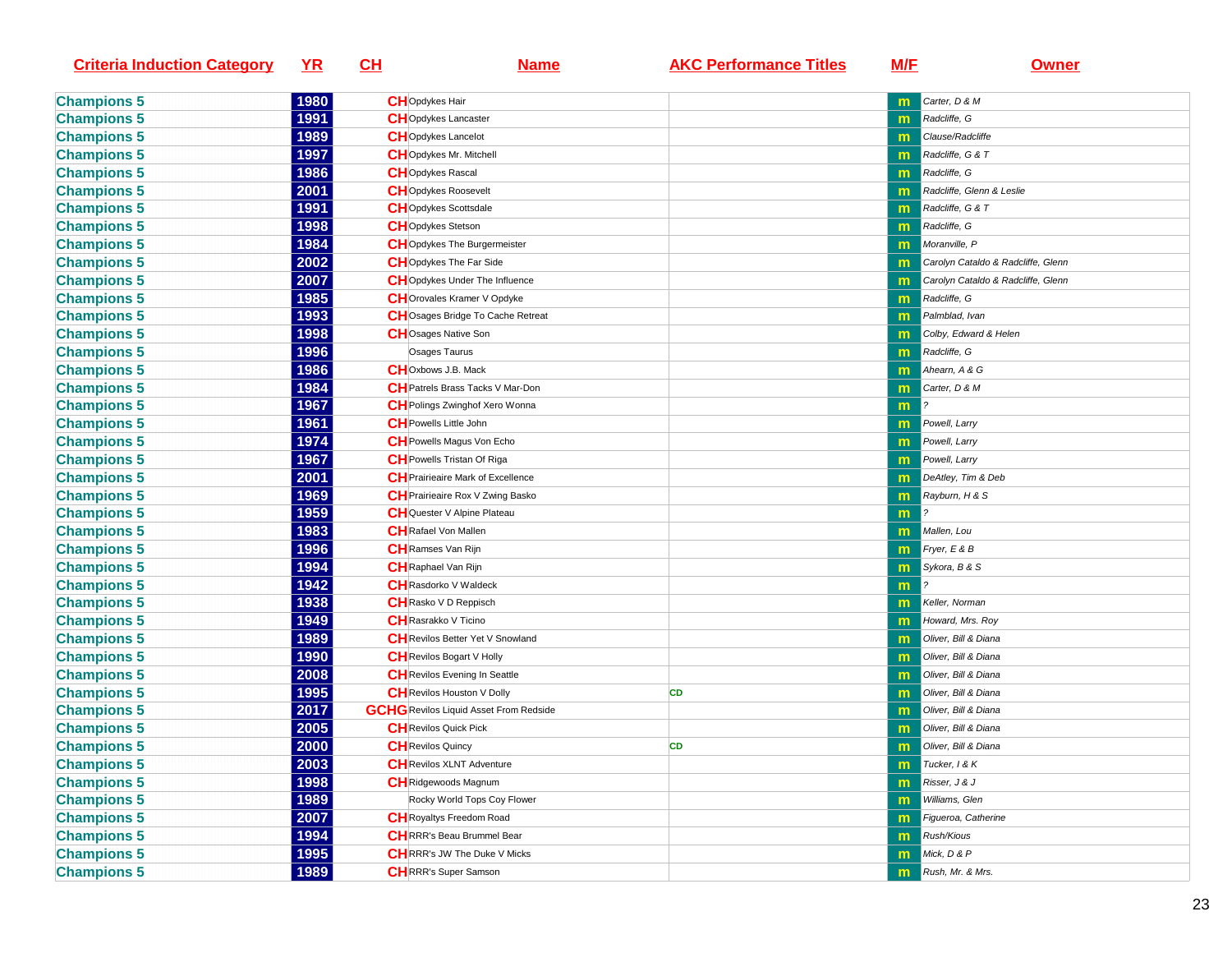| <b>Criteria Induction Category</b> | <u>YR</u> | <u>CH</u>                     | <u>Name</u>                            | <b>AKC Performance Titles</b> | <u>M/E</u>   | <u>Owner</u>                |
|------------------------------------|-----------|-------------------------------|----------------------------------------|-------------------------------|--------------|-----------------------------|
| <b>Champions 5</b>                 | 1992      |                               | <b>CH</b> San Marcos Royal Frost       |                               |              | Paterson, D & S             |
| <b>Champions 5</b>                 | 1968      | <b>CH</b> San Subira          |                                        |                               | m            | Buell, W & L                |
| <b>Champions 5</b>                 | 1977      |                               | Sanctuary Woods Behold V C-O-A         |                               | $\mathsf{m}$ | Bennett, Connie             |
| <b>Champions 5</b>                 | 1985      |                               | Sanctuary Woods Chances Are            |                               | m            | Palmblad, Ivan              |
| <b>Champions 5</b>                 | 1965      |                               | <b>CH</b> Sanctuary Woods Fantabulous  |                               | m            | Knight, Bea                 |
| <b>Champions 5</b>                 | 1972      |                               | <b>CH</b> Sanctuary Woods Follow Thru  |                               | $\mathsf{m}$ | Knight, Bea                 |
| <b>Champions 5</b>                 | 1963      |                               | <b>CH</b> Sanctuary Woods Gallant Sir  |                               | $\mathsf{m}$ | David & Janie Mullikin      |
| <b>Champions 5</b>                 | 1978      |                               | Sanctuary Woods Golden West            |                               | m            | Knight, Bea                 |
| <b>Champions 5</b>                 | 1963      |                               | <b>CH</b> Sanctuary Woods Gulliver     |                               | m            | Knight, Bea                 |
| <b>Champions 5</b>                 | 1980      |                               | Sanctuary Woods Point of View          |                               | $\mathbf{m}$ | Knight, Bea                 |
| <b>Champions 5</b>                 | 1968      |                               | <b>CH</b> Sanctuary Woods Sheer Genius |                               | $\mathsf{m}$ | MacInnes/Buell              |
| <b>Champions 5</b>                 | 1975      |                               | Sanctuary Woods Yondo U Ole            |                               | m            | Wilson, R & C               |
| <b>Champions 5</b>                 | 2009      |                               | <b>CH</b> Saviours Roll Da Bunko Dice  |                               | $\mathsf{m}$ | Thompson, R & D             |
| <b>Champions 5</b>                 | 2008      | <b>CH</b> Scandias Edison     |                                        |                               | $\mathsf{m}$ | Buell, S & Pierce, M        |
| <b>Champions 5</b>                 | 2009      | <b>CH</b> Scandias Odin       |                                        |                               | $\mathsf{m}$ | Boorsma, Paul & Annmarie    |
| <b>Champions 5</b>                 | 2004      | <b>CH</b> Scandias Simon      |                                        |                               | $\mathsf{m}$ | Boorsma, Paul               |
| <b>Champions 5</b>                 | 1974      |                               | <b>CH</b> Serendipitys Ocatvius        |                               | m            | Goldworm, J                 |
| <b>Champions 5</b>                 | 1978      |                               | <b>CH</b> Serendipitys Tertius         |                               | $\mathsf{m}$ | Goldworm, J                 |
| <b>Champions 5</b>                 | 2007      |                               | <b>CH</b> Serpentienas Korbel          |                               | $\mathsf{m}$ | Serpa, Darlene              |
| <b>Champions 5</b>                 | 2006      |                               | <b>CH</b> Serpentinas Rogue V Star     |                               | m            | Beck, Carol                 |
| <b>Champions 5</b>                 | 1999      |                               | CH Shagg Barks Ali Babba               |                               | $\mathsf{m}$ | Roberts-Nelson, Elisabeth   |
| <b>Champions 5</b>                 | 1975      |                               | Shagg Barks Bunty Bumper               |                               | $\mathbf{m}$ | Roberts, W & B              |
| <b>Champions 5</b>                 | 1968      |                               | Shagg Barks Grand Kobi                 |                               | m            |                             |
| <b>Champions 5</b>                 | 1994      |                               | <b>CH</b> Shilohs Heartbreak Kid       |                               | m            | <b>Bristow, R</b>           |
| <b>Champions 5</b>                 | 1962      |                               | Siegend Sir Duke Von Gerd              |                               | m            |                             |
| <b>Champions 5</b>                 | 1982      |                               | Siegfrieds Apollo                      |                               | m            |                             |
| <b>Champions 5</b>                 | 1982      |                               | Siegfrieds Blue Boy                    |                               | m            | Coyle, Judy                 |
| <b>Champions 5</b>                 | 1979      |                               | <b>CH</b> Siegfrieds Hans Brinker      |                               | m            | Fuller, Susan               |
| <b>Champions 5</b>                 | 1981      | <b>CH</b> Siegfrieds Nero     |                                        |                               | m            | Rodrigo, J & S              |
| <b>Champions 5</b>                 | 1984      |                               | <b>CH</b> Siegfrieds Silver Skate      |                               | m            | Radcliffe, G                |
| <b>Champions 5</b>                 | 1999      |                               | <b>CH</b> Silvercrowns Rocky Road      |                               | $\mathsf{m}$ | Goodwin, Janis              |
| <b>Champions 5</b>                 | 2009      |                               | <b>CH</b> Simply Wherefore Art Thou    |                               | m            | Collins, Ali                |
| <b>Champions 5</b>                 | 1975      |                               | Sir Damon-Lingenfelter                 |                               | $\mathsf{m}$ | Mecale, Ron                 |
| <b>Champions 5</b>                 | 1978      |                               | Sir Rudigore-Lingenfelter              |                               | m            | Mecale, Ron                 |
| <b>Champions 5</b>                 | 1987      |                               | <b>CH</b> Sky Meadows Frosty Knight    |                               | m            | Landgraf, J & D             |
| <b>Champions 5</b>                 | 1998      |                               | <b>CH</b> Sky Meadows Renegade         |                               | $\mathsf{m}$ | Landgraf, J & D             |
| <b>Champions 5</b>                 | 2004      |                               | <b>CH</b> Sky Meadows The Iceman       |                               | m            | Beninger, Toni              |
| <b>Champions 5</b>                 | 1970      |                               | <b>CH</b> Skycrofts Hamilcar Barca     |                               |              | $\mathbf{m}$ Weber, F & V   |
| <b>Champions 5</b>                 | 2014      | <b>CH</b> Slatons Artful Move |                                        |                               | m            | Wolf, J & S                 |
| <b>Champions 5</b>                 | 1995      |                               | <b>CH</b> Slatons Justin Credible      |                               | m            | McCorkendale, L             |
| <b>Champions 5</b>                 | 2005      |                               | <b>CH</b> Slatons Liberty Valance      |                               | m            | Dieterle, W & J             |
| <b>Champions 5</b>                 | 1996      |                               | CHSlatons Lite-Weight He Aint          |                               | m            | Salewsky, B & Bulica, L     |
| <b>Champions 5</b>                 | 1998      |                               | CH Slatons Piece of The Action         | CD                            | m            | Wolf, J & S                 |
| <b>Champions 5</b>                 | 2010      |                               | <b>CH</b> Slatons Ready Aim Fire       |                               | m            | McWhorter, Brenda & Quentin |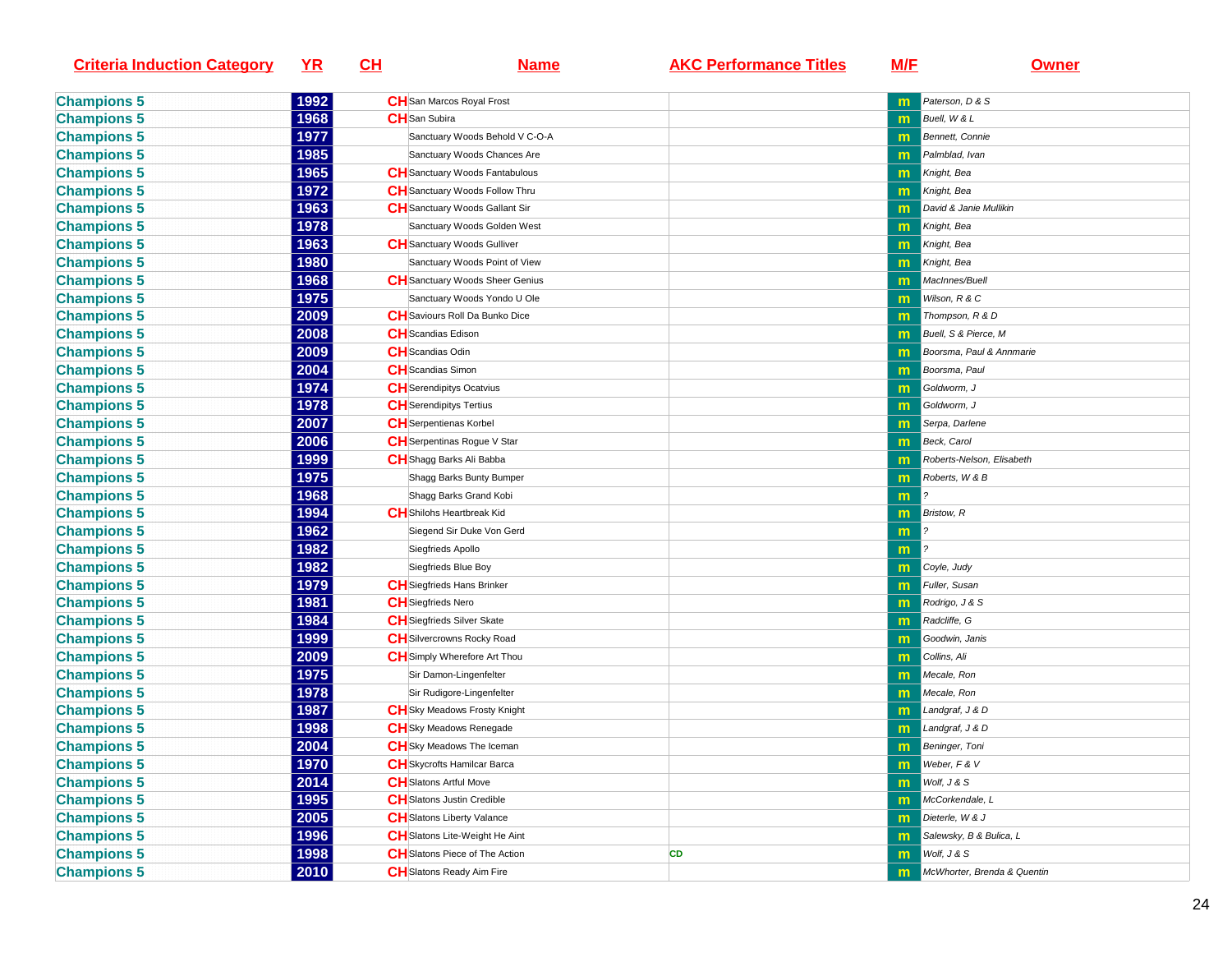| <b>Criteria Induction Category</b> | <u>YR</u> | <u>СН</u> | <u>Name</u>                                    | <b>AKC Performance Titles</b> | <u>M/E</u>   | <b>Owner</b>                           |
|------------------------------------|-----------|-----------|------------------------------------------------|-------------------------------|--------------|----------------------------------------|
| <b>Champions 5</b>                 | 2015      |           | CHSlatons Wide Ride Clyde                      |                               | m            | Wolf, J & S                            |
| <b>Champions 5</b>                 | 2009      |           | <b>CH</b> Snowlands Manhattan                  |                               |              | Oliver, B & Smith, B                   |
| <b>Champions 5</b>                 | 1990      |           | CH Snowsage Rasputin Van Rijn                  |                               | m            | Sykora, B & S                          |
| <b>Champions 5</b>                 | 1994      |           | CH Snowsage Virgil Von Yondo                   |                               | m            | Bibich, J & P                          |
| <b>Champions 5</b>                 | 1978      |           | <b>CH</b> Stanridges Thor of Opdyke            |                               | m            | Radcliffe, G                           |
| <b>Champions 5</b>                 | 2017      |           | <b>CH</b> Stars Just A Chance                  |                               | $\mathbf{m}$ | Beck, Carol                            |
| <b>Champions 5</b>                 | 2004      |           | <b>CH</b> Stars Shenendoah                     |                               | $\mathbf{m}$ | Beck, Carol                            |
| <b>Champions 5</b>                 | 2000      |           | <b>CH</b> Stoans Adam Mistihil                 | CD                            | m            | Stephens, F & Zielinski, J             |
| <b>Champions 5</b>                 | 2004      |           | <b>CH</b> Stoans Dean Witter of Valinta        |                               | $\mathsf{m}$ | Zielinski, S & J                       |
| <b>Champions 5</b>                 | 1995      |           | CH Stoans Fortuno of Copper Mtn                |                               | m            | Smith/Zielinski                        |
| <b>Champions 5</b>                 | 1993      |           | <b>CH</b> Stoans Jupiter of Oxbow              |                               | m            | Ahearn, A & G                          |
| <b>Champions 5</b>                 | 2009      |           | CH Stoans K A Schroeder De La Dawn             |                               | m            | Zielinski, J. & Minch, G.              |
| <b>Champions 5</b>                 | 1992      |           | <b>CH</b> Stoans Knute of Jaz                  |                               | m            | Kytola/Zielinski                       |
| <b>Champions 5</b>                 | 1986      |           | CH Stoans Nicholas of Klafa                    |                               | m            | Zielinski, S & J                       |
| <b>Champions 5</b>                 | 2000      |           | CH Stoans Valiant Bart of Mica                 |                               |              | Zielinski, S & J                       |
| <b>Champions 5</b>                 | 2010      |           | Story Books Kerchak                            |                               |              | Wheeler, Dan & Maureen                 |
| <b>Champions 5</b>                 | 1970      |           | <b>CH</b> Subira Casper The Viking             |                               | m            | Lentz, R & P                           |
| <b>Champions 5</b>                 | 1993      |           | <b>CH</b> Subira Claim To Fame                 |                               | m            | Dees/Buell/Sato                        |
| <b>Champions 5</b>                 | 1963      |           | <b>CH</b> Subira Crackerjak                    |                               | $\mathbf{m}$ | Buell, W & L                           |
| <b>Champions 5</b>                 | 2016      |           | <b>CH</b> Subira Sir Goliath                   |                               | $\mathsf{m}$ | Weinshank, C. & Buell, William         |
| <b>Champions 5</b>                 | 1982      |           | <b>CH</b> Sugar Runs Barracuda                 |                               | $\mathsf{m}$ | Hamisch, P & M                         |
| <b>Champions 5</b>                 | 1983      |           | <b>CH</b> Sugar Runs Jigsaw                    |                               | $\mathsf{m}$ | Hamisch, P & M                         |
| <b>Champions 5</b>                 | 2017      |           | <b>CH</b> Sugars Bambino                       |                               | m            | Weigel, Gary & Susan                   |
| <b>Champions 5</b>                 | 2014      |           | <b>GCHS</b> Summerlyns Keeping It Real         |                               | m            | Buell III & Schart & Brunette & Peirce |
| <b>Champions 5</b>                 | 2011      |           | <b>CH</b> Summerlyns Lucius                    |                               | m            | Schart, J. & Peirce, M.                |
| <b>Champions 5</b>                 | 1989      |           | <b>CH</b> Sweetholms Dakota V Astro            |                               | $\mathsf{m}$ | Palmblad/Colby                         |
| <b>Champions 5</b>                 | 1993      |           | CH Sweetholms Gad A Bout                       |                               |              | Tsagris, W & S                         |
| <b>Champions 5</b>                 | 1995      |           | CH Sweetholms Heartbreak Kid                   |                               |              | Surface, L. & Diaz, M.                 |
| <b>Champions 5</b>                 | 2002      |           | CH Swissongs King O'Hearts V Ace               |                               | m            | Dvorak, Don & Carole                   |
| <b>Champions 5</b>                 | 2018      |           | <b>GCHS</b> Swisstars Moondoggie               |                               | m            | Ghering, George & Carol                |
| <b>Champions 5</b>                 | 2019      |           | <b>GCHS</b> Swisstars Moondoggie               |                               | $\mathsf{m}$ | Ghering, George & Carol                |
| <b>Champions 5</b>                 | 1988      |           | <b>CH</b> Swissviews Charlemore                |                               | $\mathbf{m}$ | Wright, F & J                          |
| <b>Champions 5</b>                 | 1985      |           | CH Swisswoods Montana                          |                               | m            | Claus, T & B                           |
| <b>Champions 5</b>                 | 1972      |           | <b>CH</b> Titan Von Mallen                     |                               | m            | Mallen, Lou                            |
| <b>Champions 5</b>                 | 1979      |           | Titans Figaro Von Mallen                       |                               | m            |                                        |
| <b>Champions 5</b>                 | 2017      |           | <b>GCHS</b> Trademarks A Reed & Barton Von Joy |                               | m            | Joy, Jim & Frances                     |
| <b>Champions 5</b>                 | 2016      |           | <b>GCHB</b> Trademarks Zephan                  |                               | m            | Shook, Al                              |
| <b>Champions 5</b>                 | 2002      |           | <b>CH</b> Trusts Gentle Ben V Slaton           |                               | m            | Bulicz, Linda/Wolf, J & S              |
| <b>Champions 5</b>                 | 2004      |           | <b>CH</b> Tuckers Empty Pockets                |                               | m            | Prevahouse, W & Tucker, K              |
| <b>Champions 5</b>                 | 1998      |           | <b>CH</b> Tuckers Hey Blocker V Morris         |                               | m            | Tucker, 1 & K                          |
| <b>Champions 5</b>                 | 2010      |           | <b>CH</b> Twin Branchs Triple Play             |                               |              | McWhorter, Brenda & Quentin            |
| <b>Champions 5</b>                 | 1995      |           | Twin Oaks Zachary                              |                               | m            | Buxton, K & D                          |
| <b>Champions 5</b>                 | 1991      |           | CH Utopias Great Waldo Pepper                  |                               | $\mathbf{m}$ | Sarti, A & J                           |
| <b>Champions 5</b>                 | 1997      |           | <b>CH</b> Valintas Michael V Stoan             |                               | m            | Dewey/Kytola                           |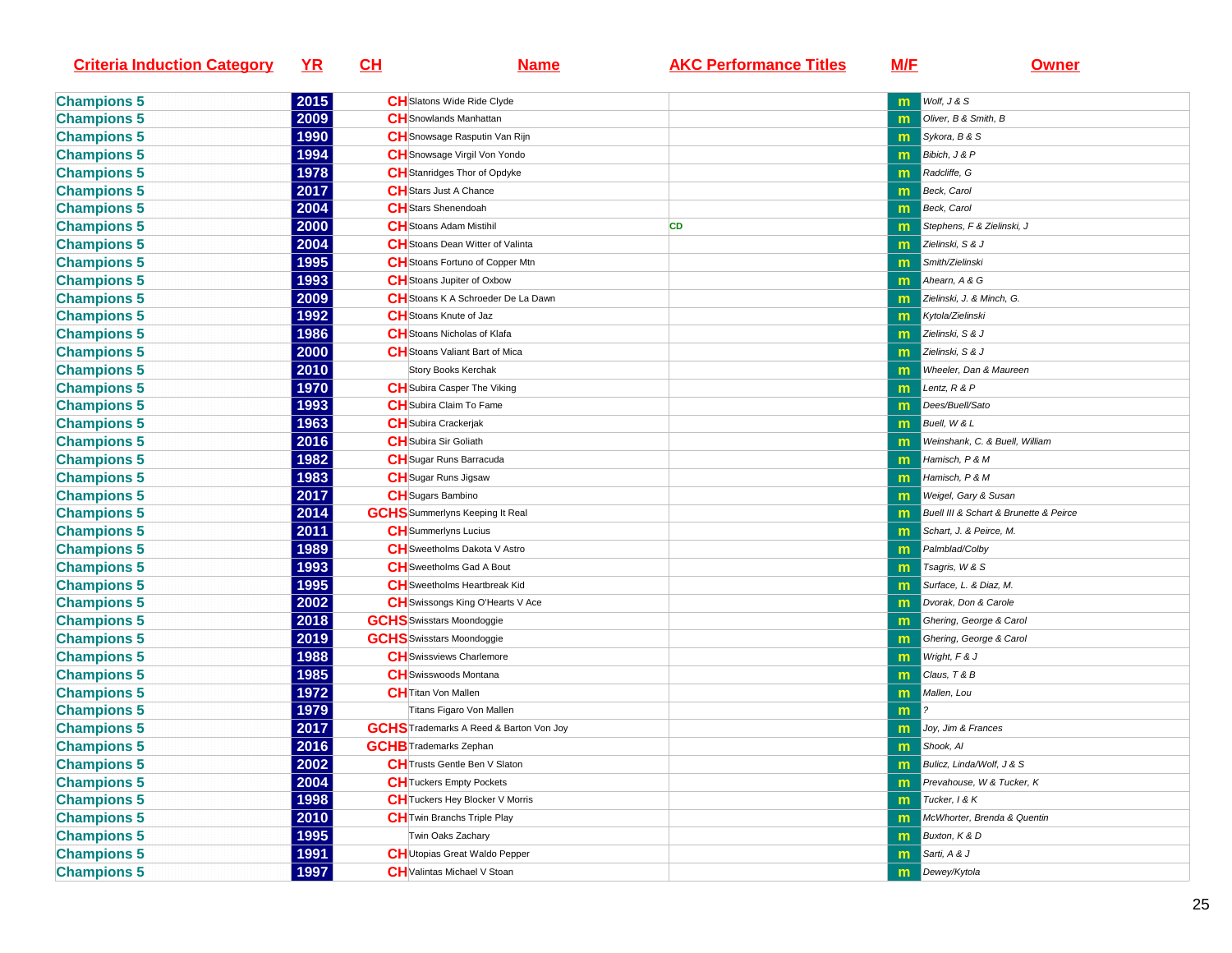| <b>YR</b> | <u>CH</u>    | Name | <b>AKC Performance Titles</b>                                                                                                                                                                                                                                                                                                                                                                                                                                                                                                                                                                                                                                                                 | <u>M/E</u> | <b>Owner</b>                  |
|-----------|--------------|------|-----------------------------------------------------------------------------------------------------------------------------------------------------------------------------------------------------------------------------------------------------------------------------------------------------------------------------------------------------------------------------------------------------------------------------------------------------------------------------------------------------------------------------------------------------------------------------------------------------------------------------------------------------------------------------------------------|------------|-------------------------------|
|           |              |      |                                                                                                                                                                                                                                                                                                                                                                                                                                                                                                                                                                                                                                                                                               |            |                               |
|           |              |      |                                                                                                                                                                                                                                                                                                                                                                                                                                                                                                                                                                                                                                                                                               | m          | Lemieux, Jane                 |
|           |              |      |                                                                                                                                                                                                                                                                                                                                                                                                                                                                                                                                                                                                                                                                                               | m.         | Heigel, B & C                 |
| 1985      |              |      |                                                                                                                                                                                                                                                                                                                                                                                                                                                                                                                                                                                                                                                                                               |            | Lownsbury, Jane               |
| 1975      |              |      |                                                                                                                                                                                                                                                                                                                                                                                                                                                                                                                                                                                                                                                                                               | m.         | $\blacksquare$ Thank, $J & P$ |
| 1995      |              |      |                                                                                                                                                                                                                                                                                                                                                                                                                                                                                                                                                                                                                                                                                               | m          | Bollard, R & D                |
| 1994      |              |      |                                                                                                                                                                                                                                                                                                                                                                                                                                                                                                                                                                                                                                                                                               | m.         | Waugh, Pamela                 |
| 1979      |              |      |                                                                                                                                                                                                                                                                                                                                                                                                                                                                                                                                                                                                                                                                                               | m.         | Sparrow, J & H                |
| 2007      |              |      |                                                                                                                                                                                                                                                                                                                                                                                                                                                                                                                                                                                                                                                                                               | m.         | Sleep, Randy & Tonya          |
| 2015      |              |      |                                                                                                                                                                                                                                                                                                                                                                                                                                                                                                                                                                                                                                                                                               | m          | Zwerk, M. & Severson, S.      |
| 2014      |              |      |                                                                                                                                                                                                                                                                                                                                                                                                                                                                                                                                                                                                                                                                                               | m          | Rush, S & Tompkinson, S       |
| 1990      |              |      | CD                                                                                                                                                                                                                                                                                                                                                                                                                                                                                                                                                                                                                                                                                            | m          | Queener, E                    |
| 2001      |              |      |                                                                                                                                                                                                                                                                                                                                                                                                                                                                                                                                                                                                                                                                                               |            | Nolan, Harriet & Hudson, M.   |
| 2003      |              |      |                                                                                                                                                                                                                                                                                                                                                                                                                                                                                                                                                                                                                                                                                               | m          | Cole-Sykora, Sherry           |
| 2021      |              |      |                                                                                                                                                                                                                                                                                                                                                                                                                                                                                                                                                                                                                                                                                               | m          | Cole-Sykora, Sherry           |
| 2002      |              |      |                                                                                                                                                                                                                                                                                                                                                                                                                                                                                                                                                                                                                                                                                               | m          | Sykora, Sara & Hudson, M.     |
| 1967      |              |      |                                                                                                                                                                                                                                                                                                                                                                                                                                                                                                                                                                                                                                                                                               | m          |                               |
| 1984      |              |      |                                                                                                                                                                                                                                                                                                                                                                                                                                                                                                                                                                                                                                                                                               | m          | Zappala, C & C                |
| 1969      |              |      |                                                                                                                                                                                                                                                                                                                                                                                                                                                                                                                                                                                                                                                                                               | m          | Cooley, William               |
| 1963      |              |      |                                                                                                                                                                                                                                                                                                                                                                                                                                                                                                                                                                                                                                                                                               | m          | Harvey, Grace                 |
|           | 1982<br>1993 |      | <b>CH</b> Vallis Bullseye<br><b>CH</b> Van Rijns Renaissance<br><b>CH</b> Vanitys Sir Duffy R<br><b>CH</b> Vieledanke Gombu<br><b>CH</b> Waughmars Storm of World Top<br><b>CH</b> Waughmars Zenith of Woodcress<br><b>CH</b> Westberns Ruthless Rufus<br><b>CH</b> Westhavens Polaris V Sleeping<br><b>GCH</b> Windpts Eyesonme V Starbrite<br><b>GCH</b> Windpts Giovanni<br><b>CH</b> Windwards Aint No Saint<br><b>CH</b> Wito Van Rijn<br><b>CH</b> Woodhavens Agamemnon<br>Woodhavens Rodanthe<br><b>CH</b> Woodhvns Euripides V Heidlbr<br><b>CH</b> Yogi L'Ourse Alpin<br><b>CH</b> Zappalas Vontare Vieledanke<br>CH Zwinghof Golden Eagle V Jumbo<br>CH Zwinghof Xesbo V Gero Wonna |            |                               |

| <b>Group Firsts 10</b> | 2004 | <b>CH</b> Aksalas Arie                 |             | m            | Baker, E & L & Lewis, S & R        |
|------------------------|------|----------------------------------------|-------------|--------------|------------------------------------|
| <b>Group Firsts 10</b> | 1966 | <b>CH</b> Bowser Waller                |             | m.           | Roberts, W & E                     |
| <b>Group Firsts 10</b> | 1958 | <b>CH</b> Bryjons Damocles V Kris      |             | m            |                                    |
| <b>Group Firsts 10</b> | 1975 | <b>CH</b> Da-Lu's Red Eagle            |             | m            | Wolf, J & C                        |
| <b>Group Firsts 10</b> | 2017 | <b>GCHGEIbas Aristo Presto</b>         |             | m            | Baker, Edward & Linda              |
| <b>Group Firsts 10</b> | 1984 | <b>CHEIbas Simeon V Mallen</b>         |             | m            | <b>Baker</b> , Branden             |
| <b>Group Firsts 10</b> | 1978 | <b>CH</b> Folly Barns Dexter           |             | m            | Ferguson, Wayne                    |
| <b>Group Firsts 10</b> | 1949 | <b>CH</b> Gerd V D Lueg V Edelweiss    |             | m.           | Fleischli, Joe                     |
| <b>Group Firsts 10</b> | 1964 | <b>CH</b> Gero Christopher Skycroft    |             | m.           | Cox, Shirley                       |
| <b>Group Firsts 10</b> | 1948 | <b>CH</b> Gossoffs Tantrum             |             | $\mathbf{m}$ |                                    |
| <b>Group Firsts 10</b> | 1966 | <b>CH</b> Harry No Buddy               |             | m            | Gallup, Ann                        |
| <b>Group Firsts 10</b> | 1961 | <b>CH</b> Harveys Zwingo Barri V Banz  |             | $\mathsf{m}$ | Harvey, Grace                      |
| <b>Group Firsts 10</b> | 1955 | <b>CH</b> Heilmans Kris V Gero         |             | m            | Breyfogle, Dr.                     |
| <b>Group Firsts 10</b> | 2012 | <b>GCHP</b> Jamelles Aristocrat V Elba | <b>RN</b>   | m            | Baker, Edward & Linda              |
| <b>Group Firsts 10</b> | 1956 | <b>CH</b> Janday Hektor V Gero         |             | m            |                                    |
| <b>Group Firsts 10</b> | 2019 | <b>GCHS</b> Kris Kountry Poker Face    | <b>CGCA</b> | $\mathsf{m}$ | Libsack, Gregory, Glover, Hennagin |
| <b>Group Firsts 10</b> | 1987 | <b>CH</b> Kurtwoods Excalibur          |             | m            | Brown, James & lams, BlaIndina     |
| <b>Group Firsts 10</b> | 1994 | <b>CH</b> Lynchcreeks Executive        |             | m            | Dunphy, C                          |
| <b>Group Firsts 10</b> | 1970 | CHMa-Bobs Moe Buddy V Buddy            |             | m            | Carter, D & M                      |
| <b>Group Firsts 10</b> | 1978 | <b>CH</b> Mar-Dons Buckpasser V Opdyke |             | m            | Carter/Brezaeale                   |
| <b>Group Firsts 10</b> | 1987 | <b>CH</b> Morris Hawkeye               |             | m            | Morris, L & J                      |
| <b>Group Firsts 10</b> | 1976 | <b>CH</b> Opdykes Hair                 |             | m            | Carter, D & M                      |
| <b>Group Firsts 10</b> | 2001 | <b>CH</b> Revilos Quick Pick           |             | m            | Oliver, Bill & Diana               |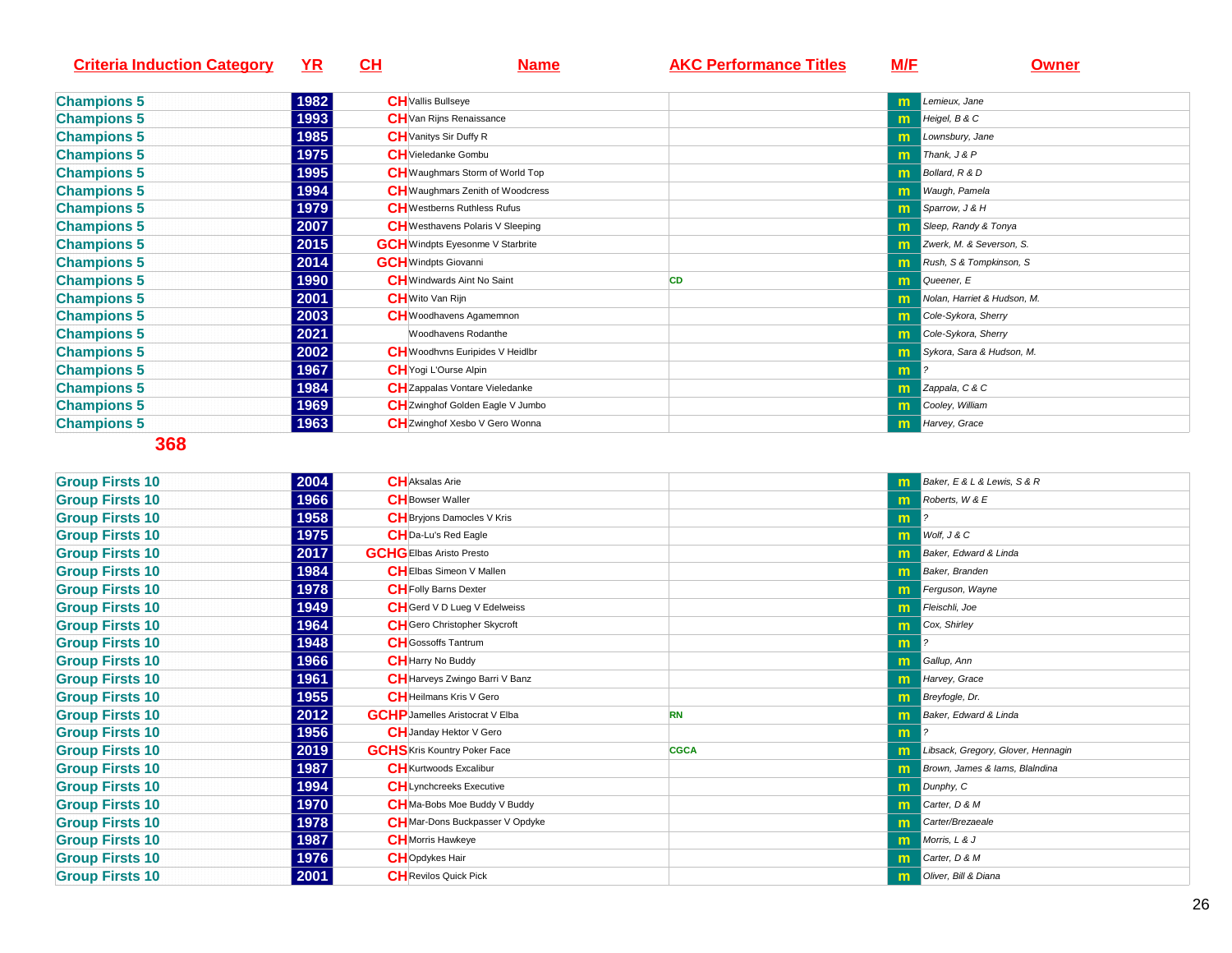| <b>Criteria Induction Category</b> | YR   | <u>CH</u><br><b>Name</b>               | <b>AKC Performance Titles</b> | <b>M/E</b> | <b>Owner</b>                            |
|------------------------------------|------|----------------------------------------|-------------------------------|------------|-----------------------------------------|
| <b>Group Firsts 10</b>             | 1999 | <b>CH</b> Revilos Quincy               | CD                            | m          | Oliver, Bill & Diana                    |
| <b>Group Firsts 10</b>             | 1984 | <b>CH</b> RRR's Super Samson           |                               |            | <b>m</b> Rush, Mr. & Mrs.               |
| <b>Group Firsts 10</b>             | 1961 | <b>CH</b> Sanctuary Woods Better Times |                               |            | <b>In Gilley, Bruce</b>                 |
| <b>Group Firsts 10</b>             | 1996 | <b>CH</b> Silverados Happy Boy         |                               |            | <b>Im</b> Leech, Bonnie                 |
| <b>Group Firsts 10</b>             | 1991 | <b>CH</b> Slatons Justin Credible      |                               |            | <b>m</b> McCorkendale, L                |
| <b>Group Firsts 10</b>             | 1994 | <b>CH</b> Slatons Piece of The Action  | <b>CD</b>                     |            | $W$ olf, $J & S$                        |
| <b>Group Firsts 10</b>             | 1968 | <b>CH</b> Subira Casper The Viking     |                               |            | $Im$ Lentz, $R$ & $P$                   |
| <b>Group Firsts 10</b>             | 1991 | <b>CH</b> Subira Claim To Fame         |                               |            | <b>Im</b> Dees/Buell/Sato               |
| <b>Group Firsts 10</b>             | 1995 | <b>CH</b> Sweetholms Heartbreak Kid    |                               | m          | Surface, L. & Diaz, M.                  |
| <b>Group Firsts 10</b>             | 1999 | <b>CH</b> Trusts Gentle Ben V Slaton   |                               |            | <b>In Bulicz, Linda/Wolf, J &amp; S</b> |
| <b>Group Firsts 10</b>             | 2008 | <b>GCH</b> Vicdorys Julius Caesar      | <b>RN</b>                     | m          | V Graves, D Jaeger & L Griffin          |
| $\sim$ $\sim$                      |      |                                        |                               |            |                                         |

| <b>Group Firsts 3</b> | 2001<br><b>CH</b> Cache Retreat Bucktoe Maggie                 |                       | Theodore & Deborah Waltz                 |
|-----------------------|----------------------------------------------------------------|-----------------------|------------------------------------------|
| <b>Group Firsts 3</b> | 1991<br><b>CH</b> Caravans Initial Spark                       |                       | Cataldo, C                               |
| <b>Group Firsts 3</b> | 1944<br><b>CH</b> Darwin Julianna Dalakay                      |                       |                                          |
| <b>Group Firsts 3</b> | 1948<br>CH Gerda V D Lueg V Alpine Plateau                     |                       | Hayes, Arthur                            |
| <b>Group Firsts 3</b> | 2014<br><b>GCHG</b> Gliddens Lady Isabella                     |                       | Glidden, Kathey                          |
| <b>Group Firsts 3</b> | 1925<br><b>CH</b> Hercuveen Aurora Borealis                    |                       | Lintz Davies, Gertrude                   |
| <b>Group Firsts 3</b> | 1998<br><b>CH</b> Majestics Cenicienta                         |                       | Salmi-Kirkbride, Melody                  |
| <b>Group Firsts 3</b> | 2019<br><b>GCHS</b> Oakridge Brown Eyed Girl                   |                       | Bifolchi J & K & Salewsky, E & Bulicz. L |
| <b>Group Firsts 3</b> | 2000<br><b>CH</b> Oxfords Dulcey of Santa Fe                   |                       | Bowen, D & Tucker, T                     |
| <b>Group Firsts 3</b> | 1966<br><b>CH</b> Rudes Hi Jinks V Buster                      |                       | Rude, Stan                               |
| <b>Group Firsts 3</b> | 2017<br><b>GCHS</b> Sandcastles Indecent Proposal              |                       | Mead, B. & Glover, M. & Hennagin, N.     |
| <b>Group Firsts 3</b> | 2008<br><b>CH</b> Skydancers Anne Bonny                        |                       | Latimer/Smith/Glover                     |
| <b>Group Firsts 3</b> | 2018<br><b>GCHS</b> Westhavens When You Wish Upon A Star Heidi | <b>RI FDC CGC TKN</b> |                                          |
| <b>Group Firsts 3</b> | 1974<br><b>CH</b> Wil-Dans Jackpot                             |                       | Pritchow, W & D                          |

**14** 

| <b>RAE</b> | 2013 | Alpine Mtns Danc'N With The Starz | <b>CD RAE</b>            |    | <b>m</b> Schubert, Carla       |
|------------|------|-----------------------------------|--------------------------|----|--------------------------------|
| <b>RAE</b> | 2017 | Blue Collars Once To Every Woman  | <b>CD RAE</b>            | m  | Trunk, James                   |
| <b>RAE</b> | 2006 | Fremonts Very Ve Vee Dee          | <b>RAE</b>               |    | Elvidge, $W & E$               |
| <b>RAE</b> | 2012 | Howe Ranch Golden Sam-R-I         | <b>CD RAE</b>            |    | Trosino, Norman & Dorothy      |
| <b>RAE</b> | 2016 | Ikes Legacy Hector                | <b>CD RAE</b>            | m  | Larocca, Martha                |
| <b>RAE</b> | 2013 | Kings Mills Jazzabelle            | CD                       |    | Schubert, Carla & Wilson Lacey |
| <b>RAE</b> | 2006 | Lil'Jons Fremonts Finola          | <b>CD RAE</b>            |    | Elvidge, W & E                 |
| <b>RAE</b> | 2011 | Roberts A-B Normal                | <b>CD RAE</b>            |    | <b>m</b> Trunk, James          |
| <b>RAE</b> | 2008 | Snowy Pines Hummer                | See Performance Database | m  | Popish, Teresa                 |
| <b>RAE</b> | 2010 | Stoans Razzle of Oz               | <b>CD RAE</b>            |    | Rupert, Mark & Zielinski, Stan |
| <b>RAE</b> | 2008 | <b>CH</b> Vicdorys Indiana Bones  | <b>CD RAE</b>            | m. | Cowen, Ken & Graves, Vicki     |
| - - -      |      |                                   |                          |    |                                |

| 2018<br><b>Reserve Best In Shows 5</b> | .<br><b>PEIbas Aristo Presto</b>    |             | Baker, Edward & Linda              |
|----------------------------------------|-------------------------------------|-------------|------------------------------------|
| 2019<br><b>Reserve Best In Shows 5</b> | <b>GCHS</b> Kris Kountry Poker Face | <b>CGCA</b> | Libsack, Gregory, Glover, Hennagin |
|                                        |                                     |             |                                    |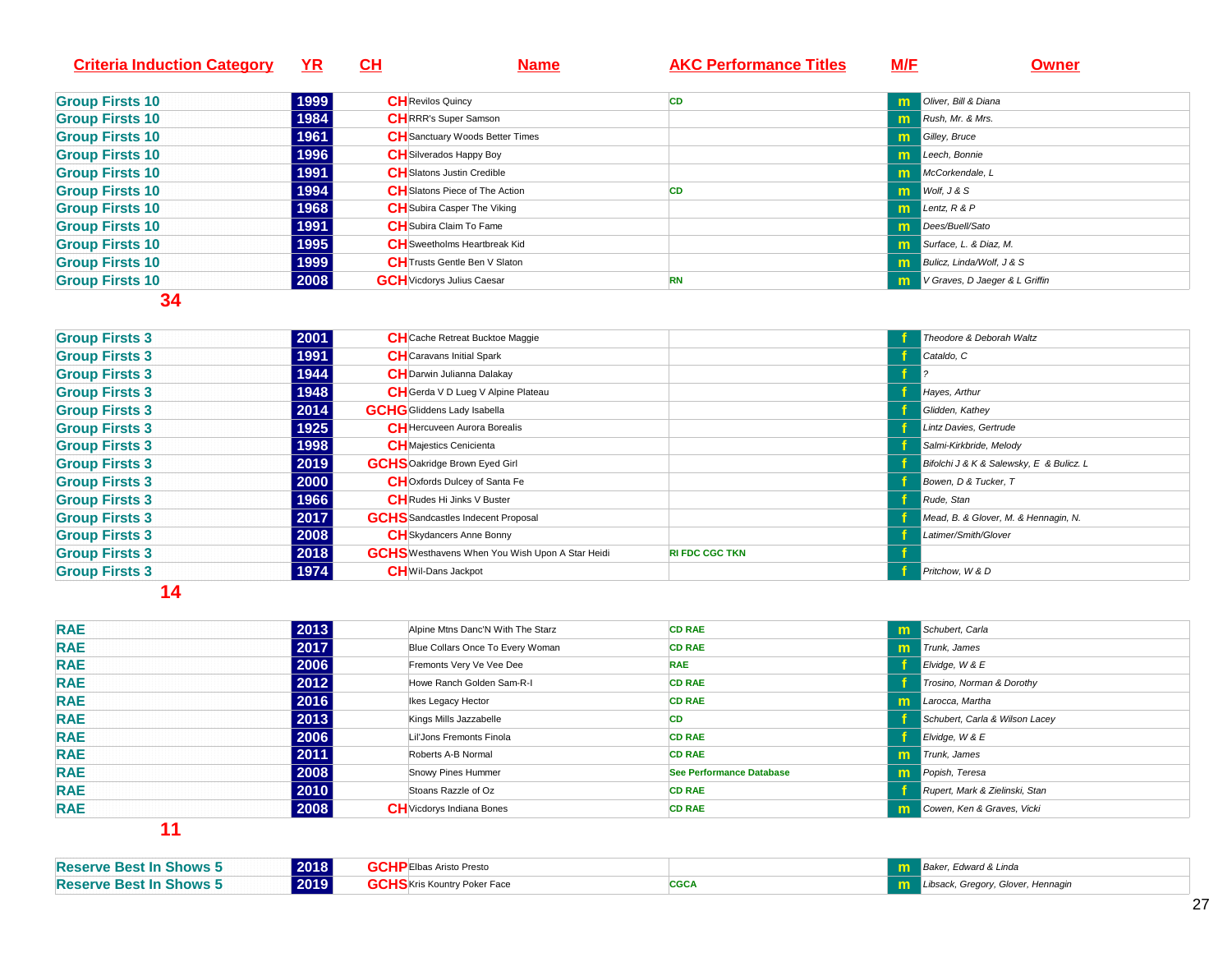#### **Criteria Induction Category YR**



**Name AKC Performance Titles M/F Owner** 

# **2**

| 1995<br><b>SBCA 1 + Specialty Trials 5</b> | Beethovens Born To Please |       | <b>The Bossu, Darlene</b> |
|--------------------------------------------|---------------------------|-------|---------------------------|
| 2009<br><b>SBCA 1 + Specialty Trials 5</b> | Stoans Greta of Mabri     | CD RA | Cho, George & Fay         |
| 1979<br><b>SBCA 1 + Specialty Trials 5</b> | Twin Oaks Honey Bear      |       | Buxton, K & D             |

| <b>SBCA 1 + Specialty Wins 5</b> | 2004<br><b>CH</b> Aksalas Arie                    |              | Baker, E & L & Lewis, S & R          |
|----------------------------------|---------------------------------------------------|--------------|--------------------------------------|
| <b>SBCA 1 + Specialty Wins 5</b> | 1970<br>CH Beau Cheval Traci La Mardoug           |              | Anderson, Marlene                    |
| <b>SBCA 1 + Specialty Wins 5</b> | 1987<br>CH Benbarons Yondo Von Gizer              | $\mathsf{m}$ | Beninger, B & A                      |
| <b>SBCA 1 + Specialty Wins 5</b> | 1997<br><b>CH</b> Cache Retreat Academy           |              | Palmblad, Ivan                       |
| <b>SBCA 1 + Specialty Wins 5</b> | 1991<br>CH Cache Retreat On A Clear Day           |              | Palmblad, Ivan                       |
| <b>SBCA 1 + Specialty Wins 5</b> | 1980<br><b>CH</b> Cypress Woods Baccarat          | m.           | Young, Bets                          |
| <b>SBCA 1 + Specialty Wins 5</b> | 1976<br>CH Da-Lu's Red Eagle                      | $\mathsf{m}$ | Wolf, J & C                          |
| <b>SBCA 1 + Specialty Wins 5</b> | 2017<br><b>GCHGEIbas Aristo Presto</b>            | m            | Baker, Edward & Linda                |
| <b>SBCA 1 + Specialty Wins 5</b> | 2010<br><b>CH</b> Forever Treasure                |              | Temple, Terry & Sara                 |
| <b>SBCA 1 + Specialty Wins 5</b> | 2008<br><b>CH</b> Forever Tsk Tsk Tsk             |              | Temple, Terry & Sara                 |
| <b>SBCA 1 + Specialty Wins 5</b> | 2003<br>CH Halo St. Bala V Saviour                |              | Shields, C & G                       |
| <b>SBCA 1 + Specialty Wins 5</b> | 1976<br><b>CH</b> High Chateaus Gero              | m            | Vogel, H & W                         |
| <b>SBCA 1 + Specialty Wins 5</b> | 2006<br><b>CH</b> Jamelles U Outabe In Pictures   |              | Mulligan, J & M                      |
| <b>SBCA 1 + Specialty Wins 5</b> | 1996<br><b>CH</b> Lynchcreeks Executive           | m            | Dunphy, C                            |
| <b>SBCA 1 + Specialty Wins 5</b> | 2000<br><b>CH</b> Majestics Cenicienta            |              | Salmi-Kirkbride, Melody              |
| <b>SBCA 1 + Specialty Wins 5</b> | 2007<br><b>CH</b> Maor Van Rijn                   |              | Sykora, B & S                        |
| <b>SBCA 1 + Specialty Wins 5</b> | 1985<br>CHOpdykes Cabernet Sauvignon              |              | Radcliffe, G & T                     |
| <b>SBCA 1 + Specialty Wins 5</b> | 1989<br><b>CH</b> Opdykes Emerald                 |              | Radcliffe/Paup                       |
| <b>SBCA 1 + Specialty Wins 5</b> | 1989<br><b>CH</b> Opdykes Fair Warning            | m            | Radcliffe, G                         |
| <b>SBCA 1 + Specialty Wins 5</b> | 2005<br><b>CH</b> Opdykes On The Sauce            |              | Carolyn Cataldo & Radcliffe, Glenn   |
| <b>SBCA 1 + Specialty Wins 5</b> | 1976<br><b>CH</b> Opdykes Pure Sugar              |              | Radcliffe, G                         |
| <b>SBCA 1 + Specialty Wins 5</b> | 2019<br><b>GCHB</b> Opdykes Sesto Elemento        | m            | Enjamuri Varun & Cataldo, Carolyn    |
| <b>SBCA 1 + Specialty Wins 5</b> | 1995<br><b>CH</b> Opdykes Stetson                 | $\mathsf{m}$ | Radcliffe, G                         |
| <b>SBCA 1 + Specialty Wins 5</b> | 1991<br><b>CH</b> Raphael Van Rijn                | $\mathsf{m}$ | Sykora, B & S                        |
| <b>SBCA 1 + Specialty Wins 5</b> | 2001<br><b>CH</b> Revilos Quick Pick              | $\mathsf{m}$ | Oliver, Bill & Diana                 |
| <b>SBCA 1 + Specialty Wins 5</b> | 1997<br><b>CH</b> Revilos Quincy                  | $\mathsf{m}$ | Oliver, Bill & Diana                 |
| <b>SBCA 1 + Specialty Wins 5</b> | 1972<br><b>CH</b> Rudes Hi Jinks V Buster         |              | Rude, Stan                           |
| <b>SBCA 1 + Specialty Wins 5</b> | 2017<br><b>GCHS</b> Sandcastles Indecent Proposal |              | Mead, B. & Glover, M. & Hennagin, N. |
| <b>SBCA 1 + Specialty Wins 5</b> | 2005<br><b>CH</b> Scandias Simon                  | m            | Boorsma, Paul                        |
| <b>SBCA 1 + Specialty Wins 5</b> | 1980<br><b>CH</b> Sherimins Erica                 |              | Paup, W & C                          |
| <b>SBCA 1 + Specialty Wins 5</b> | 1989<br><b>CH</b> Snowsage Rasputin Van Rijn      | m            | Sykora, B & S                        |
| <b>SBCA 1 + Specialty Wins 5</b> | 1995<br><b>CH</b> Sweetholms Heartbreak Kid       | $\mathsf{m}$ | Surface, L. & Diaz, M.               |
| <b>SBCA 1 + Specialty Wins 5</b> | 2000<br><b>CH</b> Trusts Gentle Ben V Slaton      | m            | Bulicz, Linda/Wolf, J & S            |
| <b>SBCA 1 + Specialty Wins 5</b> | 2000<br><b>CH</b> Woodhavens Bijan                |              | Cole-Sykora, Sherry                  |
| <b>SBCA 1 + Specialty Wins 5</b> | 2004<br><b>CH</b> Woodhavens Rigene               |              | Vogel, H & Cole-Sykora, S            |
|                                  |                                                   |              |                                      |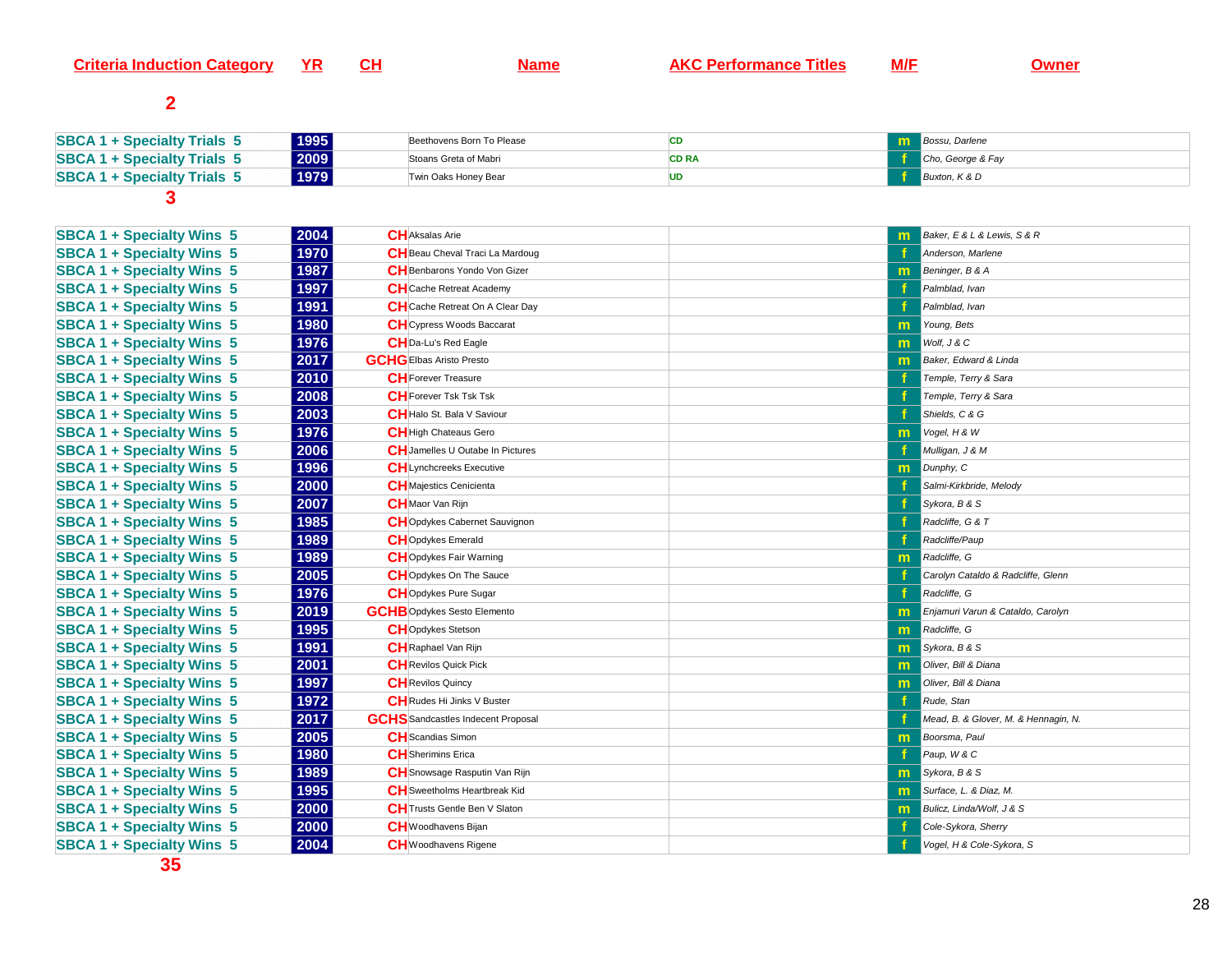| Criteria<br>r Induction 1<br>ategol. | . . | l Itles<br>rmance | M/F |  |
|--------------------------------------|-----|-------------------|-----|--|
|                                      |     |                   |     |  |

| <b>SBCA Show Wins 2</b> | 1987<br><b>CH</b> Benbarons Yondo Von Gizer       |    | <b>M</b> Beninger, B & A             |
|-------------------------|---------------------------------------------------|----|--------------------------------------|
| <b>SBCA Show Wins 2</b> | 1997<br><b>CH</b> Cache Retreat Academy           |    | Palmblad, Ivan                       |
| <b>SBCA Show Wins 2</b> | 1992<br><b>CH</b> Cache Retreat On A Clear Day    |    | Palmblad, Ivan                       |
| <b>SBCA Show Wins 2</b> | 1950<br><b>CH</b> Gerd V D Lueg V Edelweiss       | m. | Fleischli, Joe                       |
| <b>SBCA Show Wins 2</b> | 1951<br><b>CH</b> Gerda V D Lueg V Alpine Plateau |    | Hayes, Arthur                        |
| <b>SBCA Show Wins 2</b> | 1978<br><b>CH</b> High Chateaus Gero              |    | $\mathbf{m}$ Vogel, H & W            |
| <b>SBCA Show Wins 2</b> | 2001<br><b>CH</b> Majestics Cenicienta            |    | Salmi-Kirkbride, Melody              |
| <b>SBCA Show Wins 2</b> | 2009<br><b>CH</b> Opdykes Drives Me To Drink      | m  | Carolyn Cataldo & Radcliffe, Glenn   |
| <b>SBCA Show Wins 2</b> | 1989<br><b>CH</b> Opdykes Emerald                 |    | Radcliffe/Paup                       |
| <b>SBCA Show Wins 2</b> | 1977<br><b>CH</b> Opdykes Pure Sugar              |    | Radcliffe, G                         |
| <b>SBCA Show Wins 2</b> | 1994<br><b>CH</b> Opdykes Stetson                 | m  | Radcliffe, G                         |
| <b>SBCA Show Wins 2</b> | 2012<br><b>GCH</b> Opdykes Your Place Or Mine?    |    | Carolyn Cataldo & Radcliffe, Glenn   |
| <b>SBCA Show Wins 2</b> | 1998<br><b>CH</b> Revilos Quincy                  | m. | Oliver, Bill & Diana                 |
| <b>SBCA Show Wins 2</b> | 1967<br><b>CH</b> Rudes Hi Jinks V Buster         |    | Rude, Stan                           |
| <b>SBCA Show Wins 2</b> | 1972<br><b>CH</b> Sanctuary Woods Kleona          |    | Knight, Bea                          |
| <b>SBCA Show Wins 2</b> | 1975<br><b>CH</b> Sanctuary Woods Litany          |    | Surface, Libby                       |
| <b>SBCA Show Wins 2</b> | 2017<br><b>GCHS</b> Sandcastles Indecent Proposal |    | Mead, B. & Glover, M. & Hennagin, N. |
| <b>SBCA Show Wins 2</b> | 1980<br><b>CH</b> Sherimins Erica                 |    | Paup, W & C                          |
| <b>SBCA Show Wins 2</b> | 1990<br><b>CH</b> Snowsage Lisa                   |    | Petersen, D & S                      |
| <b>SBCA Show Wins 2</b> | 1972<br><b>CH</b> Titan Von Mallen                | m  | Mallen, Lou                          |
|                         |                                                   |    |                                      |

| 2000<br><b>SBCA Trial Wins 2</b> | Belyns Wendy Darlin            | <b>CDX</b> | Olbirch, Lovey         |
|----------------------------------|--------------------------------|------------|------------------------|
| 1998<br><b>SBCA Trial Wins 2</b> | Excaliburs Hallmark            | CD         | <b>n</b> Roland, B & J |
| 2003<br><b>SBCA Trial Wins 2</b> | Excaliburs Knight of The Realm | СD         | <b>m</b> Roland, B & J |
| 1979<br><b>SBCA Trial Wins 2</b> | Twin Oaks Honey Bear           | UD         | Buxton, K & D          |
|                                  |                                |            |                        |

| <b>Specialty Wins 10</b> | 2003 | <b>CH</b> Aksalas Arie                       |             | <b>m</b> Baker, E & L & Lewis, S & R   |
|--------------------------|------|----------------------------------------------|-------------|----------------------------------------|
| <b>Specialty Wins 10</b> | 2015 | <b>GCHG</b> Aksalas Payton                   | <b>CGCA</b> | <b>m</b> Baker, E & L & Lewis, S & R   |
| <b>Specialty Wins 10</b> | 1997 | <b>CH</b> Almshaus Double The Pleasure       |             | <b>Im</b> Surface, L. & Diaz, M.       |
| <b>Specialty Wins 10</b> | 2015 | <b>GCHS</b> Alpine Mtn Abigial               |             | C. & M. Whiting                        |
| <b>Specialty Wins 10</b> | 2022 | <b>GCH</b> Alpine Mtn Gordon V Notorious     |             | <b>m</b> Cabrera, Daniel               |
| <b>Specialty Wins 10</b> | 2019 | <b>GCH</b> Alpine Mtn Rainier                |             | <b>n</b> C. Whiting                    |
| <b>Specialty Wins 10</b> | 2007 | <b>GCH</b> Alta Vistas Billion Kilowatt      | CD          | <b>m</b> Brown, H&V & Tsagris W&S      |
| <b>Specialty Wins 10</b> | 2015 | <b>GCHG</b> Belle Isles Cookie V Cretan      |             | <b>M</b> Patterson Jr., R. & Little, J |
| <b>Specialty Wins 10</b> | 1992 | <b>CH</b> Belyns Quarter Master              |             | <b>Im</b> Mahon, D & P                 |
| <b>Specialty Wins 10</b> | 2008 | <b>CH</b> Berics Kendall                     |             | Nosiglia, R & B                        |
| <b>Specialty Wins 10</b> | 1998 | <b>CH</b> Cache Retreat Academy              |             | Palmblad, Ivan                         |
| <b>Specialty Wins 10</b> | 2003 | <b>CH</b> Cache Retreat Academy Host         |             | Hathaway, Pam & Palmblad, Ivan<br>m    |
| <b>Specialty Wins 10</b> | 1991 | <b>CH</b> Cache Retreat On A Clear Day       |             | Palmblad, Ivan                         |
| <b>Specialty Wins 10</b> | 2001 | <b>CH</b> Canicula-Kryskara Inst. Reply      |             | Weishaar L & C & Wilson, C.            |
| <b>Specialty Wins 10</b> | 2017 | <b>GCH</b> Cedar Lanes Malachi O'Cornerstone |             | <b>n</b> Rudman, Jacqueline            |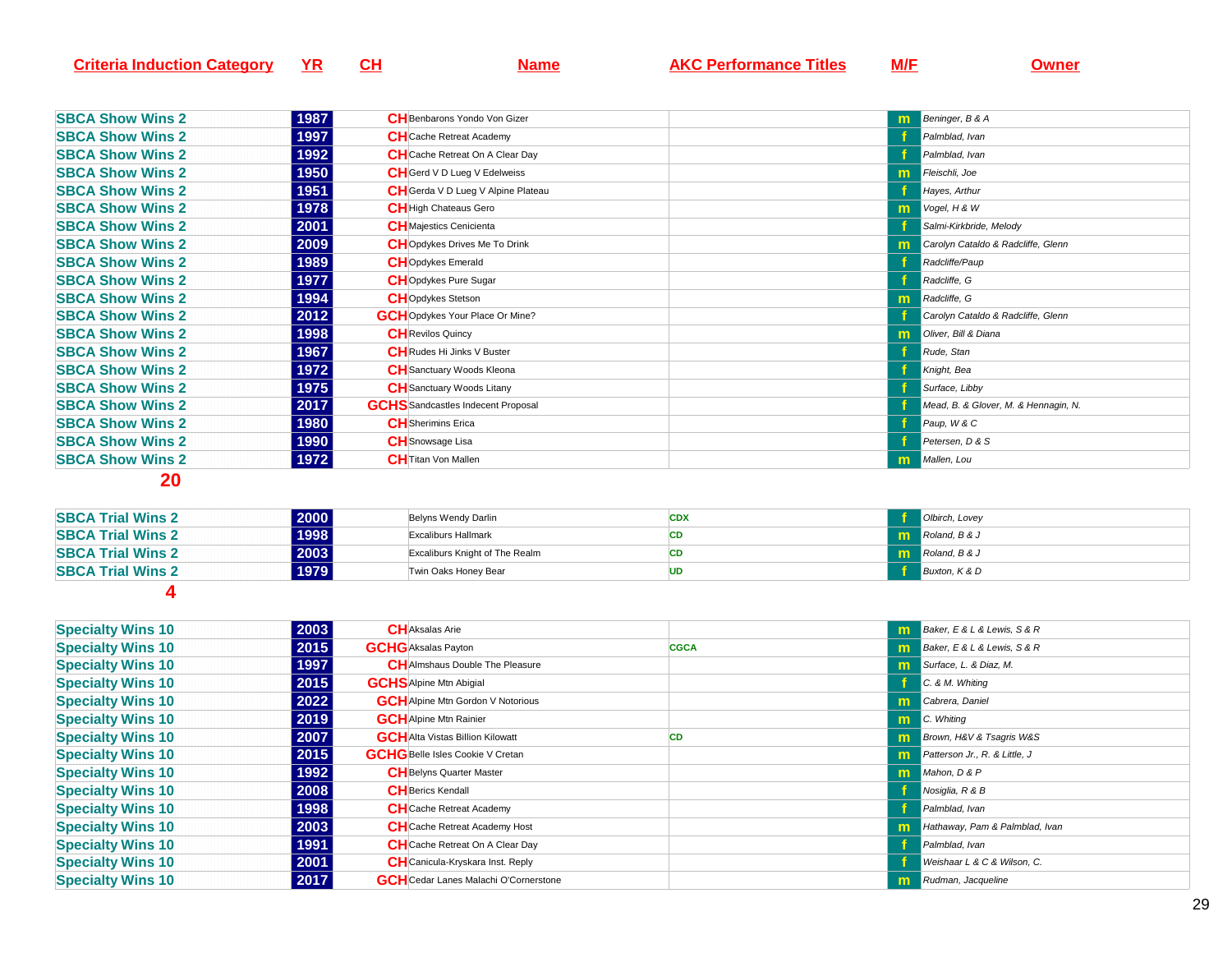| <b>Criteria Induction Category</b> | <u>YR</u> | <u>CH</u> | <u>Name</u>                                                 | <b>AKC Performance Titles</b> | <u>M/E</u>   | <b>Owner</b>                        |
|------------------------------------|-----------|-----------|-------------------------------------------------------------|-------------------------------|--------------|-------------------------------------|
| <b>Specialty Wins 10</b>           | 2022      |           | <b>GCH</b> Cornerstones Lets Give'M Something To Talk About |                               |              | Balikowski, Marilyn                 |
| <b>Specialty Wins 10</b>           | 2013      |           | <b>GCHB</b> Cornerstones O Henry                            |                               |              | Balikowski, Marilyn                 |
| <b>Specialty Wins 10</b>           | 1982      |           | <b>CH</b> Cronus V D Seekbacher-Ho                          |                               | m            | Hamisch, P & M                      |
| <b>Specialty Wins 10</b>           | 1977      |           | <b>CH</b> Cypress Woods Baccarat                            |                               | m            | Young, Bets                         |
| <b>Specialty Wins 10</b>           | 1976      |           | CH Da-Lu's Red Eagle                                        |                               | m            | Wolf, J & C                         |
| <b>Specialty Wins 10</b>           | 2016      |           | <b>GCHSEIbas Aristo Presto</b>                              |                               | m            | Baker, Edward & Linda               |
| <b>Specialty Wins 10</b>           | 1985      |           | <b>CHEIbas Simeon V Mallen</b>                              |                               | m            | <b>Baker, Branden</b>               |
| <b>Specialty Wins 10</b>           | 2007      |           | <b>CH</b> Forever Kryskara Ace                              |                               | m            | Wilson, C & K                       |
| <b>Specialty Wins 10</b>           | 2007      |           | <b>CH</b> Forever Tsk Tsk Tsk                               |                               |              | Temple, Terry & Sara                |
| <b>Specialty Wins 10</b>           | 1982      |           | <b>CH</b> Griecos Endorsement Von WOA                       |                               | $\mathbf{m}$ | Rodrigo, J & S                      |
| <b>Specialty Wins 10</b>           | 2007      |           | CH High Chateaus Athos V Saintail                           |                               | m            | Vogel, Horst & Winnie               |
| <b>Specialty Wins 10</b>           | 1985      |           | CH High Chateaus Forever Bliss                              |                               |              | Temple, Terry & Sara                |
| <b>Specialty Wins 10</b>           | 1977      |           | <b>CH</b> High Chateaus Gero                                |                               | m            | Vogel, H & W                        |
| <b>Specialty Wins 10</b>           | 2011      |           | <b>GCHS</b> Jamelles Aristocrat V Elba                      |                               | m            | Baker, Edward & Linda               |
| <b>Specialty Wins 10</b>           | 2006      |           | <b>CH</b> Jamelles U Outabe In Pictures                     |                               |              | Mulligan, J & M                     |
| <b>Specialty Wins 10</b>           | 2009      |           | <b>CH</b> Kings Mill Lombardi                               |                               | $\mathsf{m}$ | Wilson, Roy & Lacey                 |
| <b>Specialty Wins 10</b>           | 2005      |           | <b>CH</b> Kings Row Daily Double                            |                               | m            | Latimer, Lori                       |
| <b>Specialty Wins 10</b>           | 2019      |           | <b>GCHS</b> Kris Kountry Poker Face                         | <b>CGCA</b>                   | m            | Libsack, Gregory, Glover, Hennagin  |
| <b>Specialty Wins 10</b>           | 2013      |           | <b>GCHB</b> Lasquites Denver V Lucas                        |                               | m            | Glover, M & Smith, M & Boman, B & N |
| <b>Specialty Wins 10</b>           | 1989      |           | CH Lynchcreeks A Zelda V Stoan                              |                               |              | Zielinski, S & J                    |
| <b>Specialty Wins 10</b>           | 1988      |           | <b>CH</b> Lynchcreeks Ace V Stoan                           |                               | m            | Blancher, B & C                     |
| <b>Specialty Wins 10</b>           | 1994      |           | <b>CH</b> Lynchcreeks Executive                             |                               | $\mathbf{m}$ | Dunphy, C                           |
| <b>Specialty Wins 10</b>           | 2000      |           | <b>CH</b> Majestics Cenicienta                              |                               |              | Salmi-Kirkbride, Melody             |
| <b>Specialty Wins 10</b>           | 2003      |           | <b>CH</b> Mandys Favorite Son                               |                               | $\mathbf{m}$ | <b>Brophy, Mike &amp; Yvonne</b>    |
| <b>Specialty Wins 10</b>           | 2009      |           | <b>CH</b> Marianettes Double Jepordy                        |                               |              | McShane & Hillebrand & Kenny        |
| <b>Specialty Wins 10</b>           | 2005      |           | CHOpdykes Cassandra V Mammoth                               |                               |              | Roberts, D. & Schart, J.            |
| <b>Specialty Wins 10</b>           | 2009      |           | <b>CH</b> Opdykes Drives Me To Drink                        |                               |              | Carolyn Cataldo & Radcliffe, Glenn  |
| <b>Specialty Wins 10</b>           | 1990      |           | <b>CH</b> Opdykes Emerald                                   |                               |              | Radcliffe/Paup                      |
| <b>Specialty Wins 10</b>           | 1978      |           | <b>CH</b> Opdykes Hair                                      |                               | m            | Carter, D & M                       |
| <b>Specialty Wins 10</b>           | 2005      |           | <b>CH</b> Opdykes On The Sauce                              |                               |              | Carolyn Cataldo & Radcliffe, Glenn  |
| <b>Specialty Wins 10</b>           | 2016      |           | <b>GCH</b> Opdykes Please Drink Responsibly                 |                               | m            | Buell, W & Cataldo, C & Rudman, J   |
| <b>Specialty Wins 10</b>           | 1976      |           | <b>CH</b> Opdykes Pure Sugar                                |                               |              | Radcliffe, G                        |
| <b>Specialty Wins 10</b>           | 2020      |           | <b>GCHB</b> Opdykes Sesto Elemento                          |                               | $\mathsf{m}$ | Enjamuri Varun & Cataldo, Carolyn   |
| <b>Specialty Wins 10</b>           | 2012      |           | <b>GCH</b> Opdykes Your Place Or Mine?                      |                               |              | Carolyn Cataldo & Radcliffe, Glenn  |
| <b>Specialty Wins 10</b>           | 2000      |           | <b>CH</b> Oxfords Dulcey of Santa Fe                        |                               |              | Bowen, D & Tucker, T                |
| <b>Specialty Wins 10</b>           | 1992      |           | <b>CH</b> Raphael Van Rijn                                  |                               | m            | Sykora, B & S                       |
| <b>Specialty Wins 10</b>           | 1986      |           | <b>CH</b> Revilos Bogart V Holly                            |                               | m            | Oliver, Bill & Diana                |
| <b>Specialty Wins 10</b>           | 2004      |           | <b>CH</b> Revilos Gentle On My Mind                         |                               |              | Oliver, Bill & Diana                |
| <b>Specialty Wins 10</b>           | 1994      |           | <b>CH</b> Revilos Houston V Dolly                           | CD                            | m            | Oliver, Bill & Diana                |
| <b>Specialty Wins 10</b>           | 2013      |           | <b>GCHS</b> Revilos Liquid Asset From Redside               |                               | $\mathbf{m}$ | Oliver, Bill & Diana                |
| <b>Specialty Wins 10</b>           | 1998      |           | <b>CH</b> Revilos My Curly Sue                              |                               |              | Oliver, Bill & Diana                |
| <b>Specialty Wins 10</b>           | 2006      |           | <b>CH</b> Revilos Ninety Proof                              |                               | $\mathbf{m}$ | Oliver, Bill & Diana                |
| <b>Specialty Wins 10</b>           | 2001      |           | <b>CH</b> Revilos Quick Pick                                |                               | m            | Oliver, Bill & Diana                |
| <b>Specialty Wins 10</b>           | 1998      |           | <b>CH</b> Revilos Quincy                                    |                               | m            | Oliver, Bill & Diana                |